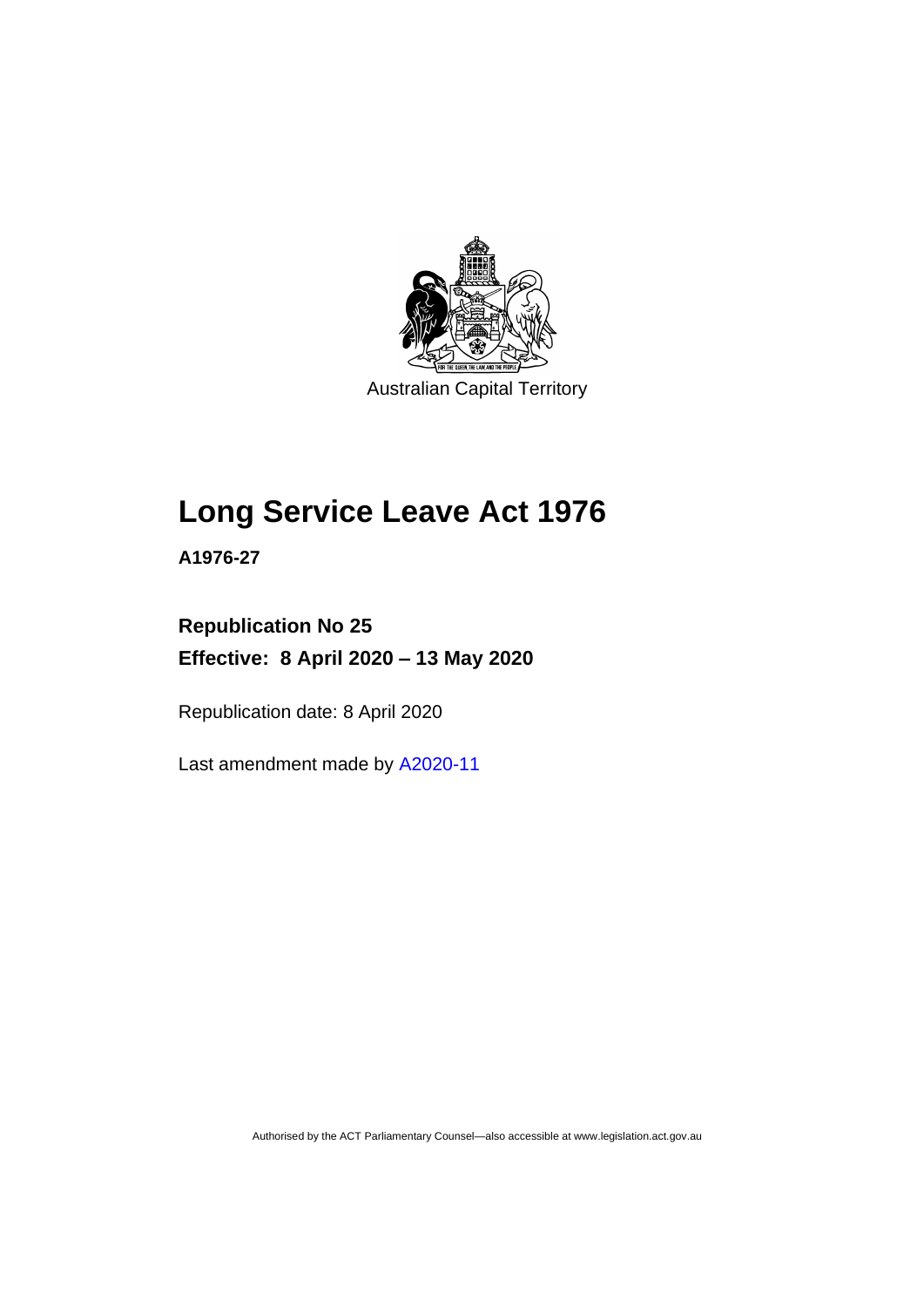# **About this republication**

#### **The republished law**

This is a republication of the *Long Service Leave Act 1976* (including any amendment made under the *[Legislation Act 2001](http://www.legislation.act.gov.au/a/2001-14)*, part 11.3 (Editorial changes)) as in force on 8 April 2020*.* It also includes any commencement, amendment, repeal or expiry affecting this republished law to 8 April 2020.

The legislation history and amendment history of the republished law are set out in endnotes 3 and 4.

#### **Kinds of republications**

The Parliamentary Counsel's Office prepares 2 kinds of republications of ACT laws (see the ACT legislation register at [www.legislation.act.gov.au\)](http://www.legislation.act.gov.au/):

- authorised republications to which the *[Legislation Act 2001](http://www.legislation.act.gov.au/a/2001-14)* applies
- unauthorised republications.

The status of this republication appears on the bottom of each page.

#### **Editorial changes**

The *[Legislation Act 2001](http://www.legislation.act.gov.au/a/2001-14)*, part 11.3 authorises the Parliamentary Counsel to make editorial amendments and other changes of a formal nature when preparing a law for republication. Editorial changes do not change the effect of the law, but have effect as if they had been made by an Act commencing on the republication date (see *[Legislation Act 2001](http://www.legislation.act.gov.au/a/2001-14)*, s 115 and s 117). The changes are made if the Parliamentary Counsel considers they are desirable to bring the law into line, or more closely into line, with current legislative drafting practice.

This republication does not include amendments made under part 11.3 (see endnote 1).

#### **Uncommenced provisions and amendments**

If a provision of the republished law has not commenced, the symbol  $\mathbf{U}$  appears immediately before the provision heading. Any uncommenced amendments that affect this republished law are accessible on the ACT legislation register [\(www.legislation.act.gov.au\)](http://www.legislation.act.gov.au/). For more information, see the home page for this law on the register.

#### **Modifications**

If a provision of the republished law is affected by a current modification, the symbol  $\mathbf{M}$  appears immediately before the provision heading. The text of the modifying provision appears in the endnotes. For the legal status of modifications, see the *[Legislation](http://www.legislation.act.gov.au/a/2001-14)  Act [2001](http://www.legislation.act.gov.au/a/2001-14)*, section 95.

#### **Penalties**

At the republication date, the value of a penalty unit for an offence against this law is \$160 for an individual and \$810 for a corporation (see *[Legislation Act 2001](http://www.legislation.act.gov.au/a/2001-14)*, s 133).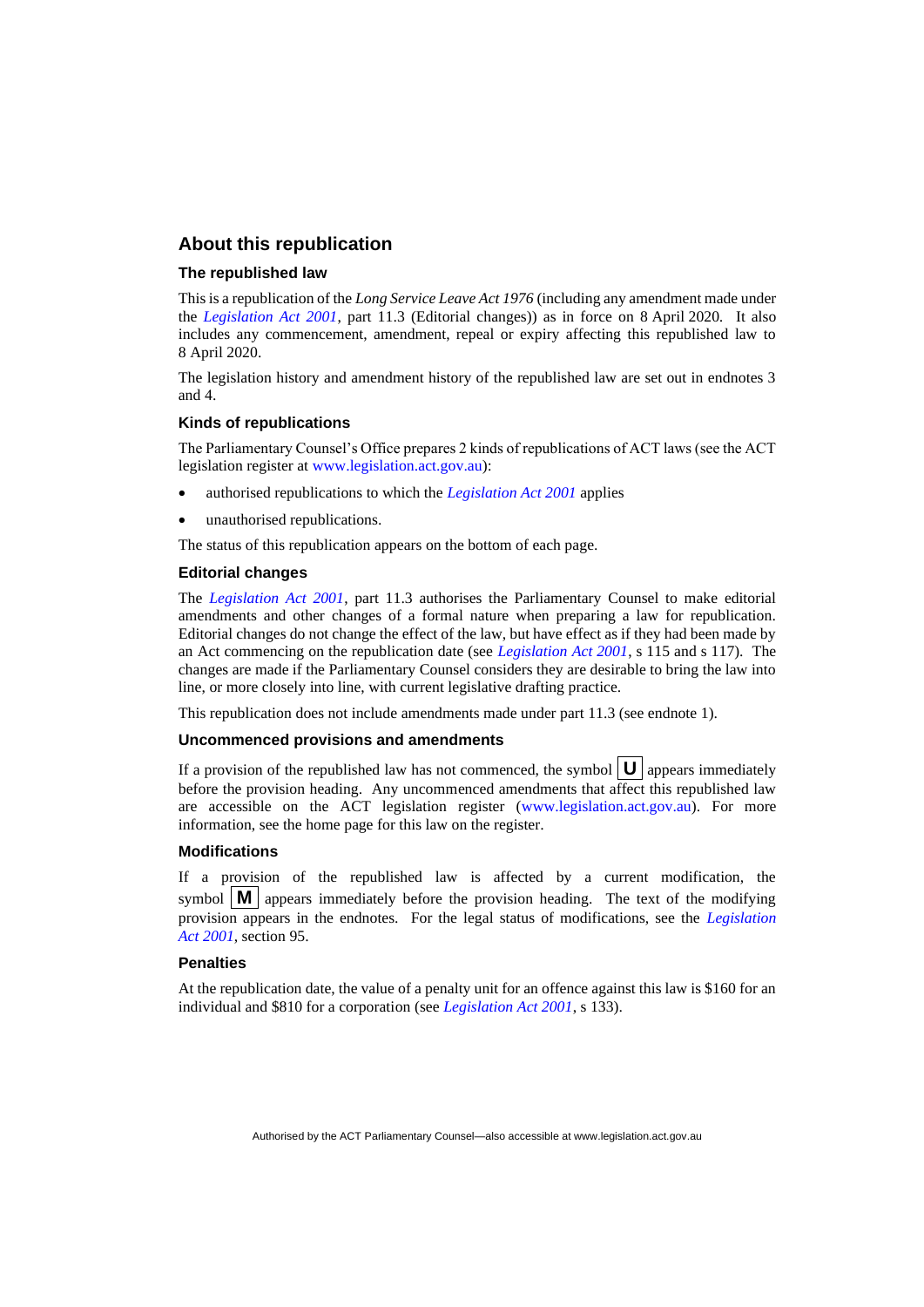

# **Long Service Leave Act 1976**

# **Contents**

|                 |                                                            | Page       |
|-----------------|------------------------------------------------------------|------------|
| Part 1          | <b>Preliminary</b>                                         |            |
| 1               | Name of Act                                                | 2          |
| 2               | Dictionary                                                 | 2          |
| 2A              | <b>Notes</b>                                               | 2          |
| 2B              | Offences against Act—application of Criminal Code etc      | 3          |
| Part 2          | <b>Important concepts</b>                                  |            |
| 2C              | Commission recipients may be employees                     | 4          |
| 2D              | Benefits under this Act and LSL (BCI) Act                  | 4          |
| 2E              | Benefits under this Act and LSL (CCI) Act                  | 4          |
| 2EA             | Benefits under this Act and LSL (PS) Act                   | 5          |
| 2F              | Working out remuneration—employee also receives commission | 5          |
| 2G              | Periods of service                                         | 6          |
| 3               | Entitlement to long service leave                          | 8          |
| 4               | Amount of long service leave                               | 8          |
| R <sub>25</sub> | Long Service Leave Act 1976                                | contents 1 |
| 08/04/20        | Fffective: 08/04/20-13/05/20                               |            |

Authorised by the ACT Parliamentary Counsel—also accessible at www.legislation.act.gov.au

Effective: 08/04/20-13/05/20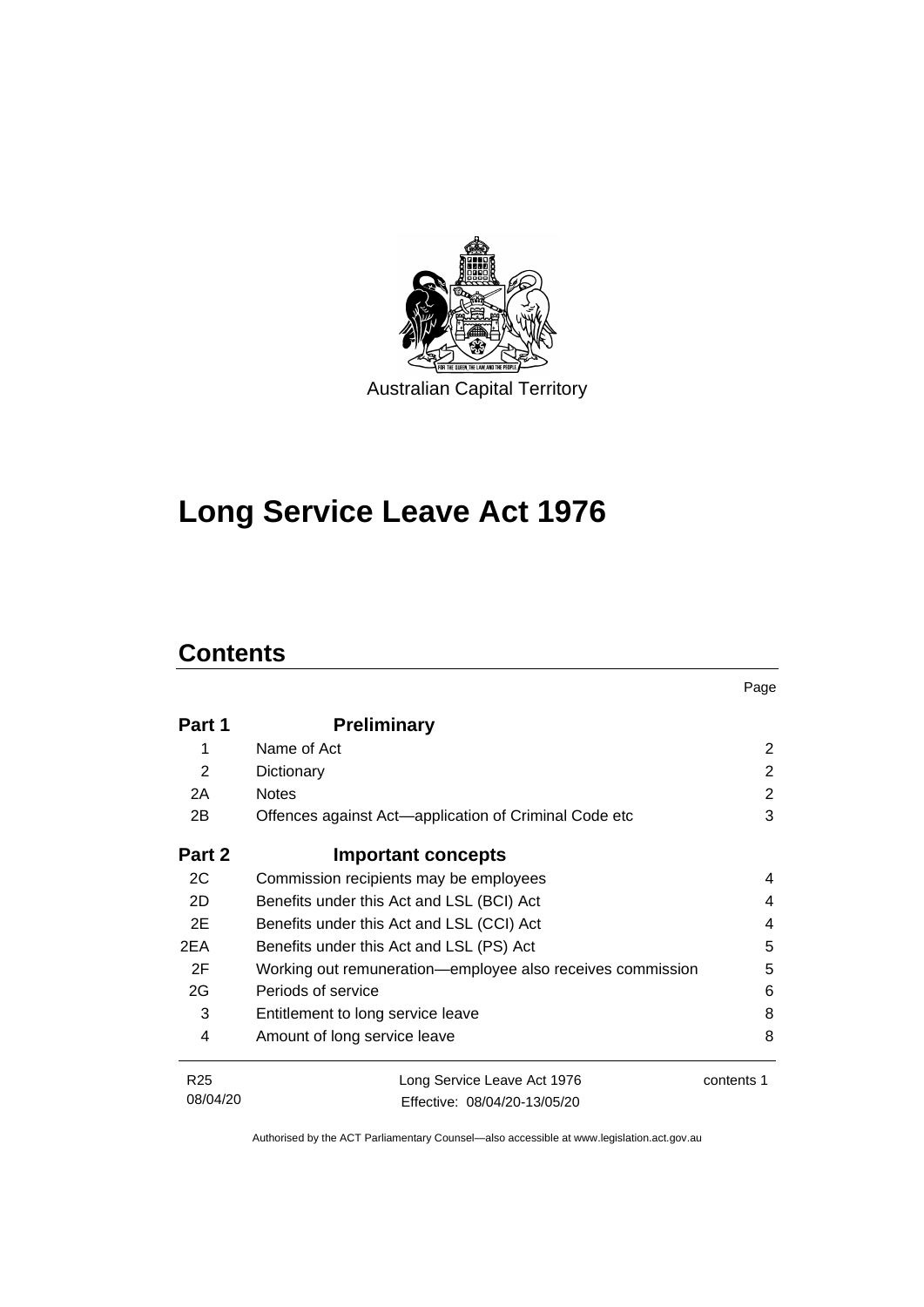#### **Contents**

| 6                 | Grant of leave                                   | Page<br>8       |
|-------------------|--------------------------------------------------|-----------------|
| $\overline{7}$    | Payment for leave                                | 9               |
| 8                 | Manner of payment for leave                      | 10              |
| 9                 | Public holidays not to count as leave            | 11              |
| 10                | Service not affected by transmission of business | 11              |
| 10A               | Continuity of service in certain cases           | 11              |
| 11                | Service with associated companies                | 12              |
| <b>11A</b>        | Pay in lieu of long service leave                | 12              |
| 11C               | Pro rata long service leave entitlement          | 13              |
| 11D               | Calculation of ordinary remuneration             | 14              |
| 12                | Long service leave records                       | 15              |
| Part 3            | <b>Administration and enforcement</b>            |                 |
| 13                | Registrar of long service leave                  | 17              |
| 13A               | Appointment of authorised officers               | 17              |
| 13B               | Identity cards                                   | 18              |
| 13C               | Powers of entry of authorised officers           | 18              |
| 13D               | Complaints                                       | 19              |
| 13E               | Notice to comply with Act                        | 20              |
| 13F               | Internal review by registrar                     | 20              |
| 13G               | Review by ACAT                                   | 21              |
| 13J               | Liability                                        | 21              |
| 13K               | Delegation by registrar                          | 22              |
| Part 4            | <b>Miscellaneous</b>                             |                 |
| 14                | No contracting out                               | 23              |
| 17                | Approved forms                                   | 23              |
| 18                | Regulation-making power                          | 23              |
| <b>Dictionary</b> | 24                                               |                 |
| <b>Endnotes</b>   |                                                  |                 |
| 1                 | About the endnotes                               | 27              |
| 2                 | Abbreviation key                                 | 27              |
| contents 2        | Long Service Leave Act 1976                      | R <sub>25</sub> |
|                   | Effective: 08/04/20-13/05/20                     | 08/04/20        |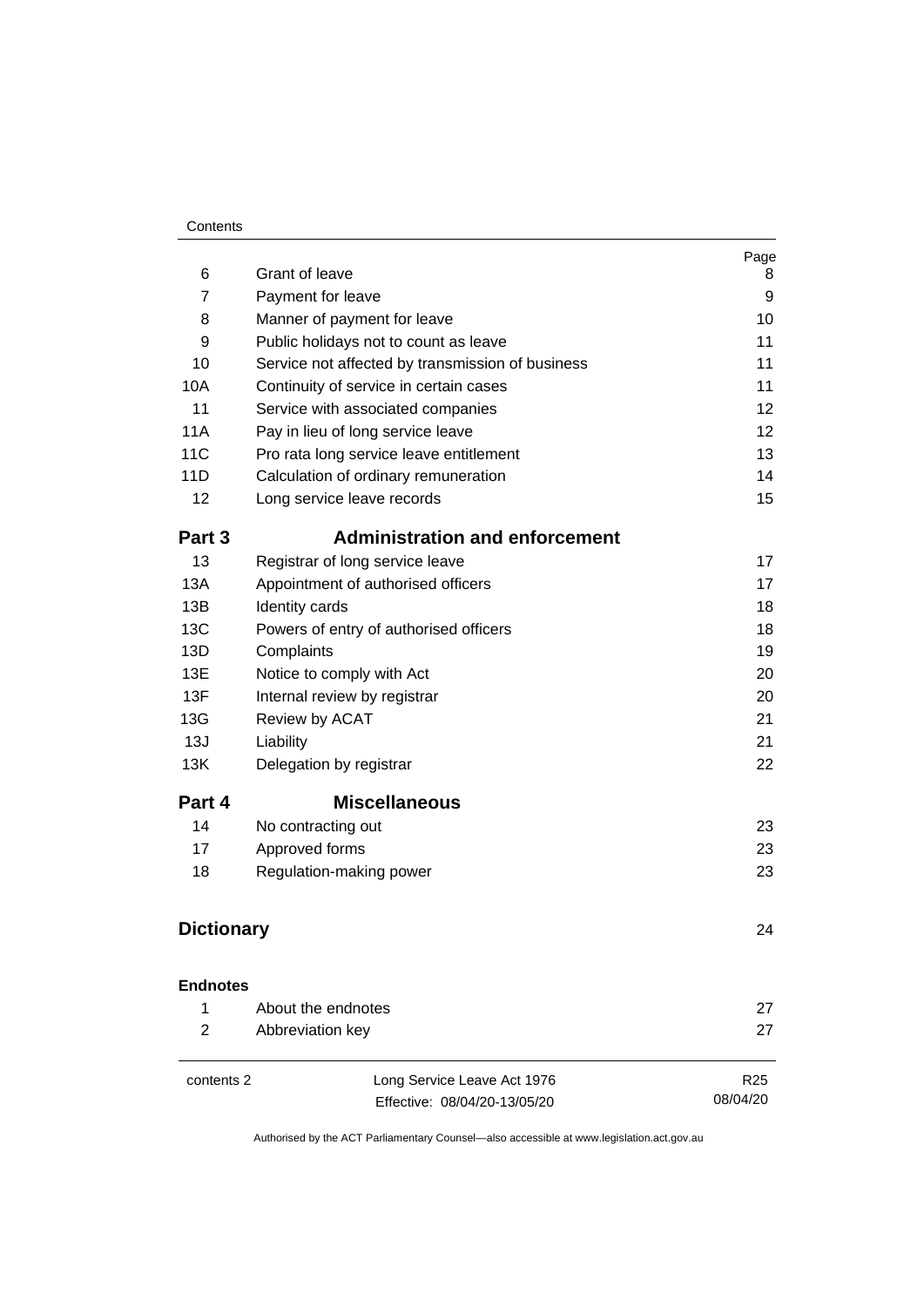|   |                        | Contents |
|---|------------------------|----------|
|   |                        | Page     |
| 3 | Legislation history    | 28       |
| 4 | Amendment history      | 33       |
| 5 | Earlier republications | 38       |

R25 08/04/20 Long Service Leave Act 1976 Effective: 08/04/20-13/05/20

contents 3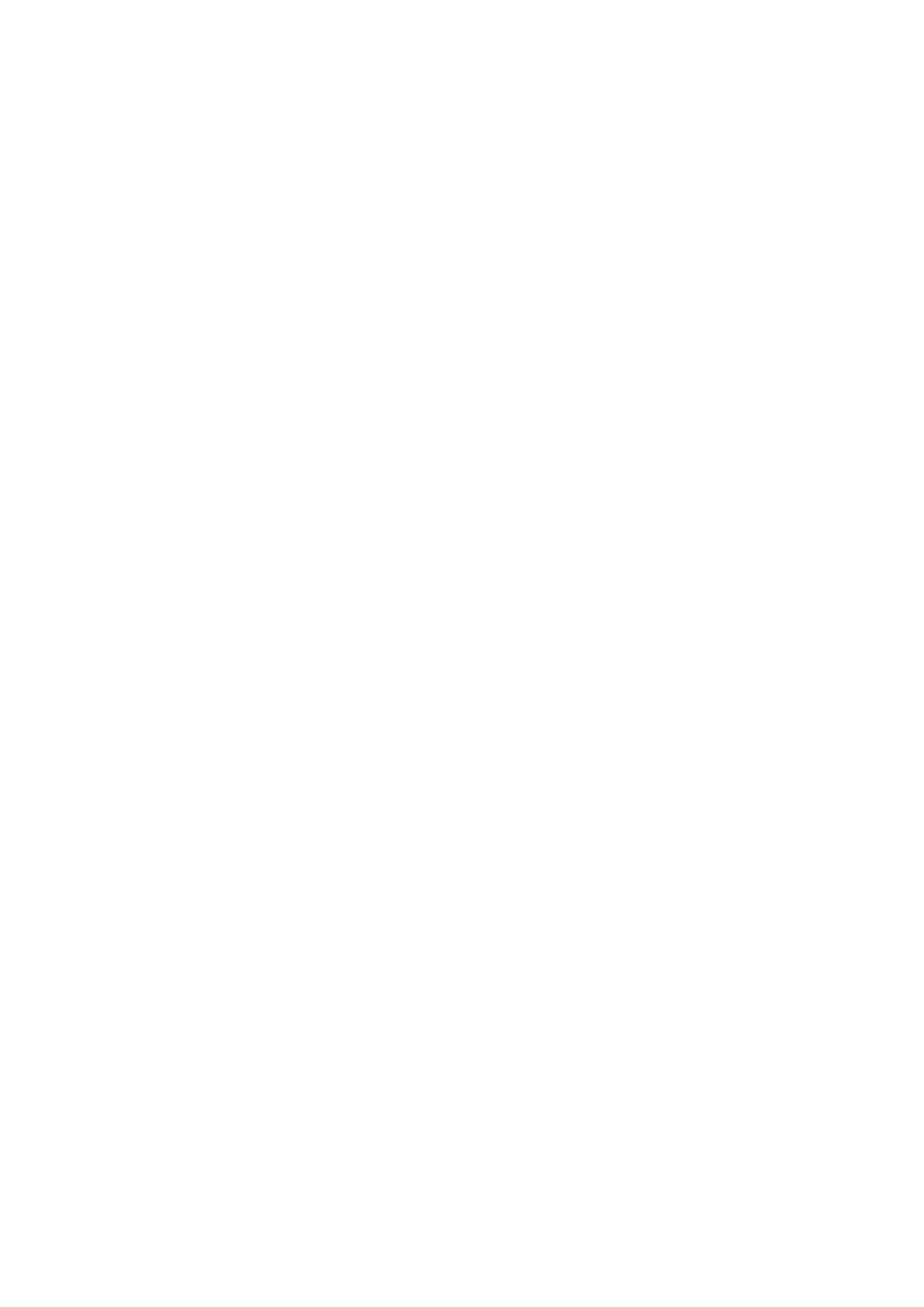

# **Long Service Leave Act 1976**

An Act relating to long service leave

֖֖֖֚֚֚֡֬֝֬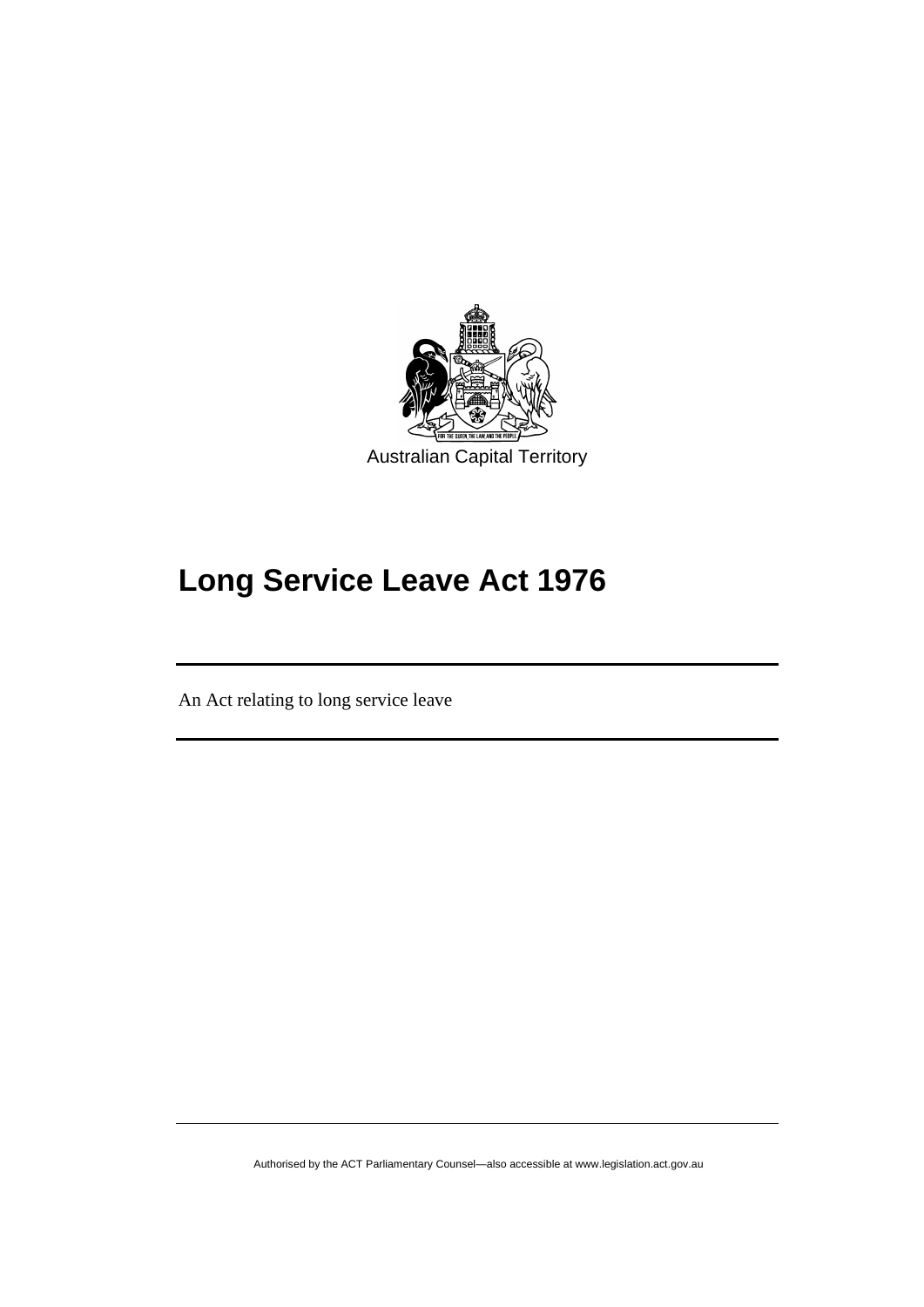## **Part 1** Preliminary

Section 1

# <span id="page-7-0"></span>**Part 1 Preliminary**

# <span id="page-7-1"></span>**1 Name of Act**

This Act is the *Long Service Leave Act 1976*.

# <span id="page-7-2"></span>**2 Dictionary**

The dictionary at the end of this Act is part of this Act.

*Note 1* The dictionary at the end of this Act defines certain terms used in this Act, and includes references (*signpost definitions*) to other terms defined elsewhere in this Act.

> For example, the signpost definition '*period of service*—see section 2G.' means that the term 'period of service' is defined in that section.

*Note 2* A definition in the dictionary (including a signpost definition) applies to the entire Act unless the definition, or another provision of the Act, provides otherwise or the contrary intention otherwise appears (see [Legislation Act,](http://www.legislation.act.gov.au/a/2001-14) s 155 and s 156 (1)).

# <span id="page-7-3"></span>**2A Notes**

A note included in this Act is explanatory and is not part of this Act.

*Note* See the [Legislation Act,](http://www.legislation.act.gov.au/a/2001-14) s 127 (1), (4) and (5) for the legal status of notes.

Authorised by the ACT Parliamentary Counsel—also accessible at www.legislation.act.gov.au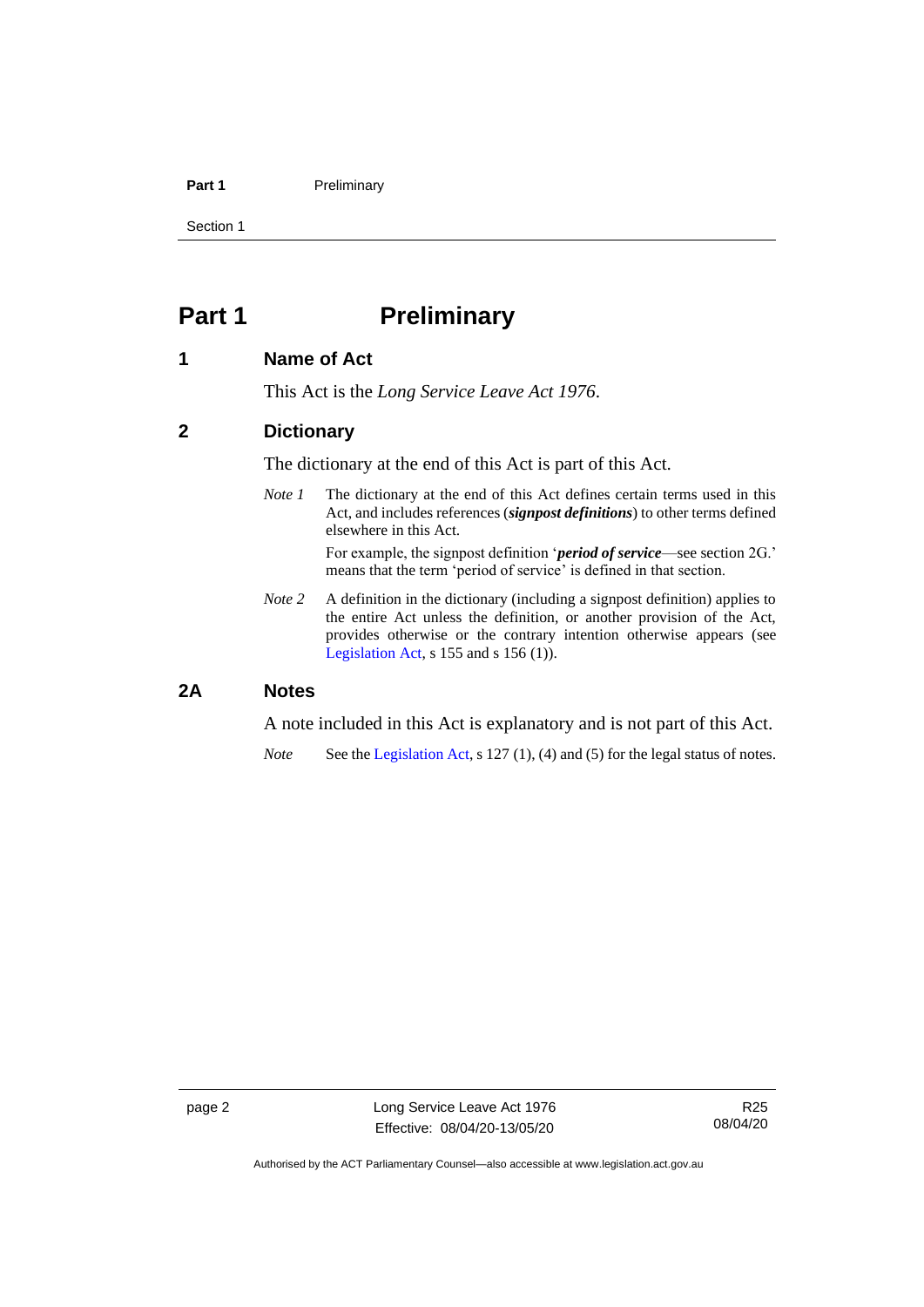# <span id="page-8-0"></span>**2B Offences against Act—application of Criminal Code etc**

Other legislation applies in relation to offences against this Act.

## *Note 1 Criminal Code* The [Criminal Code,](http://www.legislation.act.gov.au/a/2002-51) ch 2 applies to all offences against this Act (see Code, pt 2.1). The chapter sets out the general principles of criminal responsibility (including burdens of proof and general defences), and defines terms used for offences to which the Code applies (eg *conduct*, *intention*, *recklessness* and *strict liability*).

*Note 2 Penalty units*

The [Legislation Act,](http://www.legislation.act.gov.au/a/2001-14) s 133 deals with the meaning of offence penalties that are expressed in penalty units.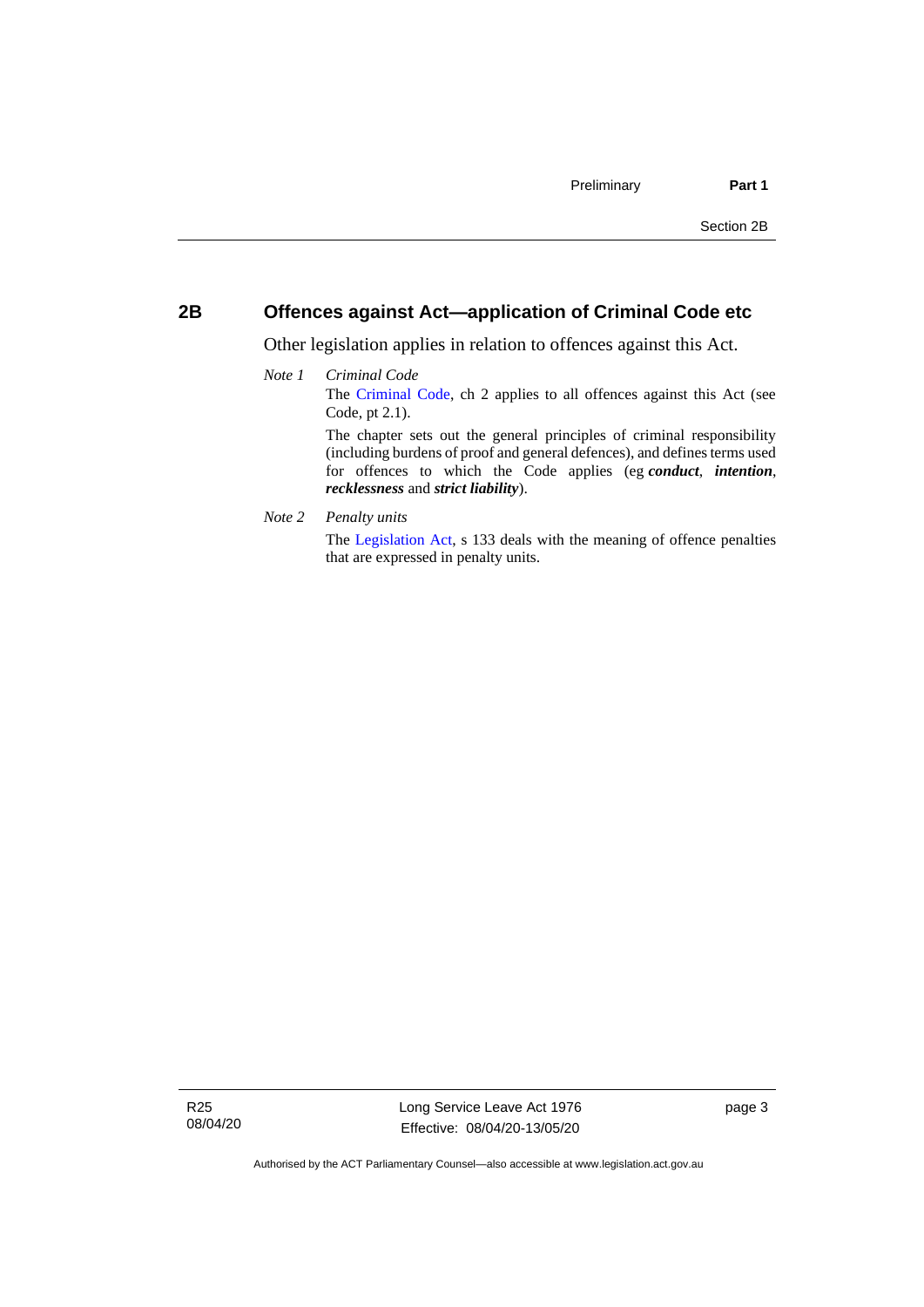#### **Part 2** Important concepts

Section 2C

# <span id="page-9-0"></span>**Part 2 Important concepts**

# <span id="page-9-1"></span>**2C Commission recipients may be employees**

A person may be an employee for this Act even though the person is paid completely or partly by commission.

# <span id="page-9-2"></span>**2D Benefits under this Act and LSL (BCI) Act**

(1) This section applies to an employee who—

- (a) was registered under the [LSL \(BCI\) Act;](http://www.legislation.act.gov.au/a/1981-23/default.asp) and
- (b) has elected under that Act to take long service benefits under that Act for a period stated by the employee.
- (2) The employee's election does not prevent the employee from receiving benefits under this Act.
- (3) However, the employee is not entitled to a benefit under this Act for a period for which the employee has received a benefit under the [LSL](http://www.legislation.act.gov.au/a/1981-23/default.asp)  [\(BCI\) Act.](http://www.legislation.act.gov.au/a/1981-23/default.asp)
- (4) In this section:

*LSL (BCI) Act* means the *[Long Service Leave \(Building and](http://www.legislation.act.gov.au/a/1981-23)  [Construction Industry\) Act 1981.](http://www.legislation.act.gov.au/a/1981-23)*

# <span id="page-9-3"></span>**2E Benefits under this Act and LSL (CCI) Act**

- (1) This section applies to an employee who—
	- (a) was registered under the [LSL \(CCI\) Act;](http://www.legislation.act.gov.au/a/1999-85/default.asp) and
	- (b) has elected under that Act to take long service benefits under that Act for a period stated by the employee.
- (2) The employee's election does not prevent the employee from receiving benefits under this Act.

Authorised by the ACT Parliamentary Counsel—also accessible at www.legislation.act.gov.au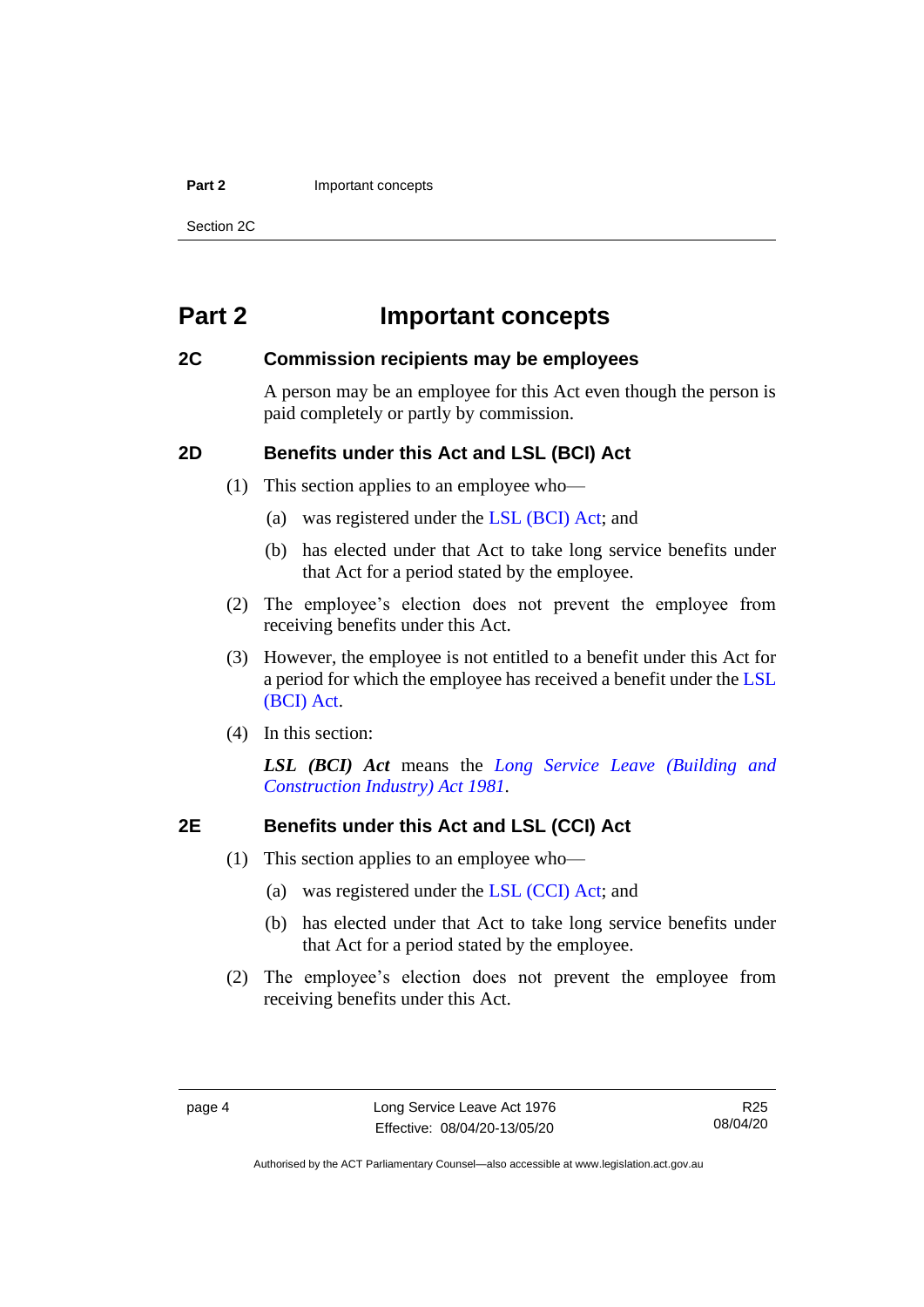- (3) However, the employee is not entitled to a benefit under this Act for a period for which the employee has received a benefit under the [LSL](http://www.legislation.act.gov.au/a/1999-85/default.asp)  [\(CCI\) Act.](http://www.legislation.act.gov.au/a/1999-85/default.asp)
- (4) In this section:

*LSL (CCI) Act* means the *[Long Service Leave \(Contract Cleaning](http://www.legislation.act.gov.au/a/1999-85)  [Industry\) Act 1999.](http://www.legislation.act.gov.au/a/1999-85)*

# <span id="page-10-0"></span>**2EA Benefits under this Act and LSL (PS) Act**

- (1) This section applies to an employee who—
	- (a) is registered under the [LSL \(PS\) Act;](http://www.legislation.act.gov.au/a/2009-25/default.asp) and
	- (b) has elected under that Act to take long service leave benefits under that Act for a period stated by the employee.
- (2) The employee's election does not prevent the employee from receiving benefits under this Act.
- (3) However, the employee is not entitled to a benefit under this Act for a period for which the employee received a benefit under the [LSL](http://www.legislation.act.gov.au/a/2009-25/default.asp)  [\(PS\) Act.](http://www.legislation.act.gov.au/a/2009-25/default.asp)
- (4) In this section:

*LSL (PS) Act* means the *[Long Service Leave \(Portable Schemes\)](http://www.legislation.act.gov.au/a/2009-25)  Act [2009](http://www.legislation.act.gov.au/a/2009-25)*.

# <span id="page-10-1"></span>**2F Working out remuneration—employee also receives commission**

- (1) To work out the ordinary remuneration of an employee who, during a year, is paid completely by commission, or partly by salary or wages and partly by commission—
	- (a) the employee is taken to be paid completely by salary or wages throughout the year; and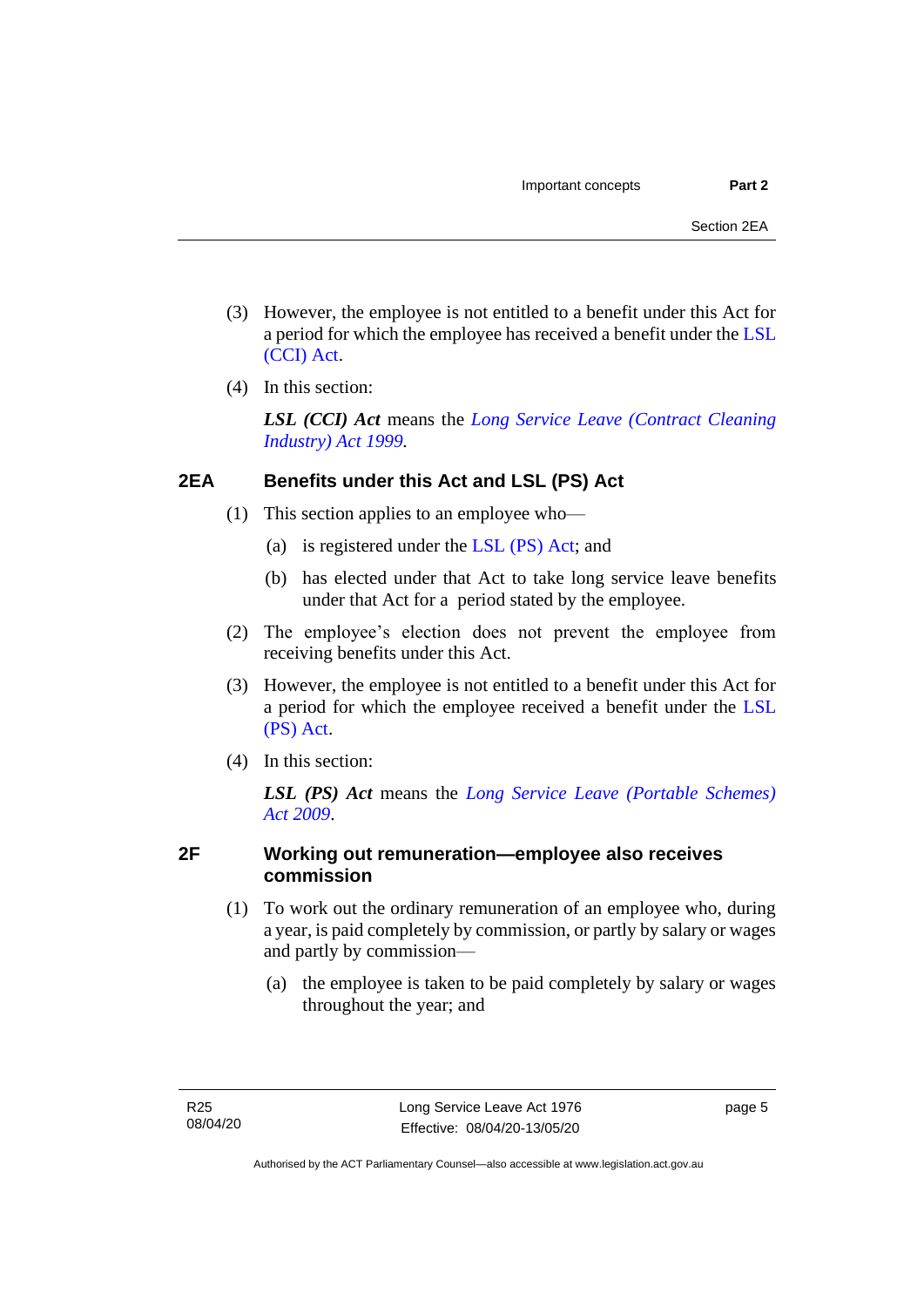#### **Part 2** Important concepts

Section 2G

(b) the amount payable for salary or wages to the employee in relation to a week in the year is taken to be the following:

> 52 total payable

(2) In this section:

*total payable*, for a year, means the total amount payable to the employee for the year as commission, salary or wages.

# <span id="page-11-0"></span>**2G Periods of service**

(1) In this Act:

*period of service*, as an employee, means a period of continuous service as the employee of a particular employer.

- (2) However, in working out an employee's period of service, the following interruptions of the period of service do not break the continuity of service:
	- (a) an interruption caused by an industrial dispute if the employee returns to the service of the employer in accordance with the terms of settlement of the dispute;
	- (b) a period when an employee is stood down by his or her employer because of slackness of trade if the employee is re-employed by the employer within 6 months after the day the employee is stood down;
	- (c) a period, other than a period mentioned in the dictionary, definition of *continuous service*, paragraph (a) or (b), when the employee is absent with the employer's leave;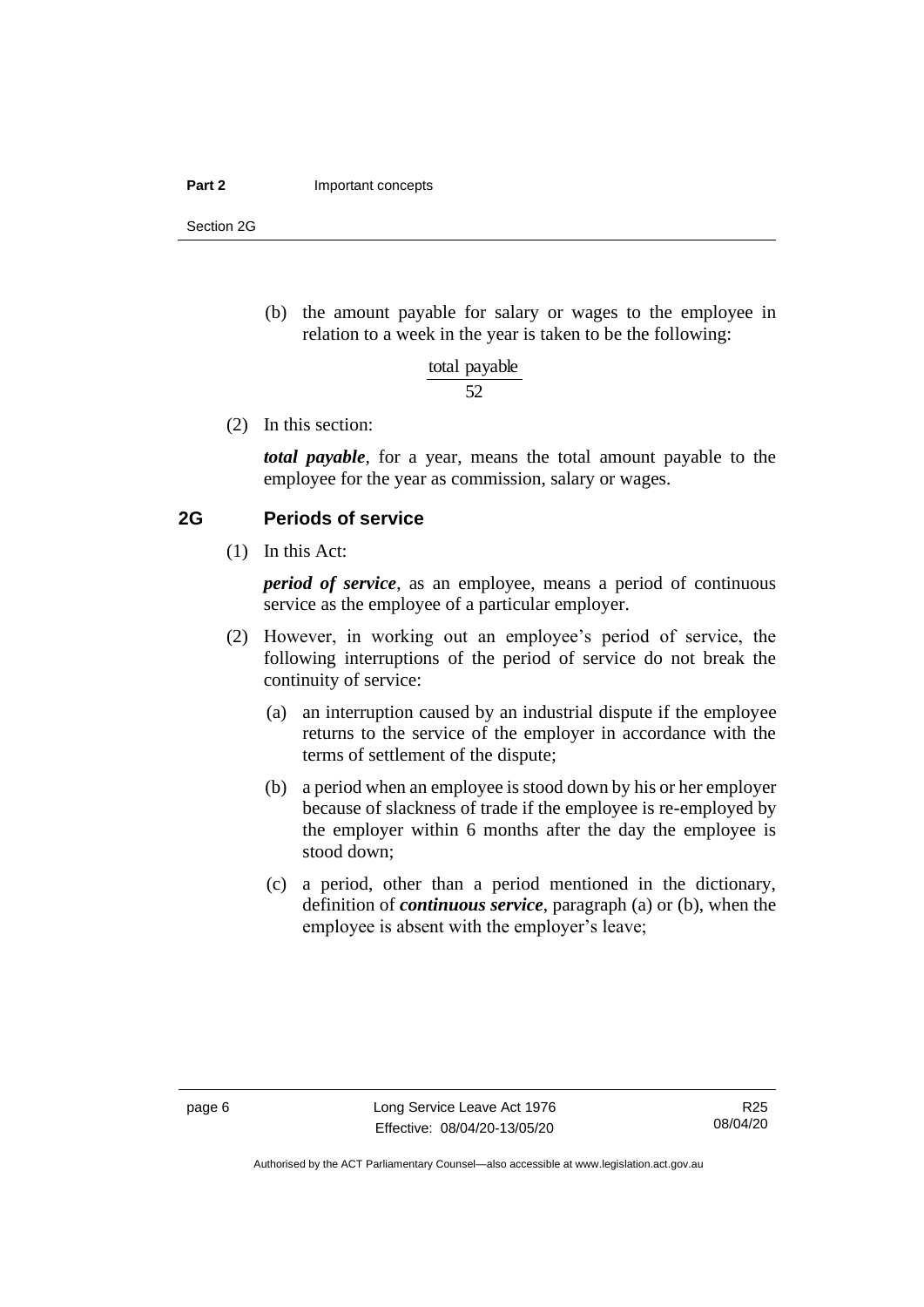- (d) a period when the employee is absent because of injury arising out of or in the course of the employment;
- (e) any other interruption, including ending of service by the employer (other than with the intention of avoiding the granting of long service leave), if the employee returns to the employer's service within 2 months after the day the service is interrupted;
- (f) service by the employee as a member of the Defence Force, other than as a member rendering continuous full-time service;
- (g) a period of service when the employee is temporarily outside the ACT if the service would be continuous service if the employee were inside the ACT.
- (3) Also, an interruption of an employee's service of longer than 2 months does not break the continuity of service if the interruption is caused by the seasonal nature of the work.
- (4) For subsection (2) (f), the service by the employee as a member of the Defence Force is taken to be service with the person by whom the employee was employed immediately before the employee began to serve as a member of the Defence Force.
- (5) To remove any doubt, the period of the interruption under subsection (2) or (3) (other than a period mentioned in subsection  $(2)$  (f) or  $(g)$ ) must not be taken into account in working out the total period of service.

#### **Example**

Fiona starts work in the cosmetics department of Desmond James ('DJ's'), a department store, on 1 January 1992. She works there until 31 December 1994, when she quits to take up a position with Gray's Brothers, a competing department store. She doesn't like the new manager and returns to her old job at DJ's on 1 February 1995. On 1 June 1995 there is a strike which continues till 30 September 1995, after which Fiona returns to work in accordance with the terms of settlement of the dispute. On 1 August 1999 Fiona injures herself at work and is unable to return to work until 1 December 1999. The cumulative absences of 9 months do not count as service, postponing her entitlement, but do not break continuity of service. Her 10 years long service leave falls due on 1 October 2002.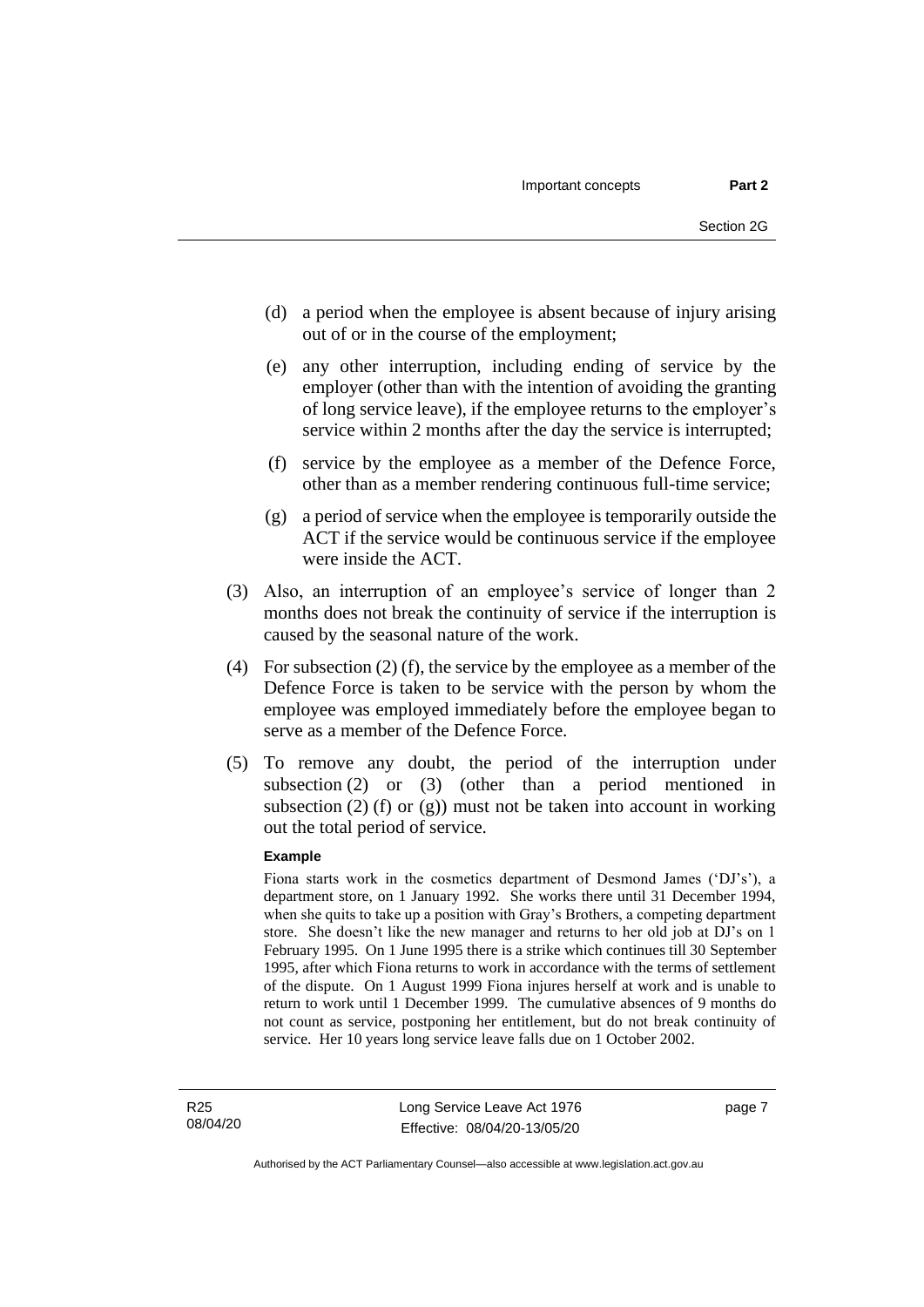# <span id="page-13-0"></span>**3 Entitlement to long service leave**

- (1) An employee who has completed 7 years service with a single employer is entitled to long service leave for the period of the service.
- (2) An employee is entitled to long service leave for each year of service completed by the employee after the end of the 7th year of service.
- (3) An employee's entitlement to long service leave for a period of service arises at the end of the period.

# <span id="page-13-1"></span>**4 Amount of long service leave**

An employee accrues long service leave at the rate of  $\frac{1}{5}$  of a month's leave for each year of service.

# <span id="page-13-2"></span>**6 Grant of leave**

- (1) An employer commits an offence if—
	- (a) an employee of the employer becomes entitled to 4 weeks or more of long service leave; and
	- (b) the employer does not grant the leave—
		- (i) as soon as practicable, having regard to the needs of the employer's business, after the employee becomes entitled to the leave; or
		- (ii) if the employer and employee agree—at another time or times.

Maximum penalty: 50 penalty units.

(2) An employer commits an offence if the employer does not, at least 60 days before the date from which long service leave is to be taken, give the employee written notice of the date.

Maximum penalty: 50 penalty units.

Authorised by the ACT Parliamentary Counsel—also accessible at www.legislation.act.gov.au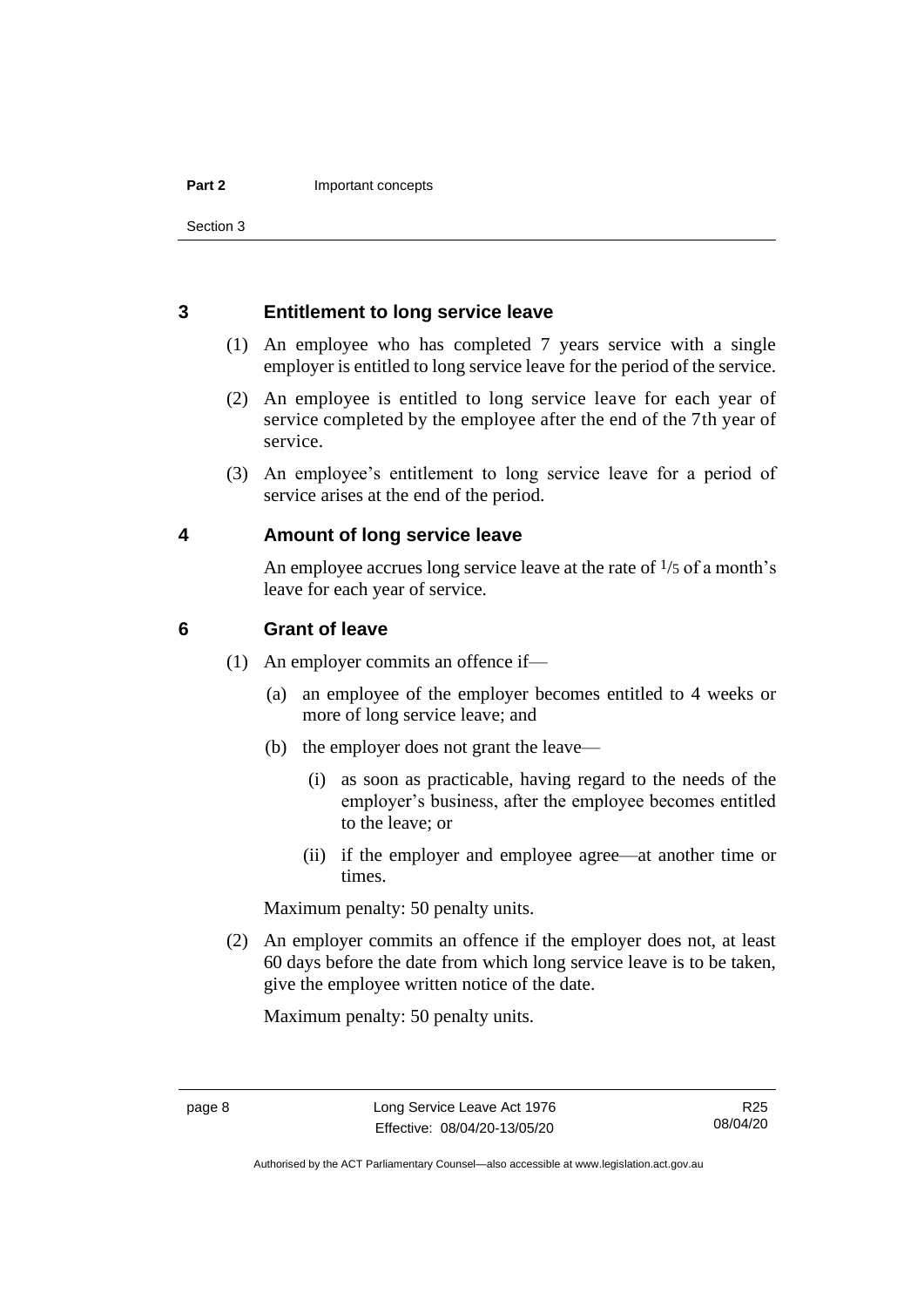- (3) Subsection (2) does not apply if—
	- (a) the leave is—
		- (i) taken during—
			- (A) a state of emergency declared under the *[Emergencies](http://www.legislation.act.gov.au/a/2004-28)  Act [2004](http://www.legislation.act.gov.au/a/2004-28)*, section 156; or
			- (B) a public health emergency declared under the *[Public](http://www.legislation.act.gov.au/a/1997-69)  [Health Act](http://www.legislation.act.gov.au/a/1997-69) 1997*, section 119 (including any extension or further extension); and
		- (ii) agreed between the employer and employee; or
	- (b) the employee agrees otherwise.
- (4) An offence against this section is a strict liability offence.

# <span id="page-14-0"></span>**7 Payment for leave**

- (1) Payment for long service leave shall be made at the rate of an amount equivalent to the ordinary remuneration the employee would have received in respect of the period of leave if he or she had not taken the leave.
- (2) In the case of an employee who is a part-time employee or casual employee, the ordinary remuneration shall be calculated by multiplying the average number of hours worked each week by the employee during the period of 12 months immediately preceding the day on which the employee became entitled to the leave by the ordinary remuneration of the employee on that day.
- (3) If, within the period of 2 years immediately before the date on which an employee becomes entitled to long service leave in respect of a period of service, the employee ceases to be employed full time and is employed part time or as a casual employee, the ordinary remuneration for long service leave shall be calculated by dividing by 5 the total amount of salary or wages paid to the employee in the period of 5 years ending on his or her becoming so entitled.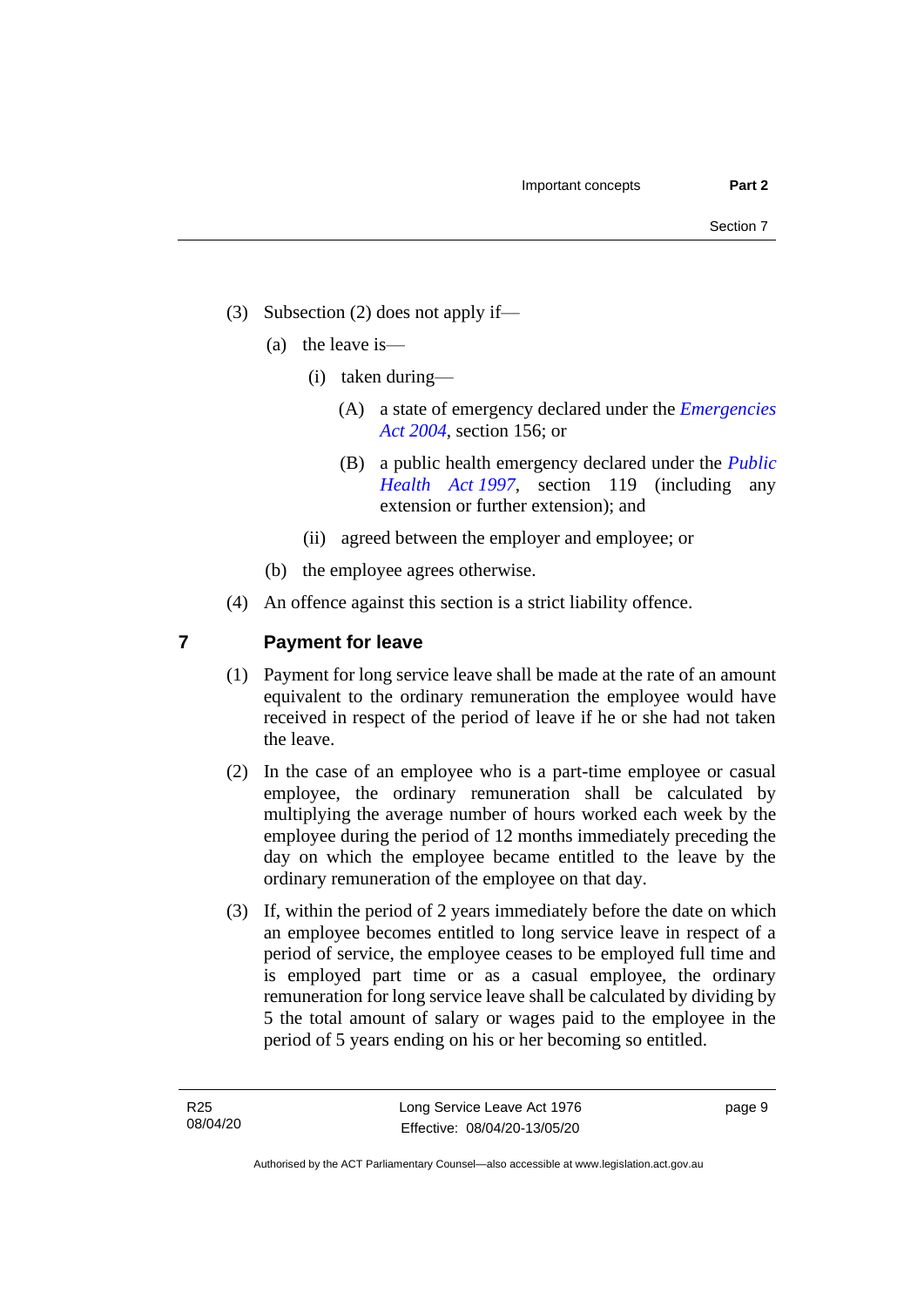#### **Part 2** Important concepts

Section 8

## <span id="page-15-0"></span>**8 Manner of payment for leave**

- (1) An employer commits an offence if the employer does not pay an employee for long service leave—
	- (a) in advance for the whole period of the long service leave; or
	- (b) at the same times as the employer would have paid the employee if the employee had not taken the leave and, if the employee asks for it, by cheque posted to an address the employee nominates; or
	- (c) if the employer and the employee agree—in another way.

Maximum penalty: 50 penalty units.

- (2) An offence against this section is a strict liability offence.
- (3) If, after payment in respect of long service leave is made in accordance with subsection (1), the amount of ordinary remuneration payable under an award or agreement to the employee increases, payment of that increase shall—
	- (a) if payment was made under subsection (1) (a)—be made to the employee as soon as practicable on completion of that leave; or
	- (b) if payment was made under subsection (1) (b)—be made to the employee in accordance with that paragraph; or
	- (c) if payment was made under subsection  $(1)$  (c)—be made in such manner as is agreed by the employer and the employee, or in the absence of such agreement, as soon as practicable on completion of that leave.
- (4) Payment in lieu of long service leave shall be made—
	- (a) to the employee as soon as practicable after termination of his or her employment; or

Authorised by the ACT Parliamentary Counsel—also accessible at www.legislation.act.gov.au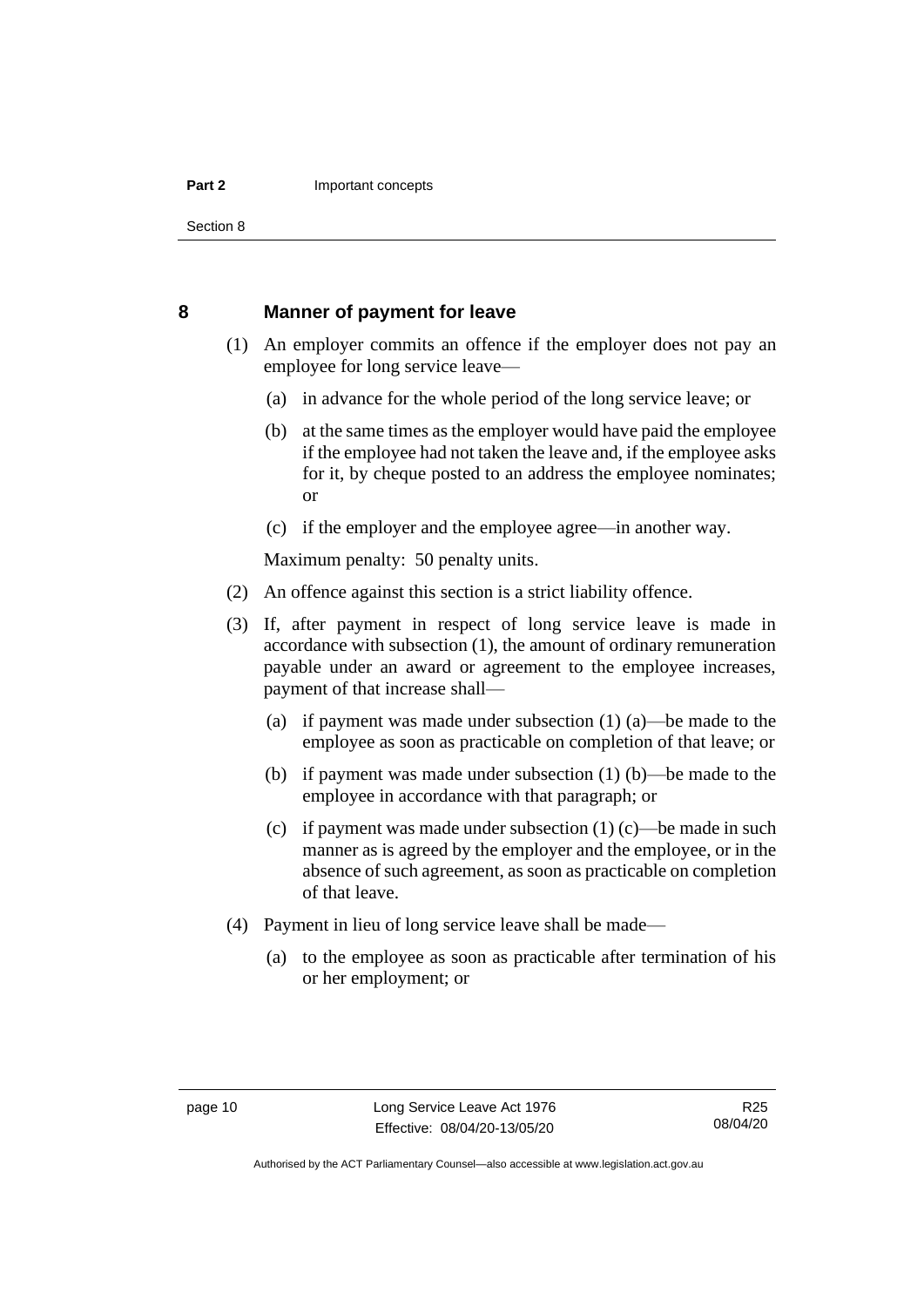(b) in the case of a deceased employee, to his or her legal personal representative as soon as practicable after the death of the employee but in any case not later than 12 months after his or her death.

# <span id="page-16-0"></span>**9 Public holidays not to count as leave**

- (1) This section applies if a public holiday or an award holiday falls during a period of long service leave taken by an employee.
- (2) The period of long service leave is increased by 1 day for each such holiday.
- (3) In this section:

*award holiday* means a day that is, under an award or agreement, a holiday for people employed in an industry.

# <span id="page-16-1"></span>**10 Service not affected by transmission of business**

Where, before or after the date of commencement of this Act, a business is transmitted from 1 employer to another and a person who was, immediately before the transmission, an employee of the first employer becomes, immediately after the transmission, an employee of the second employer—

- (a) the period of service of the employee shall be deemed not to have been interrupted; and
- (b) the period of service of the employee with the first employer shall be deemed to be service with the second employer.

# <span id="page-16-2"></span>**10A Continuity of service in certain cases**

- (1) Where—
	- (a) a contract for the supply of services by 1 party to the contract (the *first contractor*) on behalf of the other party to the contract (the *principal*) has been discharged; and

page 11

Authorised by the ACT Parliamentary Counsel—also accessible at www.legislation.act.gov.au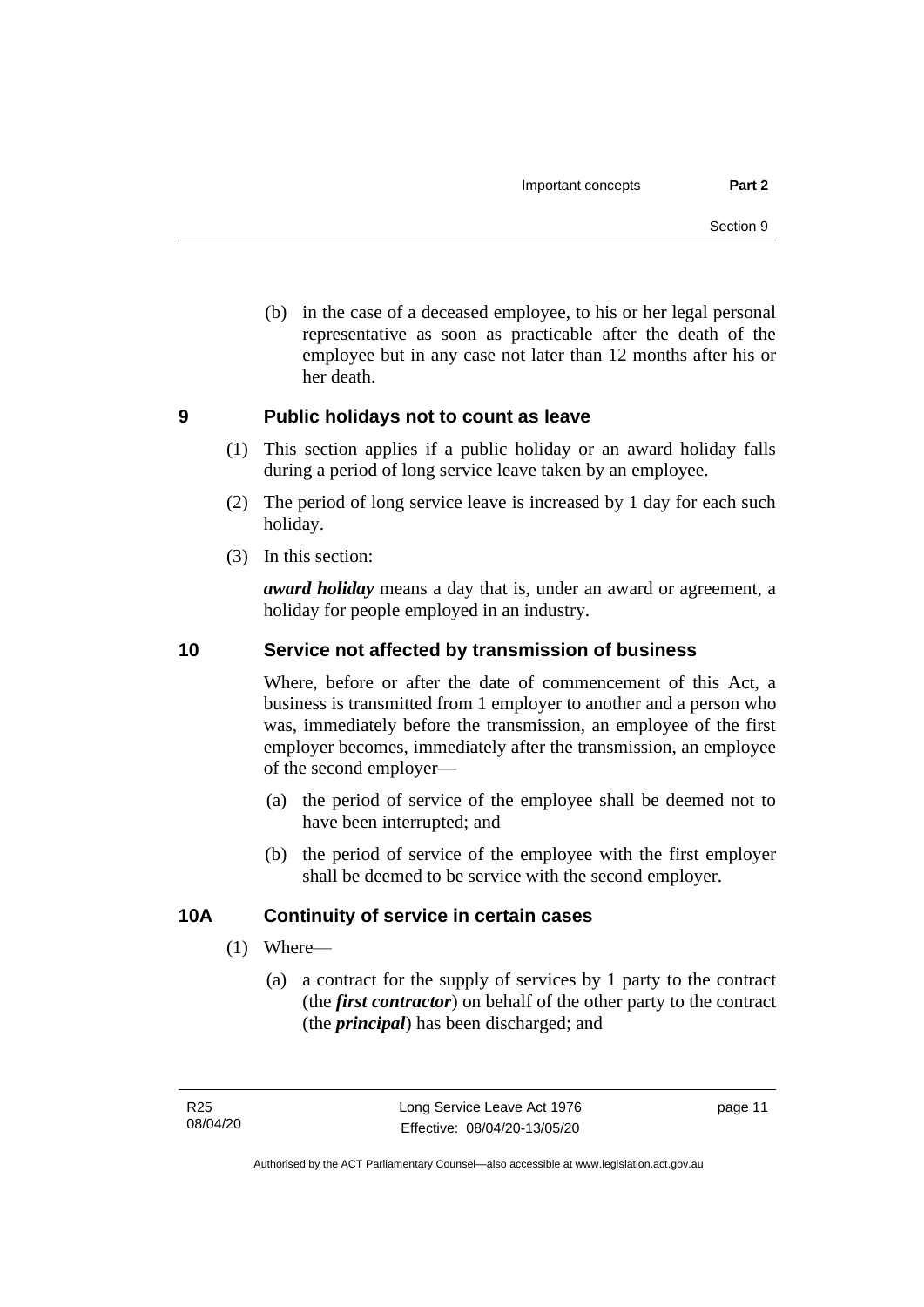#### **Part 2** Important concepts

Section 11

- (b) the principal enters into another contract with a person other than the first contractor for the supply of those services on its behalf by that other person (the *second contractor*); and
- (c) that other contract imposes an obligation on the second contractor to the effect that, so far as practicable, the second contractor shall employ, in supplying those services, persons whose employment with the first contractor ceased because of the discharge of the firstmentioned contract; and
- (d) under that obligation the second contractor employs such a former employee of the first contractor; and

this section applies to that former employee.

(2) Where this section applies to a person, the aggregate of the periods of service by the person for the first contractor and the second contractor shall, for this Act, be taken to be 1 period of service for the second contractor.

# <span id="page-17-0"></span>**11 Service with associated companies**

Where, over a continuous period, an employee has been employed by 2 or more companies each of which is an associated company, the employee is entitled to long service leave as if he or she had, during the whole of the period of service, been employed by the company by which he or she is employed at the date at which his or her long service leave accrues.

# <span id="page-17-1"></span>**11A Pay in lieu of long service leave**

- (1) For this section, the long service leave credit of a person is the amount of long service leave that has accrued to the person less the amount of long service leave granted to the person.
- (2) Where—
	- (a) a person's employment ceases for any reason; and

R25 08/04/20

Authorised by the ACT Parliamentary Counsel—also accessible at www.legislation.act.gov.au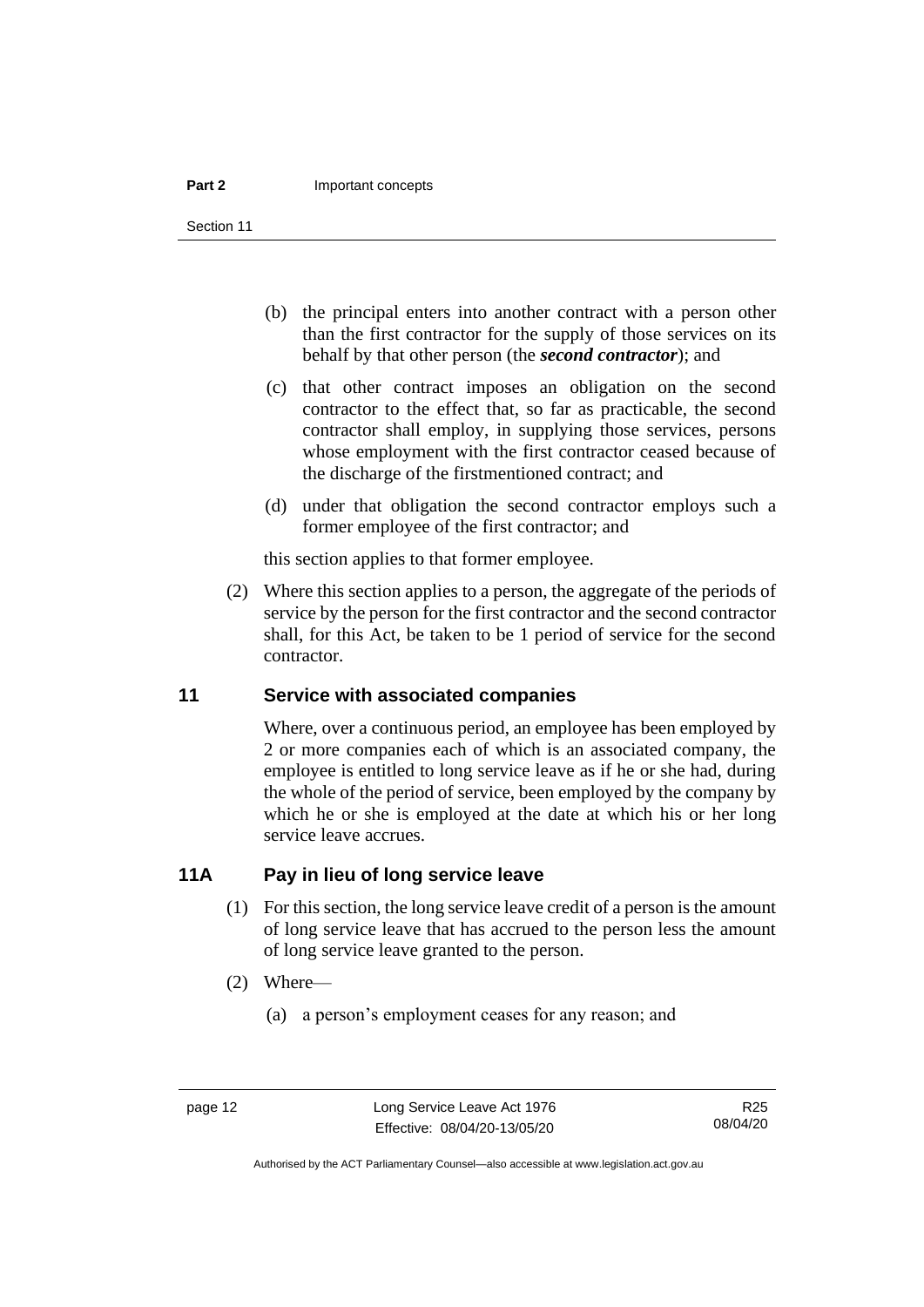(b) the person had a long service leave credit immediately before the employment ceased;

the employer shall pay the amount ascertained in accordance with subsection (3)—

- (c) to the person; or
- (d) if the person is dead—to the legal personal representative of the deceased person.
- (3) The amount payable is an amount that is equal to the amount of ordinary remuneration that, but for the cessation of employment, would have been payable by the employer under section 7 to the person for a period of service equal to the period of the person's long service leave credit immediately before the cessation of employment.

# <span id="page-18-0"></span>**11C Pro rata long service leave entitlement**

- (1) Where—
	- (a) a person's employment is terminated—
		- (i) by the person because of illness or incapacity or a domestic or other pressing necessity of such a nature to justify the termination; or
		- (ii) by the person upon or after attaining the minimum retiring age; or
		- (iii) by the death of the person; or
		- (iv) by the employer for a reason other than the person's serious and wilful misconduct; and
	- (b) the person had completed a period of service in that employment of at least 5 years but less than 7 years;

the employer shall pay the amount ascertained in accordance with subsection (2)—

(c) to the person; or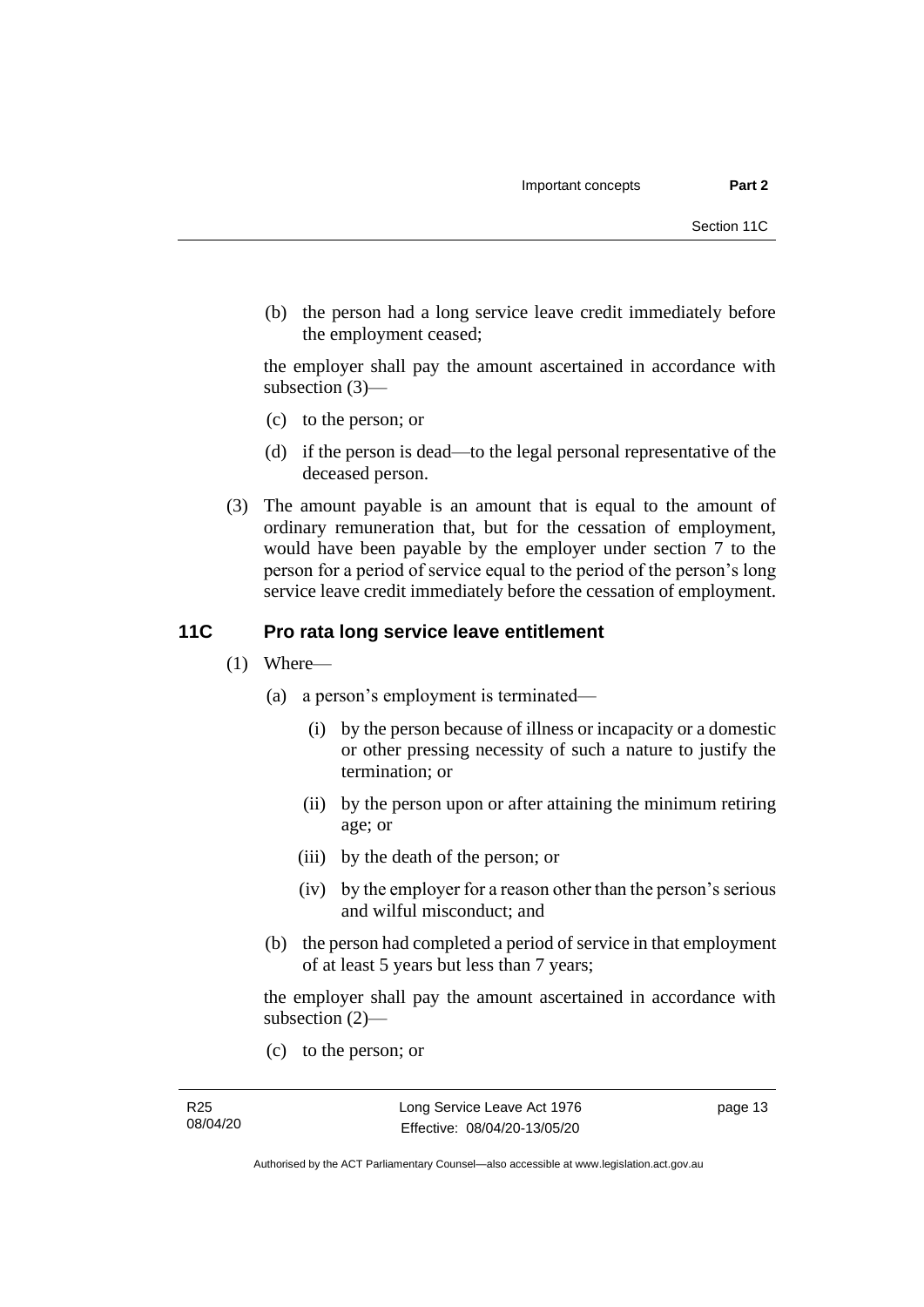#### **Part 2** Important concepts

Section 11D

- (d) if the person is dead—to the legal personal representative of the deceased person.
- (2) The amount payable is an amount that is equal to the amount of ordinary remuneration that, but for the cessation of employment, would have been payable by the employer to the person for a period of service equal to the period that bears to 2 months the same proportion as the number of years or months of service completed by the person bears to 10 years.
- (3) In this section:

*minimum retiring age*, in relation to a person, means—

- (a) if a minimum retiring age applies to the person under an award or agreement—the age fixed by the award or agreement; and
- (b) in any other case—the age of 65 years.

# <span id="page-19-0"></span>**11D Calculation of ordinary remuneration**

For section 11A, 11B or 11C, the amount of ordinary remuneration that, but for the cessation of employment by a person, would have been payable by the employer to the person for a period of service referred to in that section shall be calculated—

- (a) at the rate at which ordinary remuneration was payable to the person immediately before the cessation of employment; and
- (b) if the person was a part-time employee or casual employee immediately before the cessation of employment—on the basis that during that period of service the person would have been employed for the number of hours per week that is equal to the average number of hours per week for which the employee was employed during the period of 12 months immediately before the cessation of employment.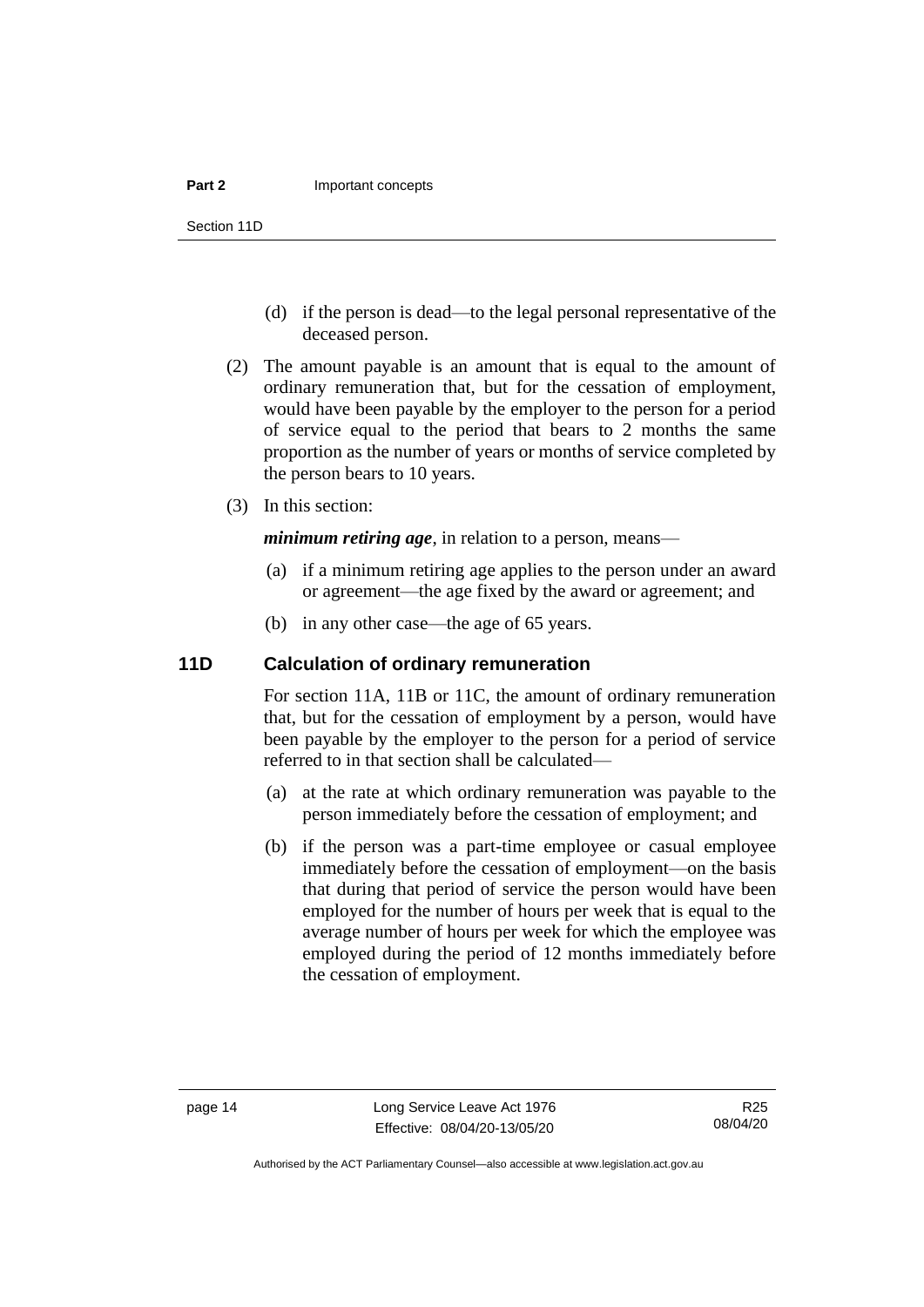# <span id="page-20-0"></span>**12 Long service leave records**

- (1) An employer commits an offence if the employer does not, for each employee, keep a record of—
	- (a) the name, occupation and classification of the employee; and
	- (b) whether the employee is full-time, part-time or casual; and
	- (c) the employee's ordinary remuneration, including the base rate of pay and any loading payable to the employee, and the purpose of the loading; and
	- (d) the number of hours the employee works each week; and
	- (e) the date when the employee starts as an employee; and
	- (f) any annual leave the employee takes; and
	- (g) the employee's entitlement to long service leave; and
	- (h) long service leave granted, or payment instead of leave made, to the employee; and
	- (i) if the person ceases to be employed by the employer—the date when, and reason, the employee ceases to be employed; and
	- (j) the employee's date of birth; and
	- (k) if overtime may be paid to the employee under an award or agreement—
		- (i) the number of hours the employee works each day; and
		- (ii) when the employee starts and stops work; and
	- (l) the name of each award or agreement under which the employee has entitlements.

Maximum penalty: 20 penalty units.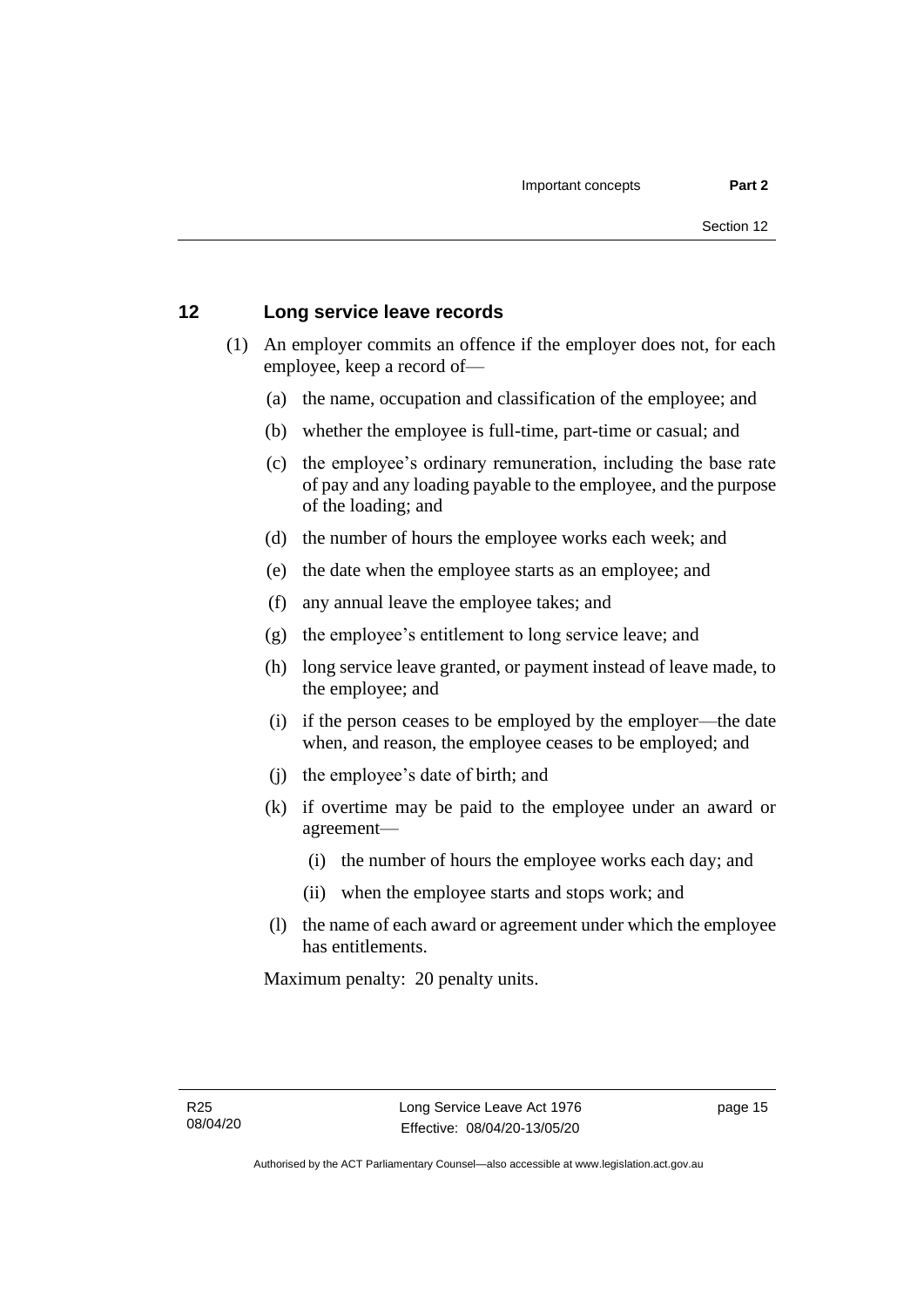#### **Part 2** Important concepts

Section 12

- (2) An employer must keep a record made under subsection (1) for an employee—
	- (a) if the employee's service ends on the employee's death—for 7 years after the day all amounts owing to the employee's legal personal representative are paid; and
	- (b) in any other case—for 7 years after the day the employee's service ends.

Maximum penalty: 20 penalty units.

- (3) An employer commits an offence if—
	- (a) an authorised officer asks to inspect a record kept for this section; and
	- (b) the employer does not make the record available for inspection by the authorised officer at the employer's usual place of business during hours when the employer's business is normally conducted at the place.

Maximum penalty: 50 penalty units.

(4) An offence against this section is a strict liability offence.

Authorised by the ACT Parliamentary Counsel—also accessible at www.legislation.act.gov.au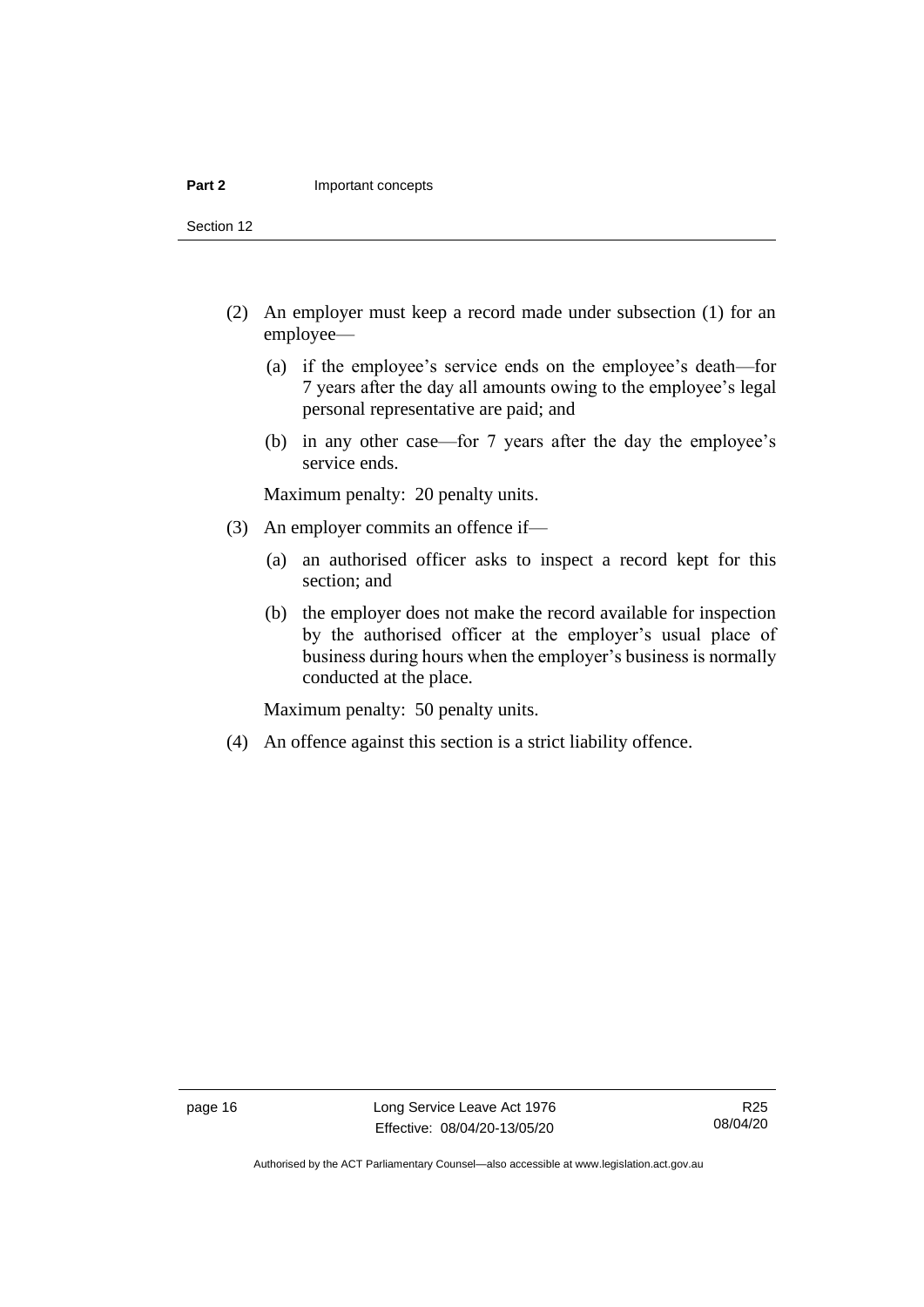# <span id="page-22-0"></span>**Part 3 Administration and enforcement**

## <span id="page-22-1"></span>**13 Registrar of long service leave**

- (1) The director-general must appoint a public servant as the registrar of long service leave.
	- *Note 1* For the making of appointments (including acting appointments), see the [Legislation Act,](http://www.legislation.act.gov.au/a/2001-14) pt 19.3.
	- *Note* 2 In particular, a person may be appointed for a particular provision of a law (see [Legislation Act,](http://www.legislation.act.gov.au/a/2001-14) s 7 (3)) and an appointment may be made by naming a person or nominating the occupant of a position (see s 207).
- (2) The registrar of long service leave has—
	- (a) the functions directed by the Minister; and
	- (b) any other function given to the registrar under this Act.
	- *Note 1* A reference to an Act includes a reference to the statutory instruments made or in force under the Act, including any regulation (se[e Legislation](http://www.legislation.act.gov.au/a/2001-14)  [Act,](http://www.legislation.act.gov.au/a/2001-14) s 104).
	- *Note 2* A provision of a law that gives an entity (including a person) a function also gives the entity powers necessary and convenient to exercise the function (see [Legislation Act,](http://www.legislation.act.gov.au/a/2001-14) s 196 and dict, pt 1, def *entity*).

## <span id="page-22-2"></span>**13A Appointment of authorised officers**

The director-general may appoint a public servant to be an authorised officer for this Act.

- *Note 1* For the making of appointments (including acting appointments), see the [Legislation Act,](http://www.legislation.act.gov.au/a/2001-14) pt 19.3.
- *Note 2* In particular, a person may be appointed for a particular provision of a law (see [Legislation Act,](http://www.legislation.act.gov.au/a/2001-14) s 7 (3)) and an appointment may be made by naming a person or nominating the occupant of a position (see s 207).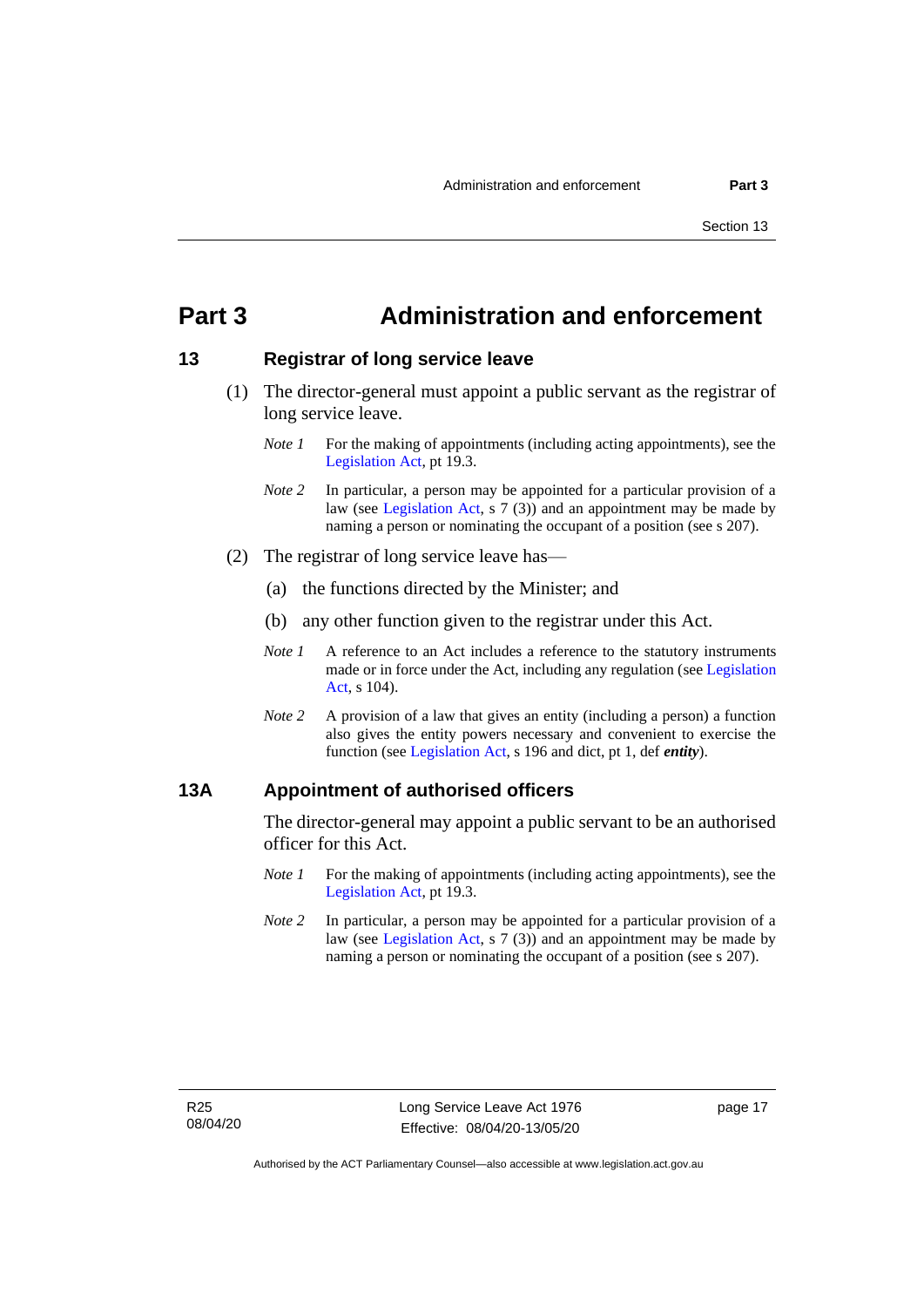Section 13B

# <span id="page-23-0"></span>**13B Identity cards**

- (1) The director-general must give an authorised officer an identity card stating the person's name and position.
- (2) The identity card must show—
	- (a) a recent photograph of the person; and
	- (b) the card's date of issue and expiry; and
	- (c) anything else prescribed by regulation.
- (3) A person commits an offence if—
	- (a) the person stops being an authorised officer; and
	- (b) the person does not return the person's identity card to the director-general as soon as practicable but no later than 7 days after the day the person stops being an authorised officer.

Maximum penalty: 1 penalty unit.

(4) An offence against this section is a strict liability offence.

# <span id="page-23-1"></span>**13C Powers of entry of authorised officers**

- (1) Subject to subsection (2), if an authorised officer has reasonable grounds for believing that it is necessary to do so for this Act an authorised officer may, at any time, enter premises of an employer and exercise the powers referred to in subsection (4).
- (2) An authorised officer shall not enter premises under subsection (1) without the consent of the employer.
- (3) An authorised officer who enters premises under subsection (1) is not authorised to remain on the premises, and a person is not required to comply with a requirement made by an authorised officer under subsection (4), if, on request by the employer, or the person in charge of the premises, the authorised officer does not produce his or her identity card.

Authorised by the ACT Parliamentary Counsel—also accessible at www.legislation.act.gov.au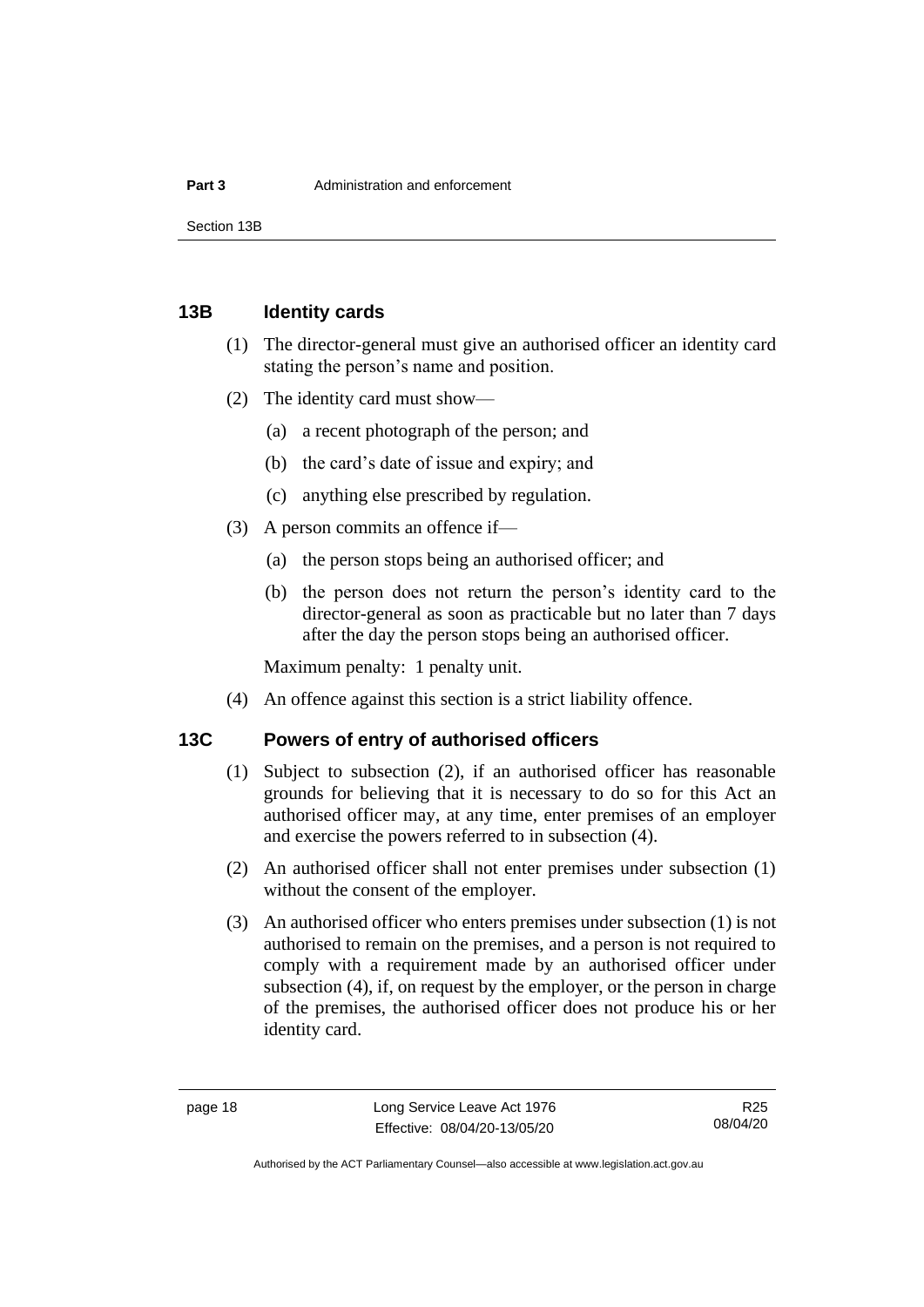- (4) An authorised officer who enters premises under subsection (1) may—
	- (a) require the employer to make available for inspection records required to be kept under this Act; and
	- (b) make copies of, or take extracts from records referred to in paragraph (a).

# <span id="page-24-0"></span>**13D Complaints**

(1) Where a written complaint is made to the registrar by an employee, the registrar shall refer the complaint to an authorised officer.

- (2) Where a complaint made by an employee—
	- (a) is made to an authorised officer; or
	- (b) is referred to an authorised officer under subsection (1);

the authorised officer may, by notice in writing, require the complainant and the employer to whom the complaint relates, to attend a conference at a place, date and time specified in the notice to endeavour to resolve the complaint.

- (3) A conference shall be conducted in such a manner as the authorised officer thinks fit.
- (4) Except with the consent of the authorised officer—
	- (a) an individual is not entitled to be represented at a conference by another person; and
	- (b) a body of persons (whether incorporated or unincorporated) is not entitled to be represented at a conference by a person other than a member, officer or employee of the body.

page 19

*Note* If a form is approved under s 17 (Approved forms) for a complaint, the form must be used.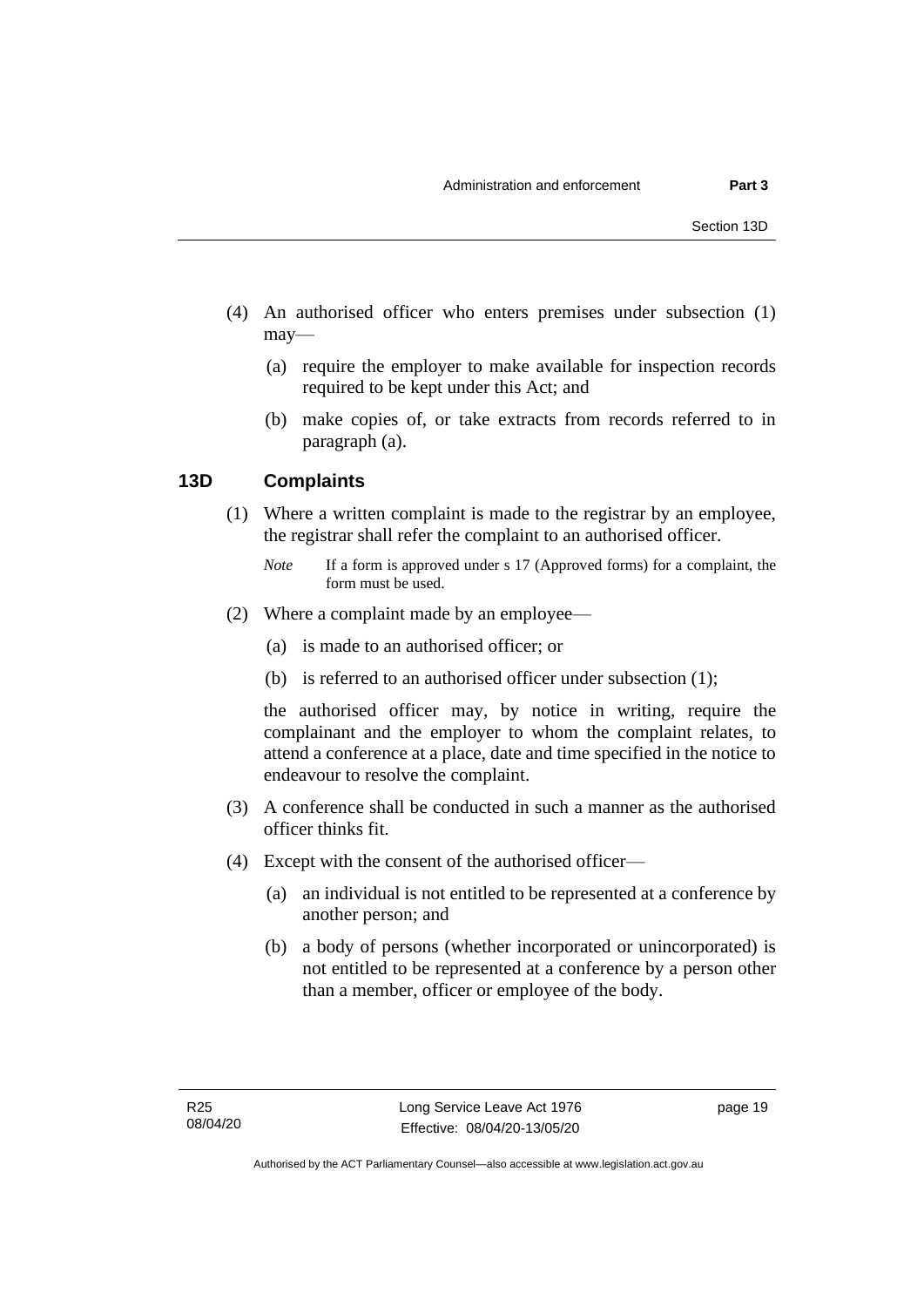Section 13E

(5) In this section:

*complaint* means a complaint by an employee concerning his or her entitlements under this Act.

# <span id="page-25-0"></span>**13E Notice to comply with Act**

- (1) An authorised officer may, by written notice, require an employer to comply with this Act within 28 days after the day the employer receives the notice.
- (2) A person must comply with a requirement made of the person by an authorised officer under subsection (1).

Maximum penalty: 50 penalty units.

(3) An offence against this section is a strict liability offence.

# <span id="page-25-1"></span>**13F Internal review by registrar**

- (1) An employer may apply to the registrar for review of a requirement made of the employer under section 13E.
- (2) The application must—
	- (a) be in writing; and
	- (b) state the applicant's name and address; and
	- (c) set out the applicant's reasons for making the application.
	- *Note* If a form is approved under s 17 for the application, the form must be used.
- (3) The registrar must—
	- (a) confirm the requirement; or
	- (b) vary the requirement; or
	- (c) set aside the requirement.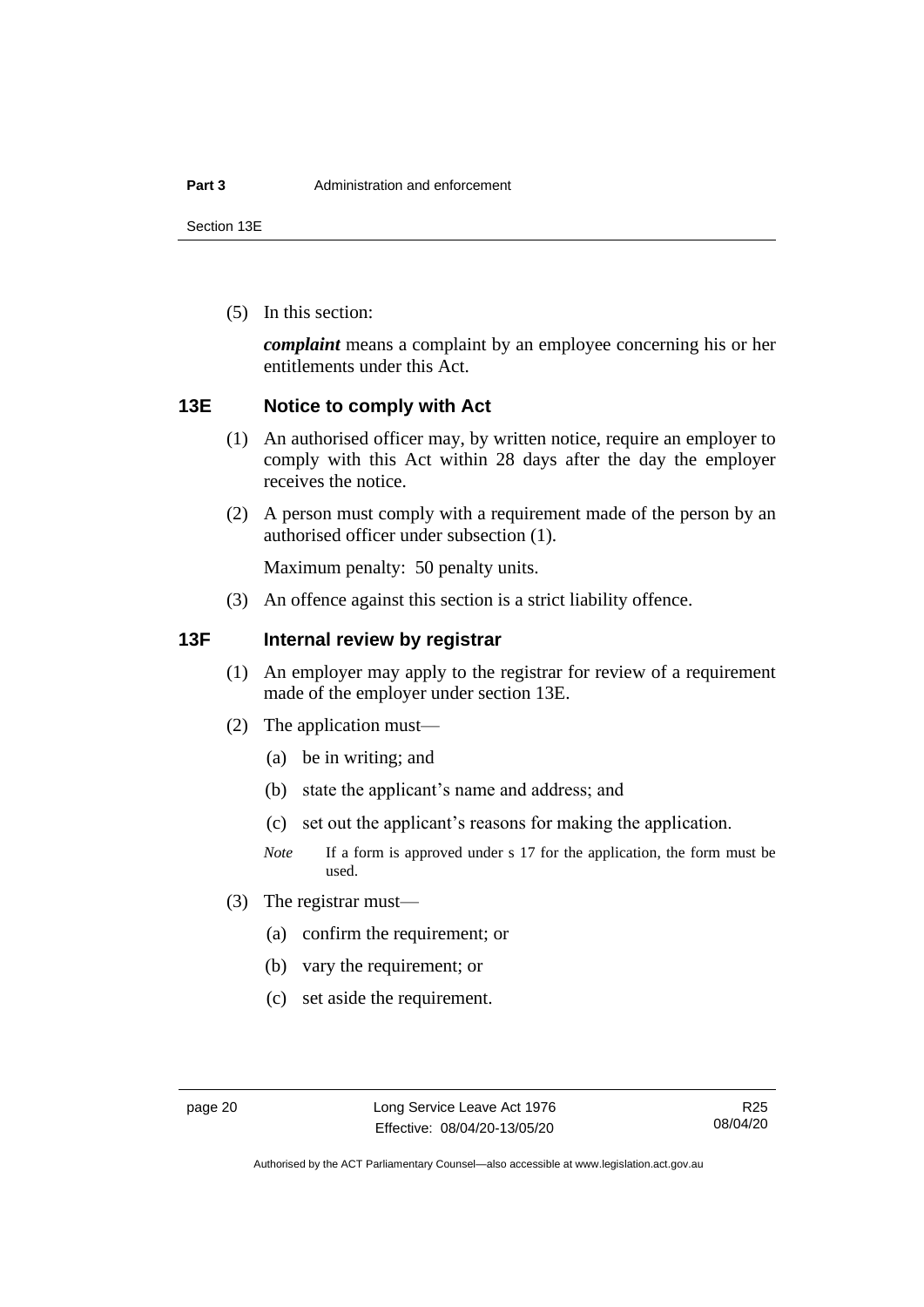- (4) If the registrar makes a decision under subsection (3), the registrar must give an internal review notice only to the applicant.
	- *Note* The requirements for internal review notices are prescribed under the *[ACT Civil and Administrative Tribunal Act 2008](http://www.legislation.act.gov.au/a/2008-35)*.
- (5) In this section:

*internal review notice*—see the *[ACT Civil and Administrative](http://www.legislation.act.gov.au/a/2008-35)  [Tribunal Act 2008](http://www.legislation.act.gov.au/a/2008-35)*, section 67B (1).

# <span id="page-26-0"></span>**13G Review by ACAT**

- (1) This section applies if the registrar makes a decision under section 13F (3) in relation to an employer.
- (2) The registrar must give a reviewable decision notice only to the employer.
	- *Note* The requirements for reviewable decision notices are prescribed under the *ACT Civil and [Administrative Tribunal Act 2008](http://www.legislation.act.gov.au/a/2008-35)*.
- (3) The employer may apply to the ACAT for review of the decision.
	- *Note* If a form is approved under the *[ACT Civil and Administrative Tribunal](http://www.legislation.act.gov.au/a/2008-35)  [Act 2008](http://www.legislation.act.gov.au/a/2008-35)* for the application, the form must be used.

# <span id="page-26-1"></span>**13J Liability**

An action or other proceeding does not lie against the registrar or an authorised officer in relation to an honest act or omission in the exercise of his or her functions under this Act.

*Note* A reference to an Act includes a reference to the statutory instruments made or in force under the Act, including any regulation (see [Legislation](http://www.legislation.act.gov.au/a/2001-14)  [Act,](http://www.legislation.act.gov.au/a/2001-14) s 104).

page 21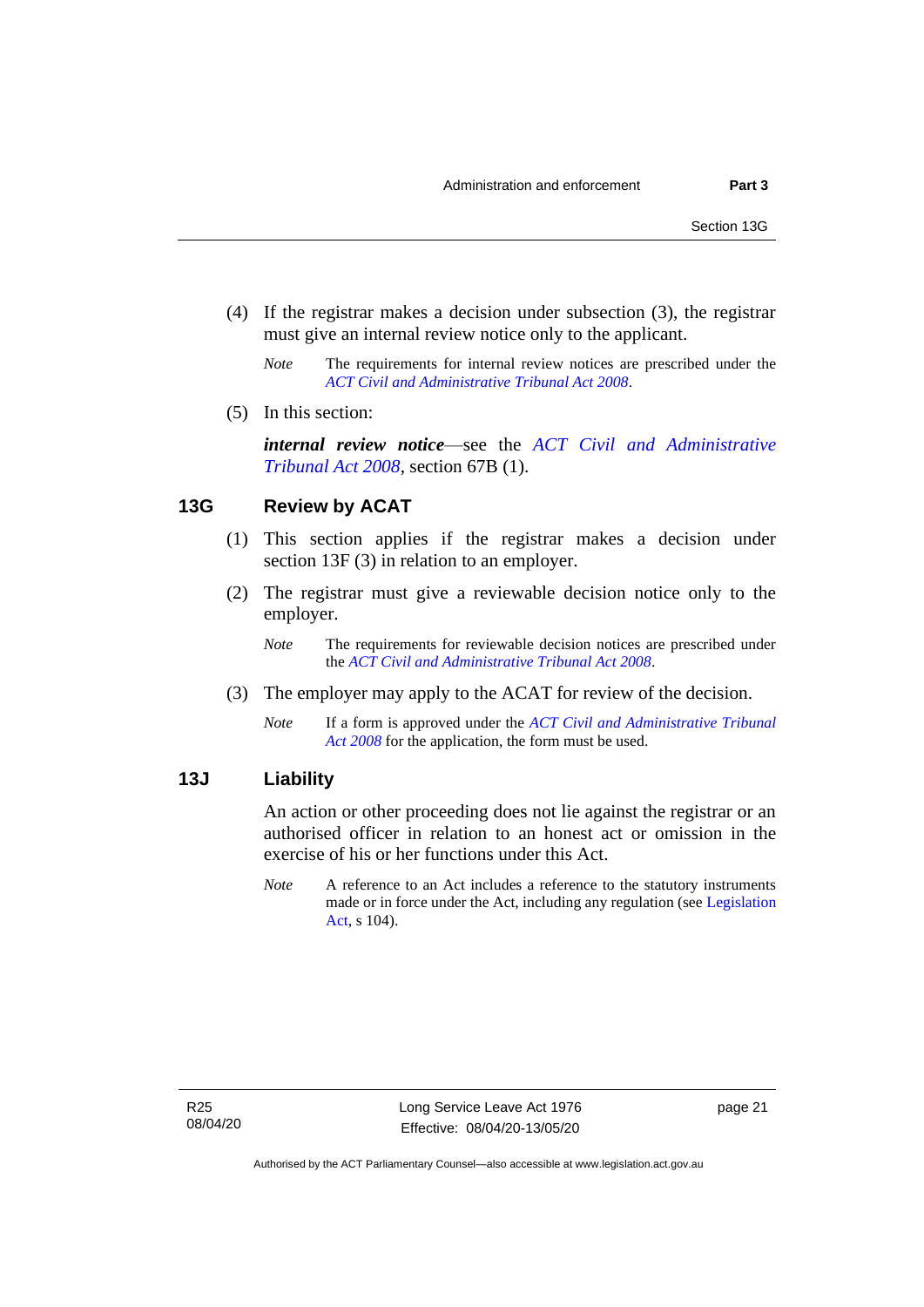# <span id="page-27-0"></span>**13K Delegation by registrar**

The registrar may delegate to a person the registrar's functions under this Act, other than the registrar's powers under section 13F (Review of directions by registrar).

*Note* For the making of delegations and the exercise of delegated functions, see the [Legislation Act,](http://www.legislation.act.gov.au/a/2001-14) pt 19.4.

page 22 Long Service Leave Act 1976 Effective: 08/04/20-13/05/20

R25 08/04/20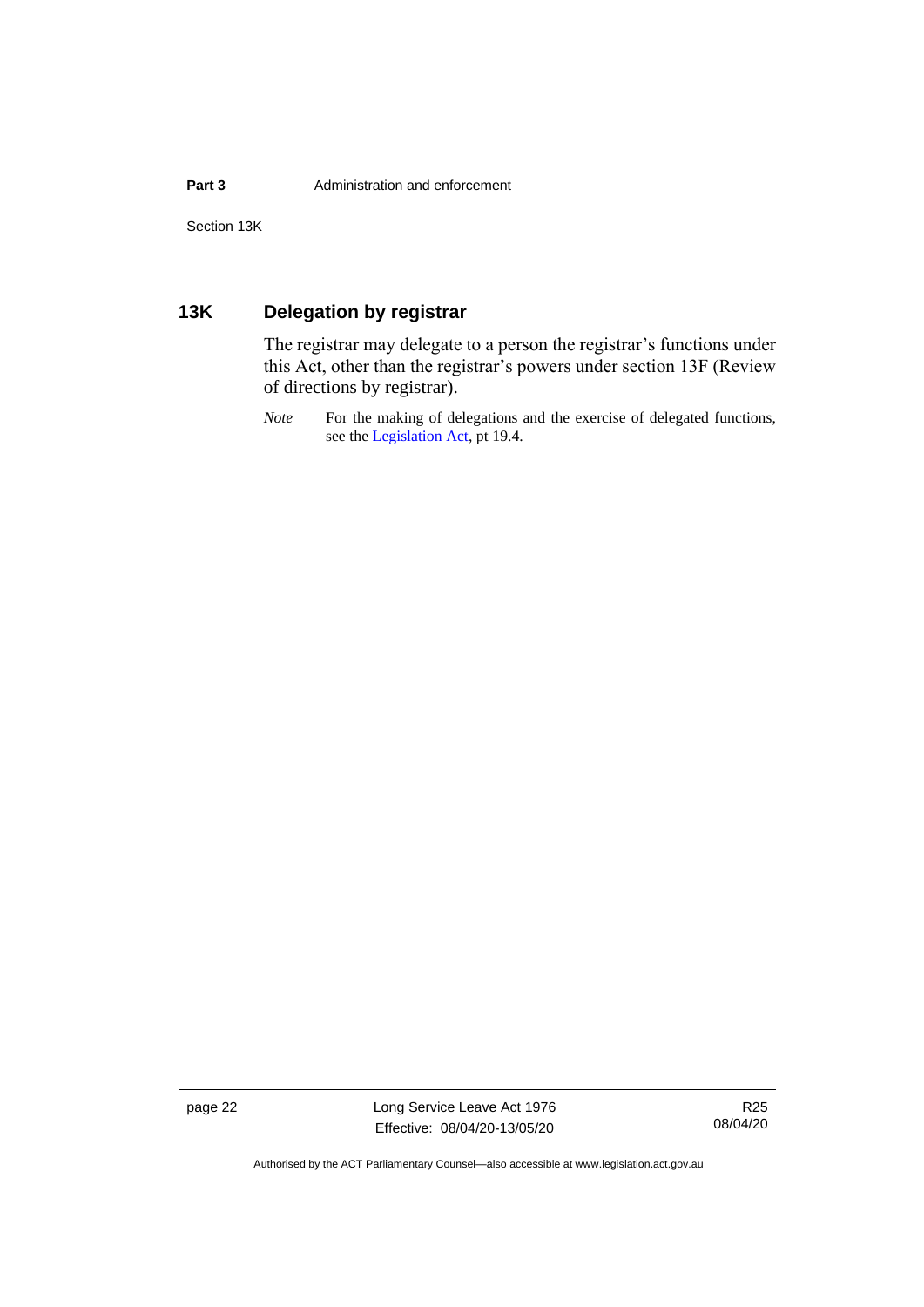# <span id="page-28-0"></span>**Part 4 Miscellaneous**

# <span id="page-28-1"></span>**14 No contracting out**

- (1) Subject to subsection (2), this Act has effect notwithstanding any award or agreement to the contrary.
- (2) Nothing in this Act affects the operation of an award or agreement to the extent that the award or agreement confers upon an employee rights that are more advantageous to the employee than the rights conferred upon the employee by this Act.

# <span id="page-28-2"></span>**17 Approved forms**

- (1) The registrar may approve forms for this Act.
- (2) If the registrar approves a form for a particular purpose, the approved form must be used for that purpose.

*Note* For other provisions about forms, see the [Legislation Act,](http://www.legislation.act.gov.au/a/2001-14) s 255.

(3) An approved form is a notifiable instrument.

*Note* A notifiable instrument must be notified under the *[Legislation Act 2001](http://www.legislation.act.gov.au/a/2001-14)*.

# <span id="page-28-3"></span>**18 Regulation-making power**

The Executive may make regulations for this Act.

*Note* Regulations must be notified, and presented to the Legislative Assembly, under the *[Legislation Act 2001](http://www.legislation.act.gov.au/a/2001-14)*.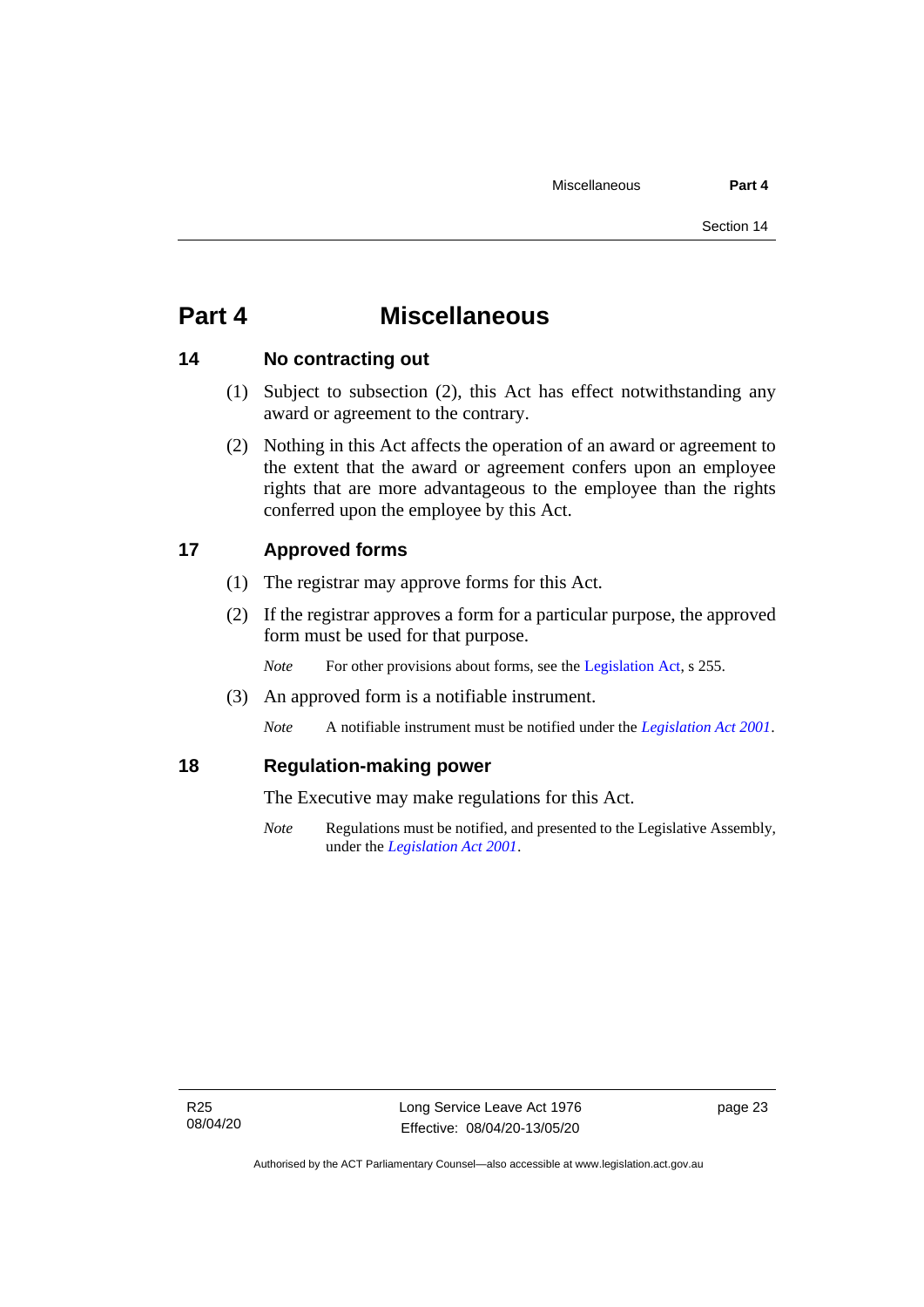**Dictionary** 

# <span id="page-29-0"></span>**Dictionary**

(see s 2)

*Note 1* The [Legislation Act](http://www.legislation.act.gov.au/a/2001-14) contains definitions and other provisions relevant to this Act.

*Note 2* For example, the [Legislation Act,](http://www.legislation.act.gov.au/a/2001-14) dict, pt 1 defines the following terms:

- ACAT
- director-general (see s 163)
- **function**
- month
- notifiable instrument (see s 10)
- public employee
- public holiday
- public servant
- reviewable decision notice.

*agreement* means an enterprise agreement made under the *[Fair Work](http://www.comlaw.gov.au/Series/C2009A00028)  [Act 2009](http://www.comlaw.gov.au/Series/C2009A00028)* (Cwlth).

*approved training contract—*see the *[Training and Tertiary](http://www.legislation.act.gov.au/a/2003-36)  [Education Act 2003](http://www.legislation.act.gov.au/a/2003-36)*, dictionary.

*associated company* means a company that is a subsidiary, holding company or related body corporate under the [Corporations Act,](http://www.comlaw.gov.au/Series/C2004A00818) section 9.

*authorised officer* means a person who is an authorised officer under section 13A.

*award* means a modern award or workplace determination made under the *[Fair Work Act 2009](http://www.comlaw.gov.au/Series/C2009A00028)* (Cwlth).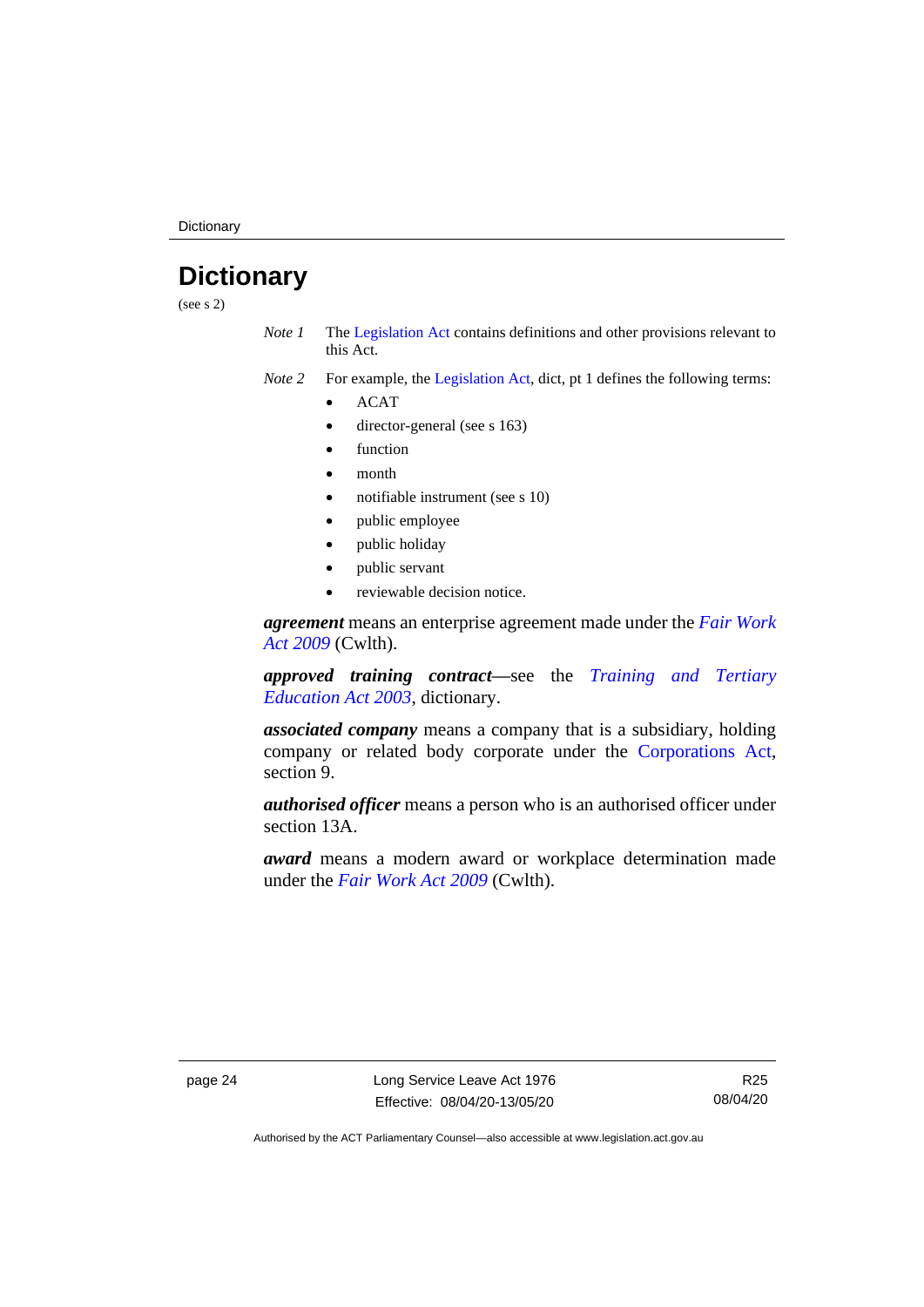*casual employee* means a person who is, from time to time offered regular and systematic employment on the basis that the offer of employment might be accepted or rejected and in circumstances where it could be expected by that person that further employment of the same type would or might be offered and accepted, but in respect of which there is no certainty about the period over which it would continue to be offered.

*continuous service*, in relation to an employee, includes—

- (a) a period of annual leave or long service leave; and
- (b) a period of leave, not exceeding 2 weeks in any 1 year, taken because of illness or injury; and
- (c) a period during which the service of the employee is interrupted or ended by his or her employer with the intention of avoiding the granting of long service leave; and
- (d) for an employee who begins service with an employer within 1 year after the day the employee's apprenticeship, or an approved training contract, with the employer ends—the period of the apprenticeship or approved training contract.

## *employee*—

- (a) includes—
	- (i) a person who is remunerated at piecework rates; and
	- (ii) a part-time employee; and
	- (iii) a casual employee; but
- (b) does not include—
	- (i) a public employee; or
	- (ii) a person employed by a member of the Legislative Assembly under the *[Legislative Assembly \(Members' Staff\)](http://www.legislation.act.gov.au/a/1989-19)  [Act 1989](http://www.legislation.act.gov.au/a/1989-19)*, section 10.

page 25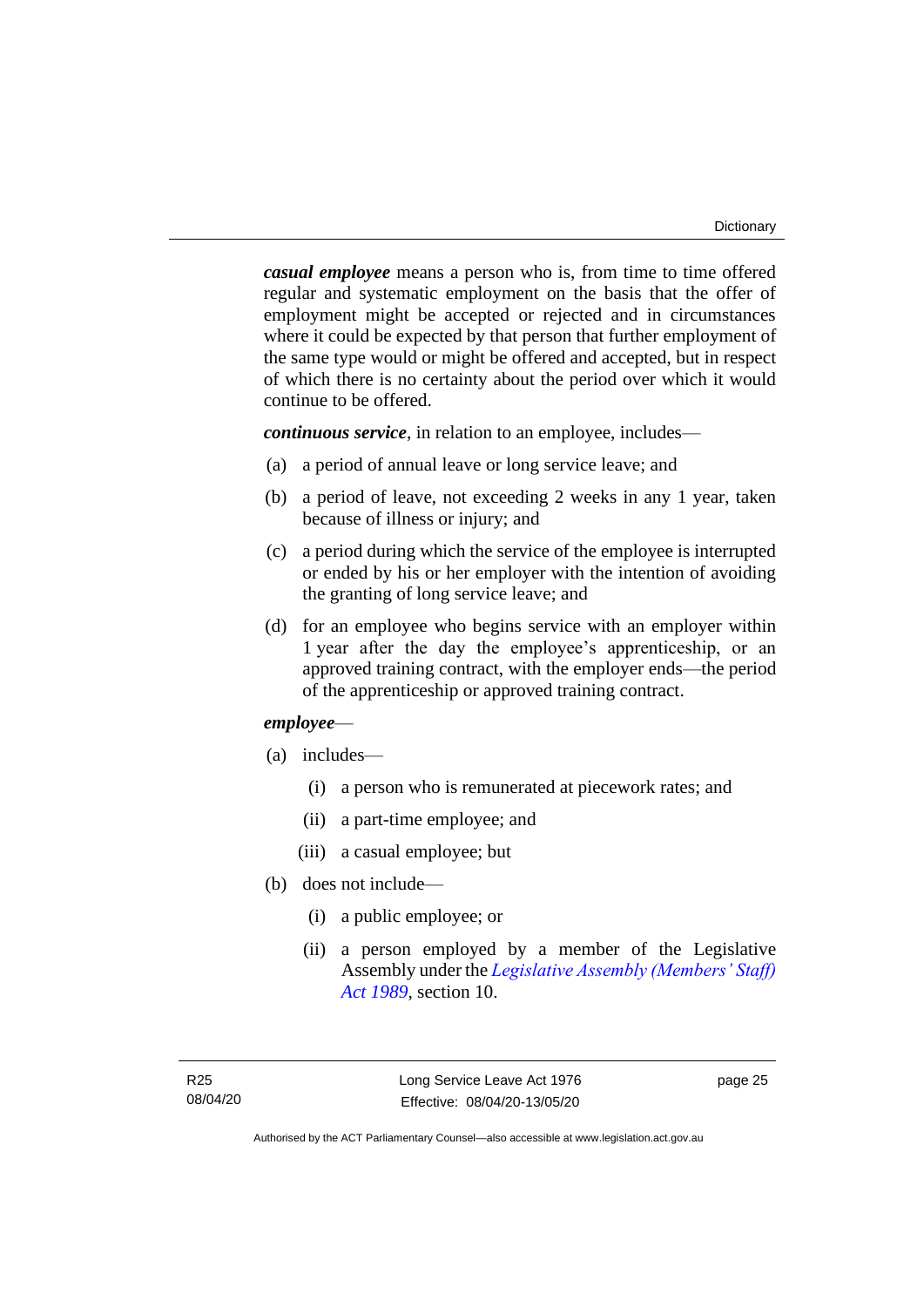*ordinary remuneration*, in relation to an employee, means the sum of—

- (a) the salary or wages payable to the employee; and
- (b) any allowances payable to the employee in respect of skill, qualifications, board and lodging; and
- (c) any amounts payable to the employee under a bonus, performance pay or incentive scheme, being amounts that are usually paid to the employee with his or her salary or wages; and
- (d) where the employee is provided with board and lodging by his or her employer, an amount equal to the value of that board and lodging.

*period of service*—see section 2G (Periods of service).

*salary or wages* does not include—

- (a) payments in respect of overtime; or
- (b) payments at penalty rates of pay; or
- (c) allowances which, under an award or agreement, are not to be taken into account in determining a rate of remuneration in respect of overtime.

page 26 Long Service Leave Act 1976 Effective: 08/04/20-13/05/20

R25 08/04/20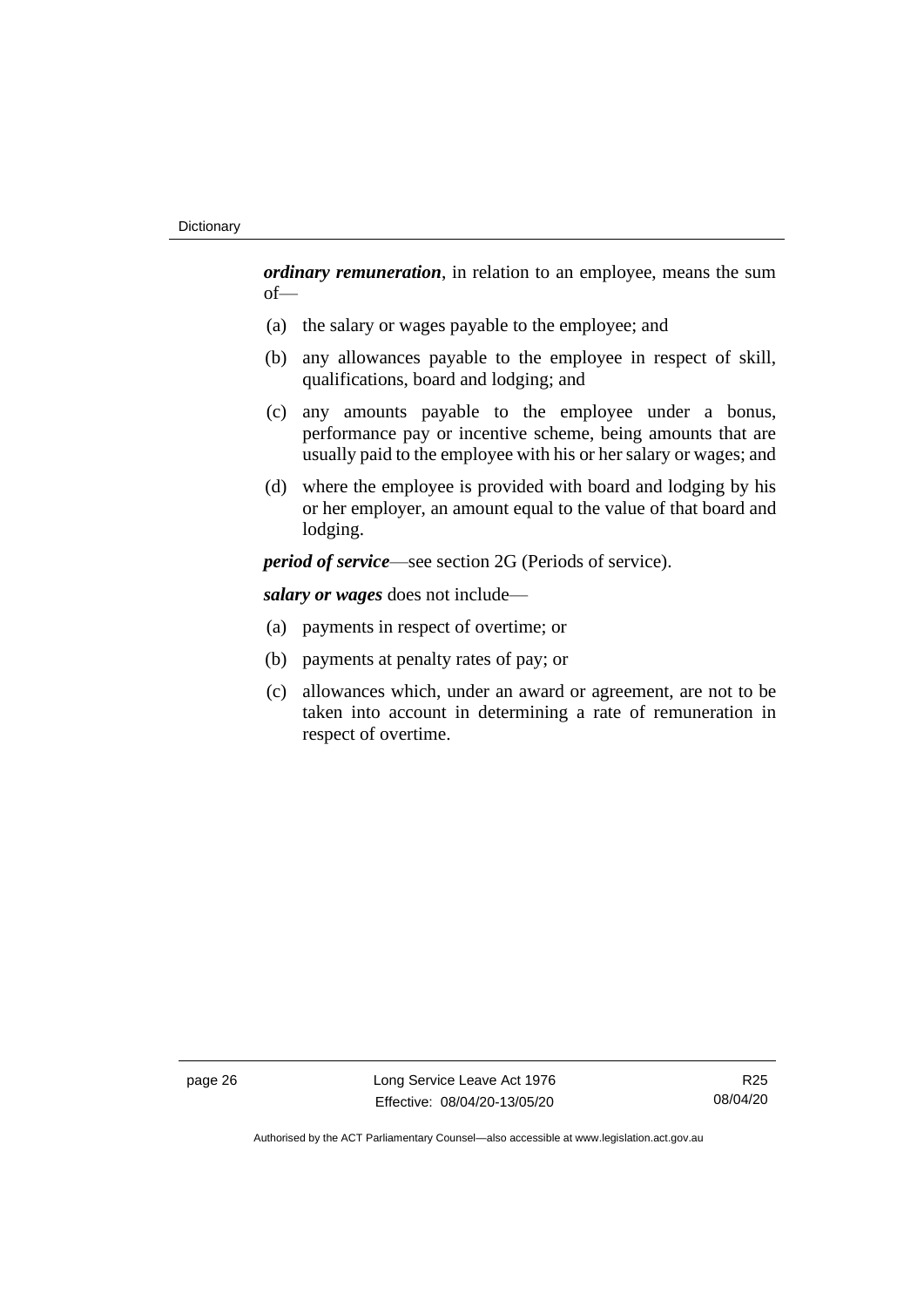# <span id="page-32-1"></span><span id="page-32-0"></span>**Endnotes**

# **1 About the endnotes**

Amending and modifying laws are annotated in the legislation history and the amendment history. Current modifications are not included in the republished law but are set out in the endnotes.

Not all editorial amendments made under the *[Legislation Act 2001](http://www.legislation.act.gov.au/a/2001-14)*, part 11.3 are annotated in the amendment history. Full details of any amendments can be obtained from the Parliamentary Counsel's Office.

Uncommenced amending laws are not included in the republished law. The details of these laws are underlined in the legislation history. Uncommenced expiries are underlined in the legislation history and amendment history.

If all the provisions of the law have been renumbered, a table of renumbered provisions gives details of previous and current numbering.

The endnotes also include a table of earlier republications.

| $A = Act$                                    | $NI = Notifiable$ instrument                |
|----------------------------------------------|---------------------------------------------|
| $AF =$ Approved form                         | $o = order$                                 |
| $am = amended$                               | $om = omitted/repealed$                     |
| $amdt = amendment$                           | $ord = ordinance$                           |
| $AR = Assembly$ resolution                   | $orig = original$                           |
| $ch = chapter$                               | par = paragraph/subparagraph                |
| $CN =$ Commencement notice                   | pres = present                              |
| $def = definition$                           | $prev = previous$                           |
| $DI = Disallowable instrument$               | $(\text{prev}) = \text{previously}$         |
| $dict = dictionary$                          | $pt = part$                                 |
| disallowed = disallowed by the Legislative   | $r = rule/subrule$                          |
| Assembly                                     | $reloc = relocated$                         |
| $div = division$                             | $renum = renumbered$                        |
| $exp = expires/expired$                      | $R[X]$ = Republication No                   |
| $Gaz = gazette$                              | $RI =$ reissue                              |
| $hdg =$ heading                              | $s = section/subsection$                    |
| $IA = Interpretation Act 1967$               | $sch = schedule$                            |
| $ins = inserted/added$                       | $sdiv = subdivision$                        |
| $LA =$ Legislation Act 2001                  | $SL = Subordinate$ law                      |
| $LR =$ legislation register                  | $sub =$ substituted                         |
| $LRA =$ Legislation (Republication) Act 1996 | $underlining = whole or part not commenced$ |
| $mod = modified/modification$                | or to be expired                            |
|                                              |                                             |

# <span id="page-32-2"></span>**2 Abbreviation key**

R25 08/04/20 Long Service Leave Act 1976 Effective: 08/04/20-13/05/20

page 27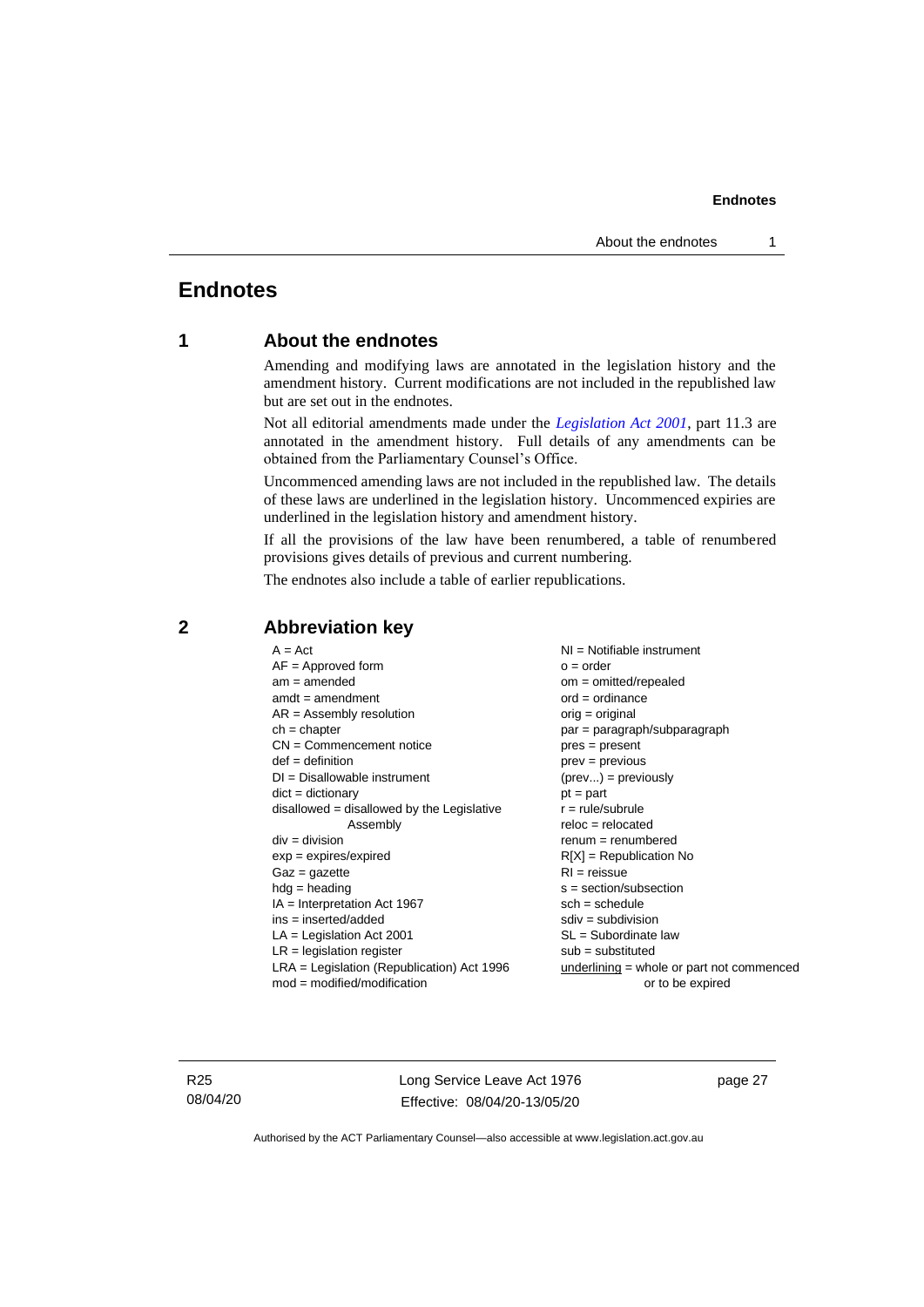3 Legislation history

# <span id="page-33-0"></span>**3 Legislation history**

This Act was originally a Commonwealth ordinance—the *[Long Service Leave](http://www.legislation.act.gov.au/a/1976-27)  [Ordinance 1976](http://www.legislation.act.gov.au/a/1976-27)* A1976-27 (Cwlth).

The *[Australian Capital Territory \(Self-Government\) Act 1988](http://www.comlaw.gov.au/Series/C2004A03699)* (Cwlth), s 34 (4) converted most former Commonwealth ordinances in force in the ACT into ACT enactments. This allowed the ACT Legislative Assembly to amend and repeal the laws. This Act was converted into an ACT enactment on 11 May 1989 (selfgovernment day).

As with most ordinances in force in the ACT, the name was changed from *Ordinance* to *Act* by the *[Self-Government \(Citation of Laws\) Act 1989](http://www.legislation.act.gov.au/a/alt_ord1989-21/default.asp)* A1989-21, s 5 on 11 May 1989 (self-government day).

Before 11 May 1989, ordinances commenced on their notification day unless otherwise stated (see *[Seat of Government \(Administration\) Act 1910](http://www.comlaw.gov.au/Series/C2004A07446)* (Cwlth), s 12).

#### **Legislation before becoming Territory enactment**

#### **Long Service Leave Act 1976 A1976-27**

notified 16 June 1976 commenced 16 June 1976

as amended by

**[Long Service Leave \(Amendment\) Ordinance 1978](http://www.legislation.act.gov.au/a/1978-20) Ord1978-20** notified 8 August 1978 commenced 8 August 1978

**[Long Service Leave \(Amendment\) Ordinance 1981](http://www.legislation.act.gov.au/a/1981-24) Ord1981-24**

notified 10 September 1981 commenced 10 September 1981

**[Ordinances Revision \(Companies Amendments\) Ordinance 1982](http://www.legislation.act.gov.au/ord/1982-38) Ord1982-38 sch 4** notified 30 June 1982

commenced 1 July 1982 (s 2)

#### **[Long Service Leave \(Amendment\) Ordinance 1987](http://www.legislation.act.gov.au/a/1987-73) Ord1987-73**

notified 22 December 1987 commenced 1 January 1988 (s 2)

page 28 Long Service Leave Act 1976 Effective: 08/04/20-13/05/20

R25 08/04/20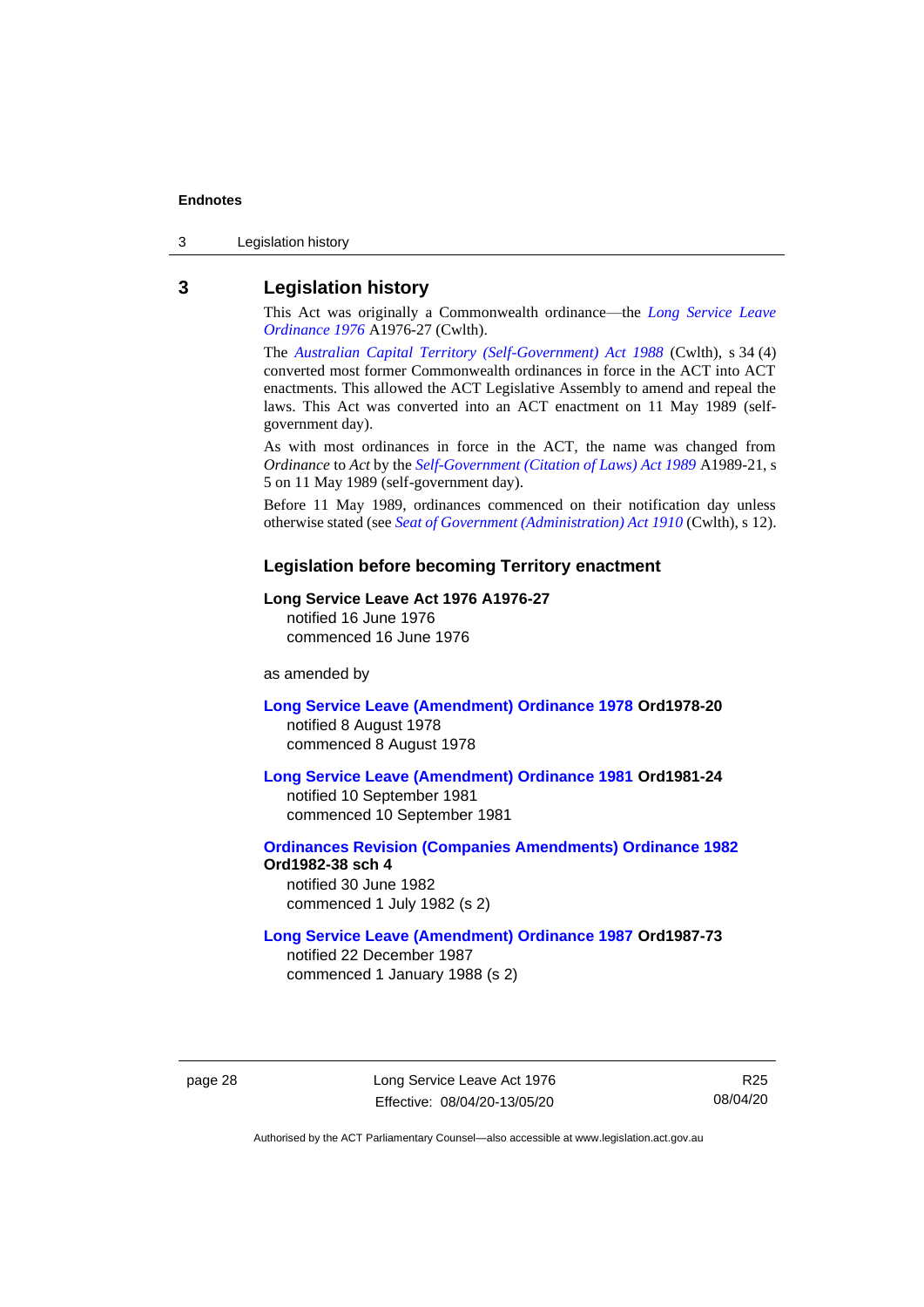## **[Self-Government \(Consequential Amendments\) Ordinance 1989](http://www.legislation.act.gov.au/a/1989-38) Ord1989-38 sch 1**

notified 10 May 1989 (Cwlth Gaz No S160) s 1, s 2 commenced 10 May 1989 (s 2 (1)) sch 1 commenced 11 May 1989 (s 2 (2) and see Cwlth Gaz 1989

No S164)

#### **Legislation after becoming Territory enactment**

#### **[Statute Law Revision \(Miscellaneous Provisions\) Act 1993](http://www.legislation.act.gov.au/a/1993-1) A1993-1 sch 1**

notified 1 March 1993 (Gaz 1993 No S23) sch 1 commenced 1 March 1993

#### **[Statute Law Revision \(Penalties\) Act 1994](http://www.legislation.act.gov.au/a/1994-81) A1994-81 sch**

notified 29 November 1994 (Gaz 1994 No S253) s 1, s 2 commenced 29 November 1994 (s 2 (1)) sch commenced 29 November 1994 (s 2 (2) and see Gaz 1994 No S269)

#### **[Statutory Offices \(Miscellaneous Provisions\) Act 1994](http://www.legislation.act.gov.au/a/1994-97) A1994-97 sch pt 1**

notified 15 December 1994 (Gaz 1994 No S280) s 1, s 2 commenced 15 December 1994 (s 2 (1)) sch pt 1 commenced 15 December 1994 (s 2 (2) and Gaz 1994 No S293)

#### **[Statute Law Revision Act 1995](http://www.legislation.act.gov.au/a/1995-46) A1995-46 sch**

notified 18 December 1995 (Gaz 1995 No S306) sch commenced 18 December 1995 (s 2)

#### **[Long Service Leave \(Amendment\) Act 1997](http://www.legislation.act.gov.au/a/1997-68) A1997-68**

notified 9 October 1997 (Gaz 1997 No S300) ss 1-3 commenced 9 October 1997 (s 2 (1)) remainder commenced 17 December 1997 (s 2 (2) and Gaz 1997 No S416)

#### **[Long Service Leave \(Cleaning, Building and Property Services\)](http://www.legislation.act.gov.au/a/1999-85)  Act [1999](http://www.legislation.act.gov.au/a/1999-85) A1989-85 s 69**

notified 23 December 1999 (Gaz 1999 No S65) pt 1, pt 2 commenced 23 December 1999 (s 2 (1)) s 69 commenced 23 June 2000 (s 2 (3))

R25 08/04/20 Long Service Leave Act 1976 Effective: 08/04/20-13/05/20

page 29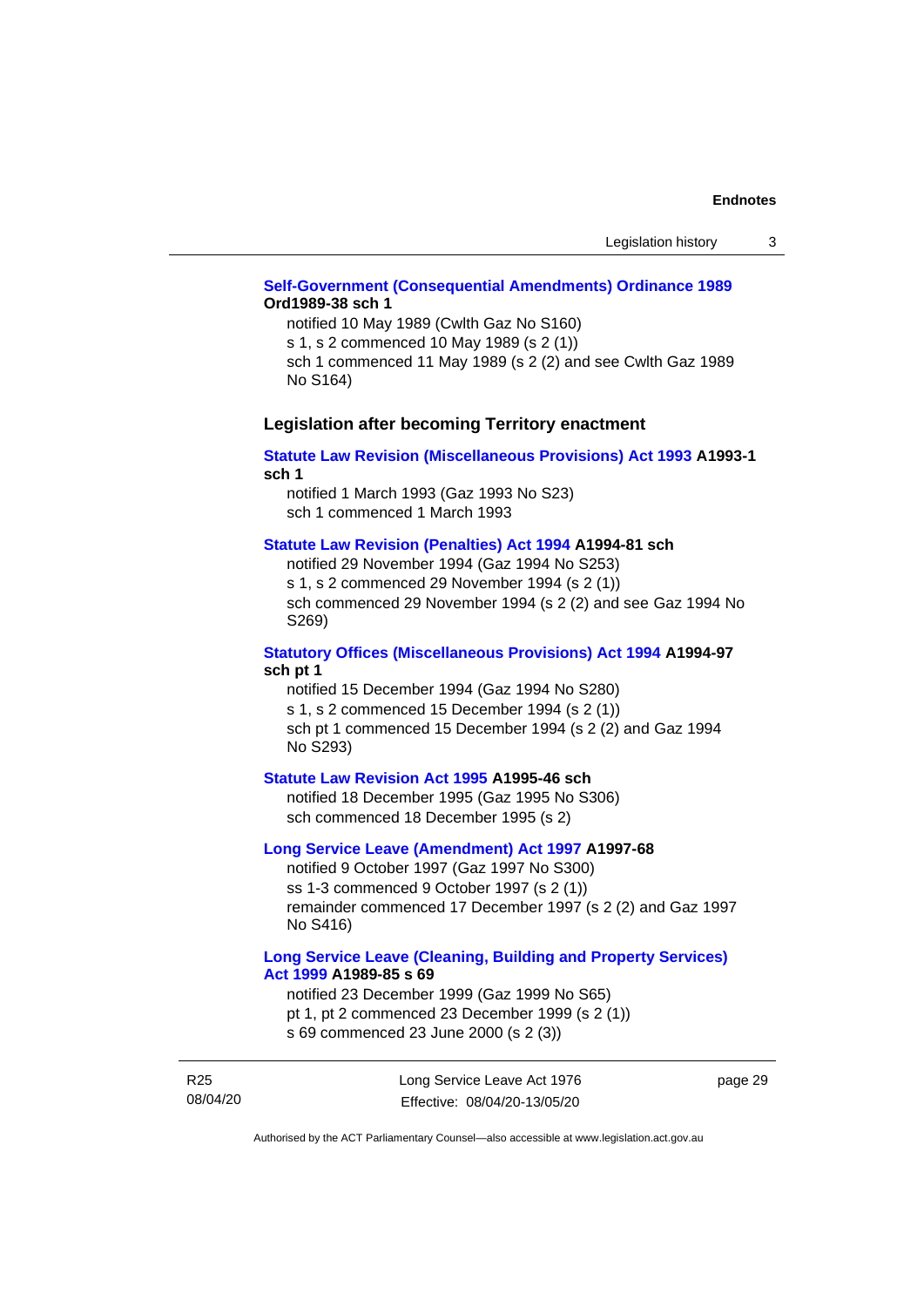page 30

| -3 | Legislation history |  |
|----|---------------------|--|
|----|---------------------|--|

| Legislation (Consequential Amendments) Act 2001 A2001-44 pt 229<br>notified 26 July 2001 (Gaz 2001 No 30)<br>s 1, s 2 commenced 26 July 2001 (IA s 10B)<br>pt 229 commenced 12 September 2001 (s 2 and see Gaz 2001<br>No S65)                  |                 |
|-------------------------------------------------------------------------------------------------------------------------------------------------------------------------------------------------------------------------------------------------|-----------------|
| Statute Law Amendment Act 2001 (No 2) 2001 No 56 pt 3.35<br>notified 5 September 2001 (Gaz 2001 No S65)<br>amdts commenced 5 September 2001 (s 2 (1))                                                                                           |                 |
| Vocational Education and Training Act 2003 A2003-37 sch 2 pt 2.5<br>notified LR 8 September 2003<br>s 1, s 2 commenced 8 September 2003 (LA s 75 (1))<br>sch 2 pt 2.5 commenced 1 November 2003 (s 2)                                           |                 |
| Long Service Leave Legislation Amendment Act 2003 A2003-45 pt 2<br>notified LR 2 October 2003<br>s 1, s 2 commenced 2 October 2003 (LA s 75 (1))<br>pt 2 commenced 3 October 2003 (s 2)                                                         |                 |
| <b>Criminal Code (Theft, Fraud, Bribery and Related Offences)</b><br>Amendment Act 2004 A2004-15 sch 2 pt 2.52<br>notified LR 26 March 2004<br>s 1, s 2 commenced 26 March 2004 (LA s 75 (1))<br>sch 2 pt 2.52 commenced 9 April 2004 (s 2 (1)) |                 |
| Long Service Leave Amendment Act 2005 A2005-22<br>notified LR 12 May 2005<br>s 1, s 2 commenced 12 May 2005 (LA s 75 (1))<br>ss 3-12, sch 1 commenced 13 May 2005 (s 2 and CN2005-5)<br>remainder commenced 20 May 2005 (s 2 and CN2005-7)      |                 |
| <b>Occupational Health and Safety Legislation Amendment Act 2005</b><br>A2005-38 s 5<br>notified LR 30 August 2005<br>s 1, s 2 commenced 30 August 2005 (LA s 75 (1))<br>s 5 commenced 31 August 2005 (s 2)                                     |                 |
| Statute Law Amendment Act 2007 A2007-3 sch 3 pt 3.63<br>notified LR 22 March 2007<br>s 1, s 2 taken to have commenced 1 July 2006 (LA s 75 (2))<br>sch 3 pt 3.63 commenced 12 April 2007 (s 2 (1))                                              |                 |
| Long Service Leave Act 1976<br>Effective: 08/04/20-13/05/20                                                                                                                                                                                     | R25<br>08/04/20 |
| Authorised by the ACT Parliamentary Counsel-also accessible at www.legislation.act.gov.au                                                                                                                                                       |                 |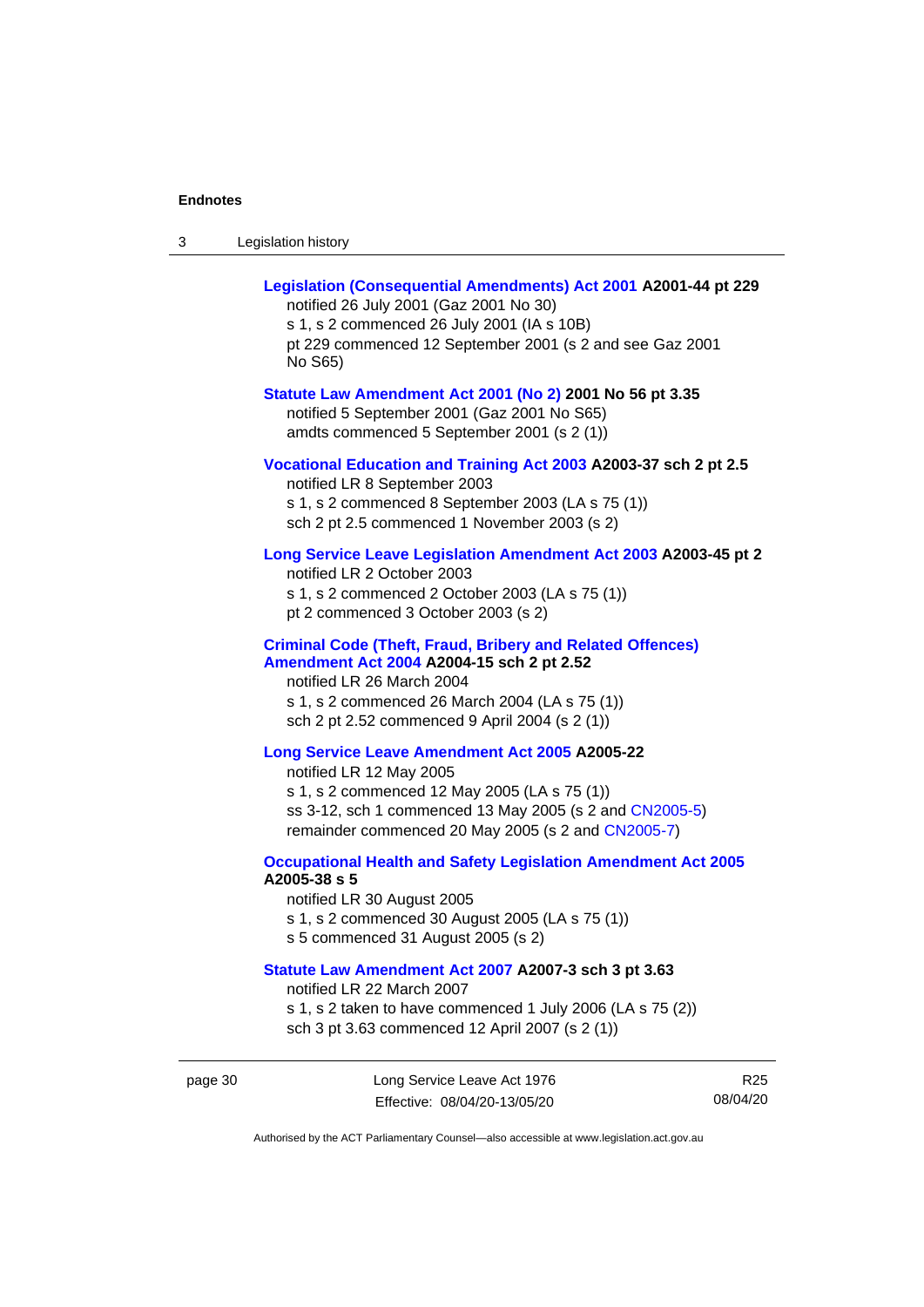## **[Training and Tertiary Education Legislation Amendment Act 2007](http://www.legislation.act.gov.au/a/2007-12) A2007-12 sch 1 pt 1.9**

notified LR 13 June 2007

s 1, s 2 commenced 13 June 2007 (LA s 75 (1)) sch 1 pt 1.9 commenced 1 July 2007 (s 2 and [CN2007-3\)](http://www.legislation.act.gov.au/cn/2007-3/default.asp)

#### **[ACT Civil and Administrative Tribunal Legislation Amendment](http://www.legislation.act.gov.au/a/2008-37)  Act [2008 \(No](http://www.legislation.act.gov.au/a/2008-37) 2) A2008-37 sch 1 pt 1.71**

notified LR 4 September 2008

s 1, s 2 commenced 4 September 2008 (LA s 75 (1))

sch 1 pt 1.71 commenced 2 February 2009 (s 2 (1) and see ACT Civil [and Administrative Tribunal Act 2008](http://www.legislation.act.gov.au/a/2008-35) A2008-35, s 2 (1) and [CN2009-2\)](http://www.legislation.act.gov.au/cn/2009-2/default.asp)

#### **[Long Service Leave Legislation Amendment Act 2008](http://www.legislation.act.gov.au/a/2008-43) A2008-43**

notified LR 9 September 2008 s 1, s 2 commenced 9 September 2008 (LA s 75 (1)) remainder commenced 10 September 2008 (s 2)

#### **[Long Service Leave \(Portable Schemes\) Act 2009](http://www.legislation.act.gov.au/a/2009-25#history) A2009-25 sch 4 pt 4.2**

notified LR 8 September 2009 s 1, s 2 commenced 8 September 2009 (LA s 75 (1)) sch 4 pt 4.2 commenced 1 January 2010 (s 2)

#### **[Administrative \(One ACT Public Service Miscellaneous Amendments\)](http://www.legislation.act.gov.au/a/2011-22)  Act [2011](http://www.legislation.act.gov.au/a/2011-22) A2011-22 sch 1 pt 1.96**

notified LR 30 June 2011 s 1, s 2 commenced 30 June 2011 (LA s 75 (1)) sch 1 pt 1.96 commenced 1 July 2011 (s 2 (1))

## **[Statute Law Amendment Act 2011 \(No 2\)](http://www.legislation.act.gov.au/a/2011-28) A2011-28 sch 3 pt 3.25**

notified LR 31 August 2011 s 1, s 2 commenced 31 August 2011 (LA s 75 (1)) sch 3 pt 3.25 commenced 21 September 2011 (s 2 (1))

#### **[Public Sector Management Amendment Act 2019](http://www.legislation.act.gov.au/a/2019-36/default.asp) A2019-36 sch 1**

notified LR 10 October 2019 s 1, s 2 commenced 10 October 2019 (LA s 75 (1)) sch 1 commenced 11 October 2019 (s 2)

R25 08/04/20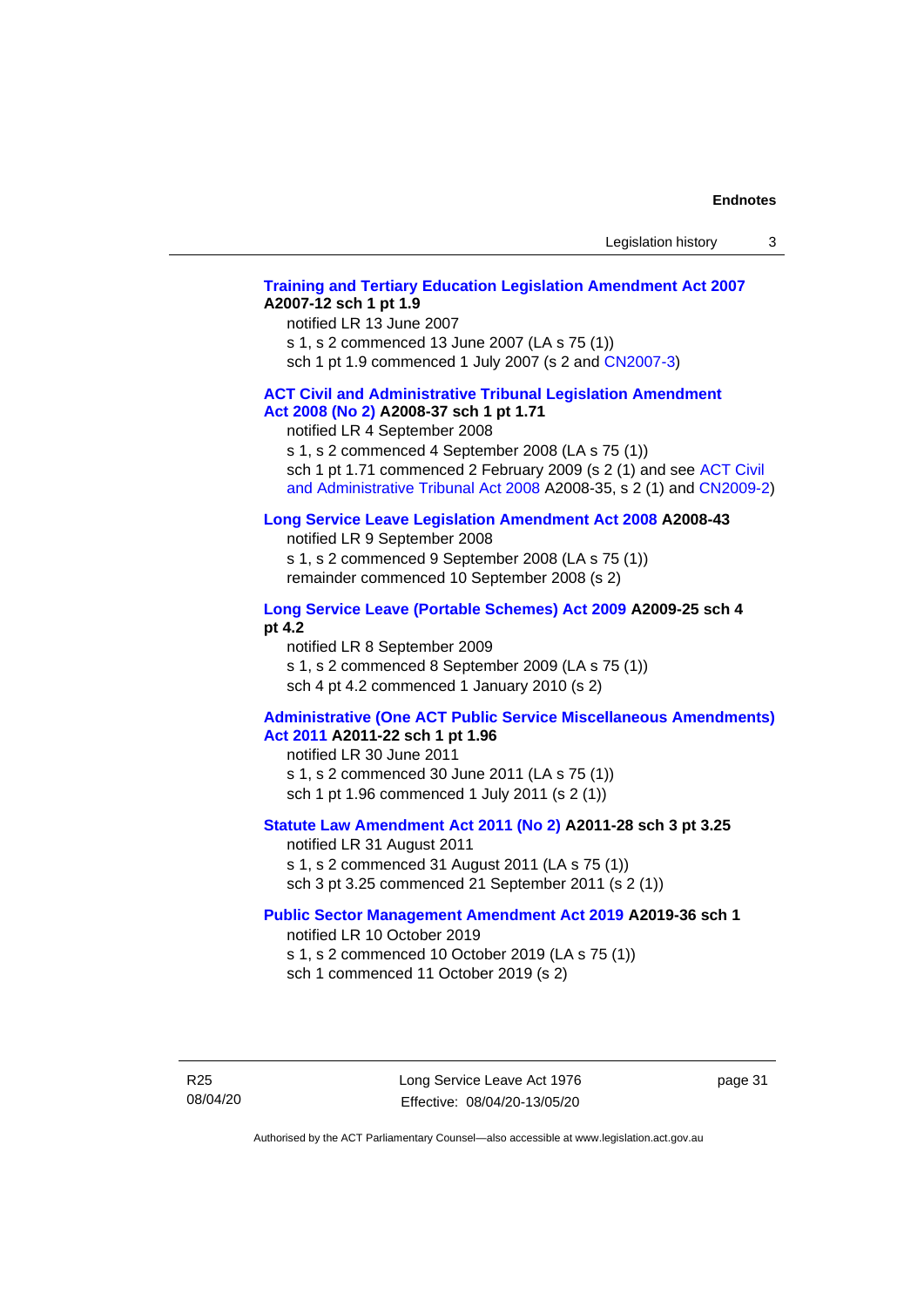3 Legislation history

## **[COVID-19 Emergency Response Act 2020](http://www.legislation.act.gov.au/a/2020-11#history) A2020-11 sch 1 pt 1.12** notified LR 7 April 2020 s 1, s 2 commenced 7 April 2020 (LA s 75 (1))

sch 1 pt 1.12 commenced 8 April 2020 (s 2 (1))

page 32 Long Service Leave Act 1976 Effective: 08/04/20-13/05/20

R25 08/04/20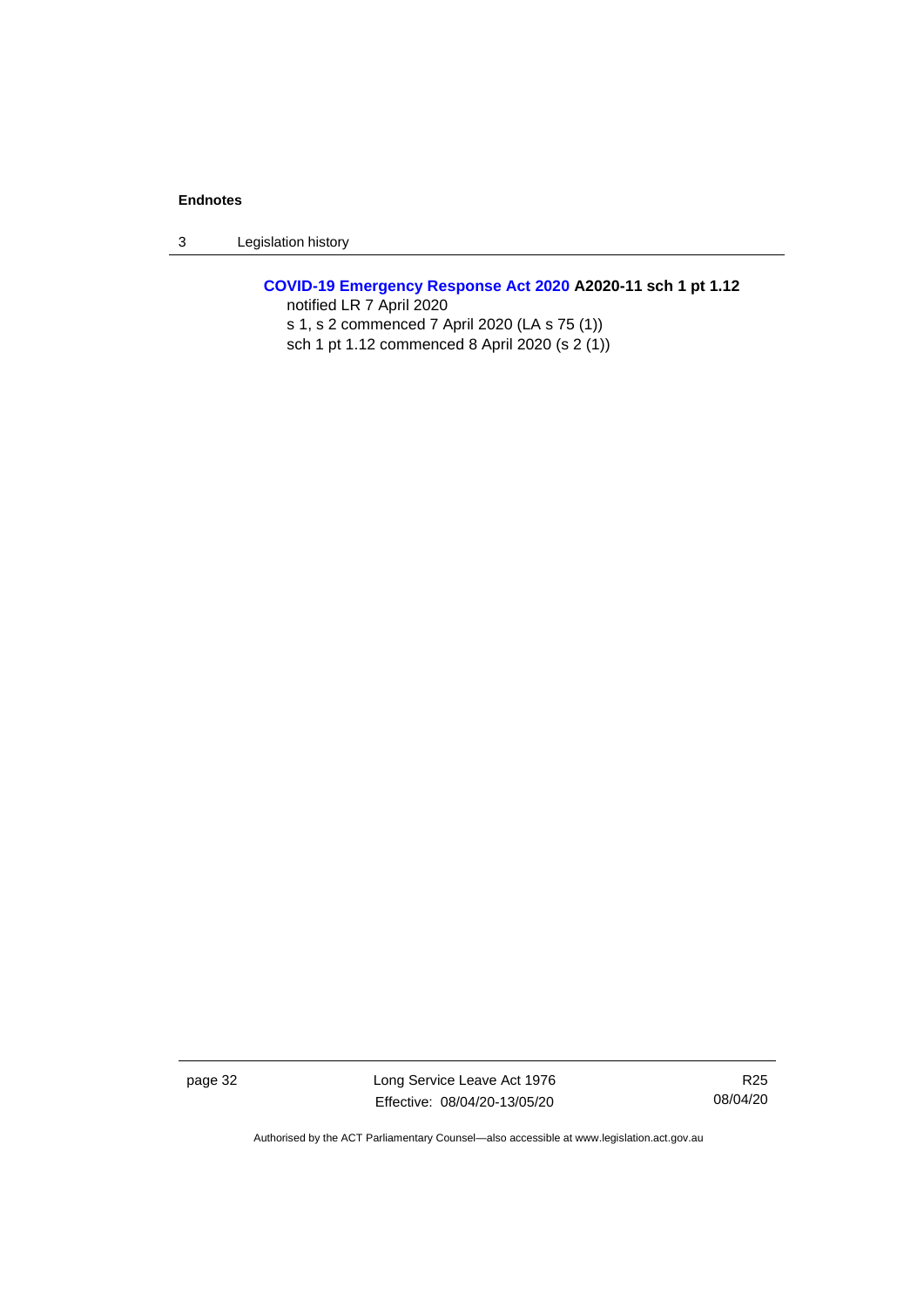# <span id="page-38-0"></span>**4 Amendment history**

| Preliminary<br>pt 1 hdg<br>ins A2005-22 s 4<br>Name of Act<br>s 1<br>sub A2005-22 s 4<br><b>Dictionary</b><br>s 2<br>s 69; ss renum R6 LA<br>defs reloc to dict A2005-22 s 6<br>s 2 remainder om A2005-22 s 7<br>pres s 2 ins A2005-22 s 7<br>def approved training agreement ins A1997-68 s 4<br>om A2003-37 amdt 2.10<br>def associated company am Ord1982-38 sch 4; A1995-46<br>sch: A1997-68 s 4<br>om A2005-22 s 5<br>def award holiday om A2005-22 s 5<br>def continuous service am A1997-68 s 4; A2003-37<br>amdt 2.12<br>om A2005-22 s 5<br>def minimum retiring age am Ord1987-73 s 4<br>om A2005-22 s 5<br>def <i>training agreement</i> ins A1997-68 s 4<br>om A2003-37 amdt 2.14<br><b>Notes</b><br>s 2A<br>ins A2005-22 s 7<br>Offences against Act-application of Criminal Code etc<br>ins A2005-22 amdt 1.1<br>$s$ 2B<br><b>Important concepts</b><br>ins A2005-22 s 7<br>pt 2 hdg<br><b>Commission recipients may be employees</b><br>ins A2005-22 s 7<br>s 2C<br>Benefits under this Act and LSL (BCI) Act<br>s 2D<br>ins A2005-22 s 7<br>am A2008-43 s 4; A2009-25 amdt 4.3<br>Benefits under this Act and LSL (CCI) Act<br>s 2E<br>ins A2005-22 s 7<br>am A2008-43 s 5; A2009-25 amdt 4.4<br>Benefits under this Act and LSL (PS) Act<br>ins A2009-25 amdt 4.5<br>s 2EA |                                                           |
|--------------------------------------------------------------------------------------------------------------------------------------------------------------------------------------------------------------------------------------------------------------------------------------------------------------------------------------------------------------------------------------------------------------------------------------------------------------------------------------------------------------------------------------------------------------------------------------------------------------------------------------------------------------------------------------------------------------------------------------------------------------------------------------------------------------------------------------------------------------------------------------------------------------------------------------------------------------------------------------------------------------------------------------------------------------------------------------------------------------------------------------------------------------------------------------------------------------------------------------------------------------------------------------------|-----------------------------------------------------------|
|                                                                                                                                                                                                                                                                                                                                                                                                                                                                                                                                                                                                                                                                                                                                                                                                                                                                                                                                                                                                                                                                                                                                                                                                                                                                                            |                                                           |
|                                                                                                                                                                                                                                                                                                                                                                                                                                                                                                                                                                                                                                                                                                                                                                                                                                                                                                                                                                                                                                                                                                                                                                                                                                                                                            |                                                           |
|                                                                                                                                                                                                                                                                                                                                                                                                                                                                                                                                                                                                                                                                                                                                                                                                                                                                                                                                                                                                                                                                                                                                                                                                                                                                                            | am Ord1981-24 s 2; Ord1987-73 s 4; A1997-68 s 4; A1999-85 |
|                                                                                                                                                                                                                                                                                                                                                                                                                                                                                                                                                                                                                                                                                                                                                                                                                                                                                                                                                                                                                                                                                                                                                                                                                                                                                            |                                                           |
|                                                                                                                                                                                                                                                                                                                                                                                                                                                                                                                                                                                                                                                                                                                                                                                                                                                                                                                                                                                                                                                                                                                                                                                                                                                                                            |                                                           |
|                                                                                                                                                                                                                                                                                                                                                                                                                                                                                                                                                                                                                                                                                                                                                                                                                                                                                                                                                                                                                                                                                                                                                                                                                                                                                            |                                                           |
|                                                                                                                                                                                                                                                                                                                                                                                                                                                                                                                                                                                                                                                                                                                                                                                                                                                                                                                                                                                                                                                                                                                                                                                                                                                                                            |                                                           |
|                                                                                                                                                                                                                                                                                                                                                                                                                                                                                                                                                                                                                                                                                                                                                                                                                                                                                                                                                                                                                                                                                                                                                                                                                                                                                            |                                                           |
|                                                                                                                                                                                                                                                                                                                                                                                                                                                                                                                                                                                                                                                                                                                                                                                                                                                                                                                                                                                                                                                                                                                                                                                                                                                                                            |                                                           |
|                                                                                                                                                                                                                                                                                                                                                                                                                                                                                                                                                                                                                                                                                                                                                                                                                                                                                                                                                                                                                                                                                                                                                                                                                                                                                            |                                                           |

R25 08/04/20 Long Service Leave Act 1976 Effective: 08/04/20-13/05/20

page 33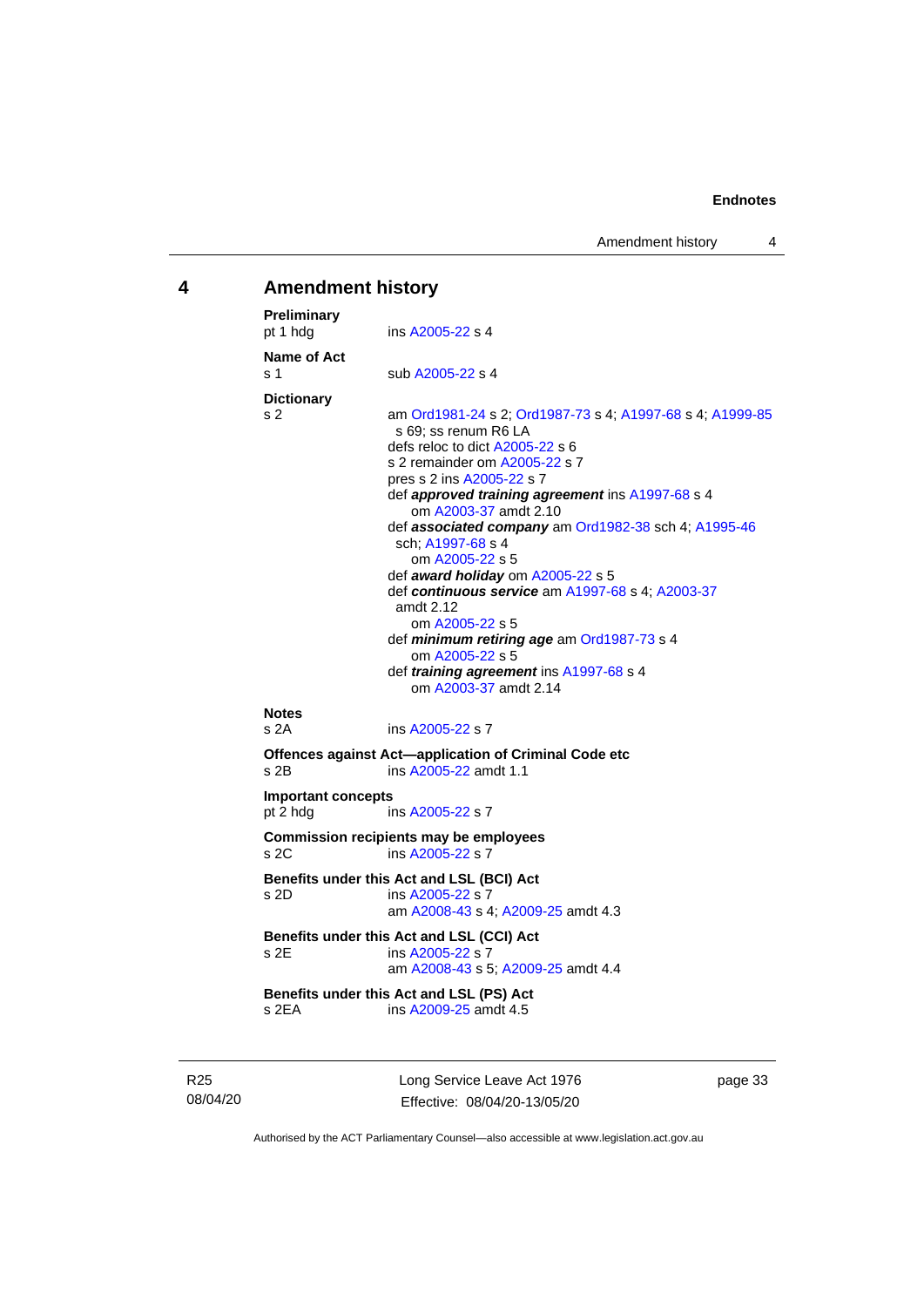```
4 Amendment history
```

```
Working out remuneration—employee also receives commission
 A2005-22 s 7
Periods of service
s 2G ins A2005-22 s 7
                am A2005-38 s 5
Entitlement to long service leave
s 3 sub Ord1987-73 s 5
                am A1997-68 s 5
                sub A2005-22 s 8
                am A2008-43 s 6
Amount of long service leave
 Ord1987-73; A2005-22 s 8
Entitlement to payment in lieu of payment
s 5 am Ord1978-20
                om Ord1987-73 s 5
Grant of leave
s 6 am Ord1978-20; A1994-81 sch; A1997-68 s 6
                sub A2005-22 amdt 1.2
                am A2008-43 s 7, s 8; A2020-11 amdt 1.47
Payment for leave
 A1997-68 s 7
Manner of payment for leave
s 8 am Ord1978-20; A1994-81 sch; A1997-68 s 8; ss renum 
                 R6 LA; A2005-22 amdt 1.3; ss renum R10 LA (see A2005-22
                 amdt 1.4)
Public holidays not to count as leave<br>s 9 sub A2003-45 s 4
                 A2003-45 s 4
                am A2011-28 amdt 3.165
Continuity of service in certain cases
 Ord1987-73 s 6
Pay in lieu of long service leave
 Ord1987-73 s 7
                am A1997-68 s 9; A2008-43 s 9
Pay for ineligible service after 7 years<br>s 11B hdg sub A2005-22 s 9
                 A2005-22 s 9
s 11B ins Ord1987-73 s 7
                am A1997-68 s 10
                om A2008-43 s 10
```
page 34 Long Service Leave Act 1976 Effective: 08/04/20-13/05/20

R25 08/04/20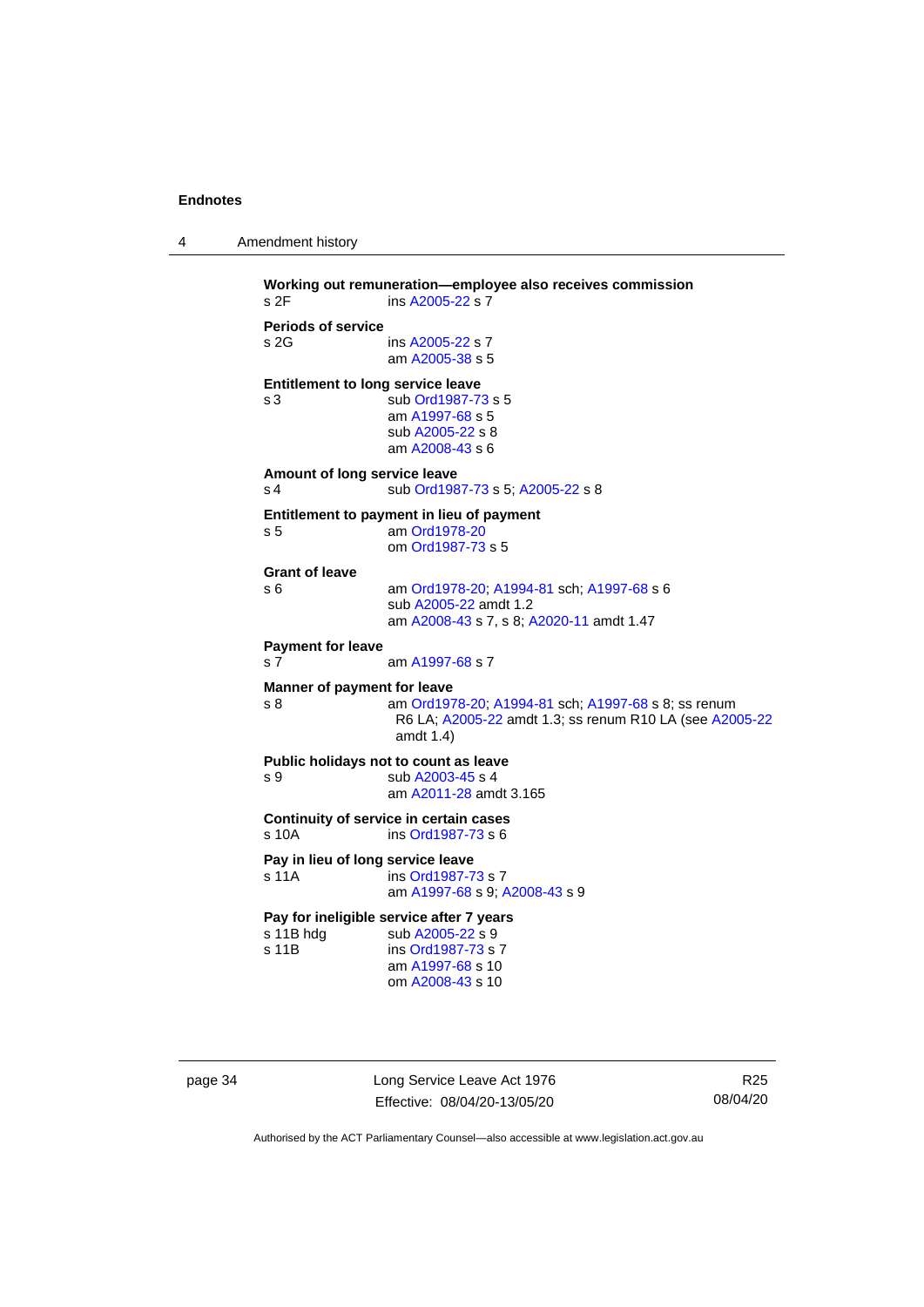**Pro rata long service leave entitlement**<br>s 11C ins Ord1987-73 s 7 ins [Ord1987-73](http://www.legislation.act.gov.au/a/1987-73) s 7 am [A1997-68](http://www.legislation.act.gov.au/a/1997-68) s 11[; A2003-45](http://www.legislation.act.gov.au/a/2003-45) s 5; [A2005-22](http://www.legislation.act.gov.au/a/2005-22) s 10[; A2011-28](http://www.legislation.act.gov.au/a/2011-28) amdt 3.166 **Calculation of ordinary remuneration** s 11D ins [Ord1987-73](http://www.legislation.act.gov.au/a/1987-73) s 7 am [A1997-68](http://www.legislation.act.gov.au/a/1997-68) s 12 **Long service leave records** s 12 am [Ord1978-20;](http://www.legislation.act.gov.au/a/1978-20) [A1994-81](http://www.legislation.act.gov.au/a/1994-81) sch[; A1997-68](http://www.legislation.act.gov.au/a/1997-68) s 13; pars renum R6 LA sub [A2005-22](http://www.legislation.act.gov.au/a/2005-22) amdt 1.5 **Administration and enforcement** pt 3 hdg ins [A2005-22](http://www.legislation.act.gov.au/a/2005-22) s 11 **Registrar of long service leave** s 13 sub [A1994-97](http://www.legislation.act.gov.au/a/1994-97) sch pt 1; [A1997-68](http://www.legislation.act.gov.au/a/1997-68) s 13 am [A2001-44](http://www.legislation.act.gov.au/a/2001-44) amdt 1.2680, amdt 1.2681 sub [A2005-22](http://www.legislation.act.gov.au/a/2005-22) s 11 (3)-(5) exp 13 May 2006 (s 13 (5)) am [A2011-22](http://www.legislation.act.gov.au/a/2011-22) amdt 1.296 **Appointment of authorised officers** s 13A ins [A1997-68](http://www.legislation.act.gov.au/a/1997-68) s 14 sub [A2005-22](http://www.legislation.act.gov.au/a/2005-22) s 11 (2)-(4) exp 13 May 2006 (s 13A (4)) am [A2011-22](http://www.legislation.act.gov.au/a/2011-22) amdt 1.296 **Identity cards**  $ins A1997-68 s 14$  $ins A1997-68 s 14$  $ins A1997-68 s 14$ sub [A2005-22](http://www.legislation.act.gov.au/a/2005-22) amdt 1.6 (5)-(7) exp 13 May 2005 (s 13B (7)) am [A2011-22](http://www.legislation.act.gov.au/a/2011-22) amdt 1.296 **Powers of entry of authorised officers** s 13C ins [A1997-68](http://www.legislation.act.gov.au/a/1997-68) s 14 **Complaints** ins [A1997-68](http://www.legislation.act.gov.au/a/1997-68) s 14 am [A2001-44](http://www.legislation.act.gov.au/a/2001-44) amdts 1.2682-1.2685[; A2007-3](http://www.legislation.act.gov.au/a/2007-3) amdt 3.350 **Notice to comply with Act** s 13E ins [A1997-68](http://www.legislation.act.gov.au/a/1997-68) s 14 sub [A2005-22](http://www.legislation.act.gov.au/a/2005-22) amdt 1.7

Long Service Leave Act 1976 Effective: 08/04/20-13/05/20

page 35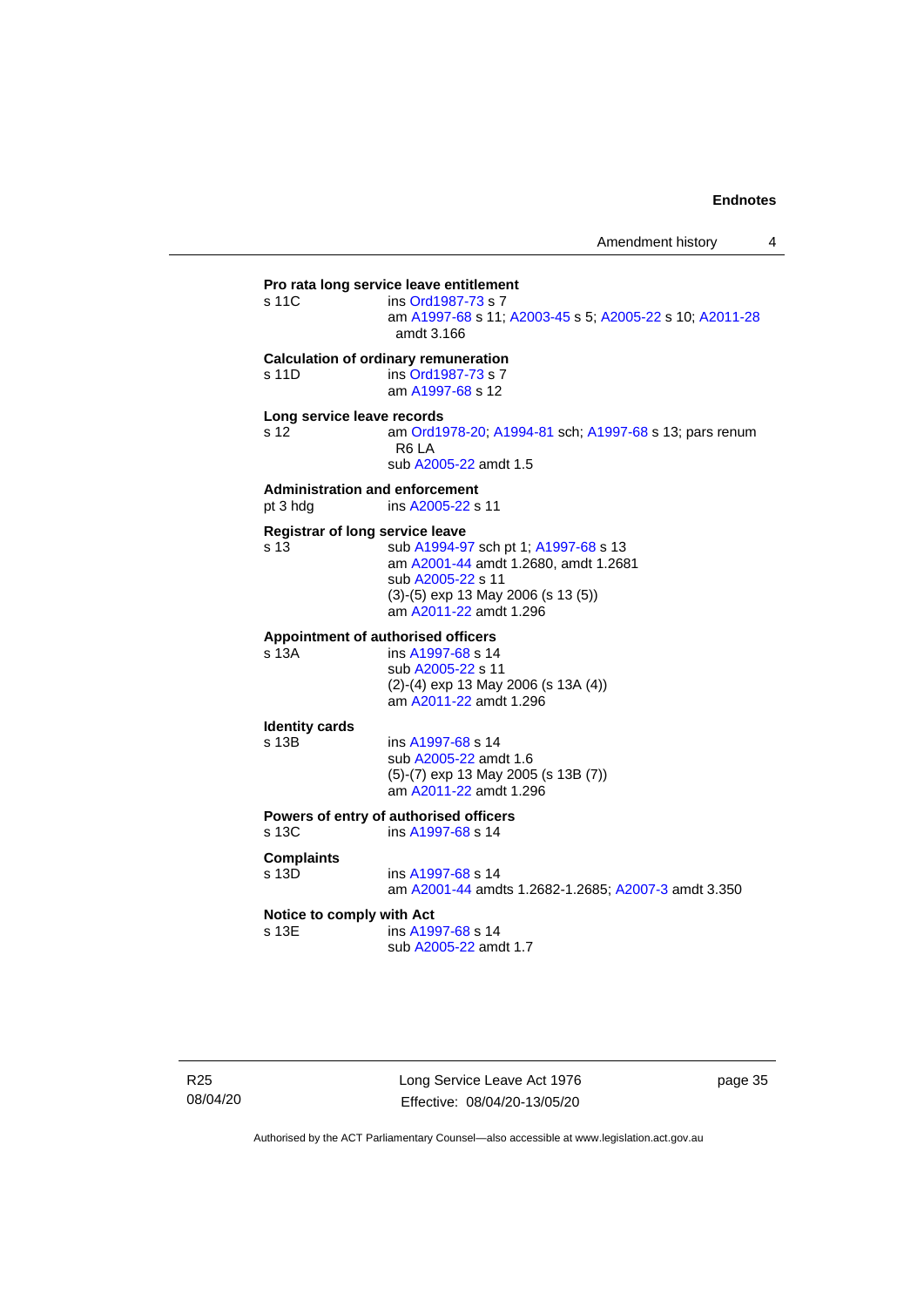4 Amendment history

| Internal review by registrar<br>ins A1997-68 s 14<br>s 13F<br>sub A2008-37 amdt 1.308 |                                                                                                                                                                        |  |  |
|---------------------------------------------------------------------------------------|------------------------------------------------------------------------------------------------------------------------------------------------------------------------|--|--|
| <b>Review by ACAT</b><br>s 13G                                                        | ins A1997-68 s 14<br>sub A2008-37 amdt 1.308                                                                                                                           |  |  |
| s 13H hdg<br>s 13H                                                                    | Failing to comply with requirement of authorised officer<br>sub A2004-15 amdt 2.113<br>ins A1997-68 s 14<br>am A2004-15 amdt 2.114, amdt 2.115<br>om A2005-22 amdt 1.8 |  |  |
| Liability<br>s 13J                                                                    | ins A1997-68 s 14<br>am A2001-44 amdt 1.2686, amdt 1.2687<br>sub A2007-3 amdt 3.351                                                                                    |  |  |
| Delegation by registrar<br>s 13K                                                      | ins A1997-68 s 14<br>sub A2007-3 amdt 3.352                                                                                                                            |  |  |
| <b>Miscellaneous</b><br>pt 4 hdg                                                      | ins A2005-22 s 12                                                                                                                                                      |  |  |
| <b>Offence</b><br>s 15                                                                | om Ord1978-20                                                                                                                                                          |  |  |
| <b>Application of Act</b><br>s 16                                                     | am A2005-22 s 13<br>exp 20 May 2005 (s 16 (5))                                                                                                                         |  |  |
| <b>Approved forms</b><br>s 17                                                         | om A1993-1 sch 1<br>ins A2001-44 amdt 1.2688<br>am A2007-3 amdt 3.353; A2011-28 amdt 3.167                                                                             |  |  |
| <b>Regulation-making power</b><br>s 18                                                | am Ord1989-38 sch 1<br>sub A1997-68 s 15; A2001-44 amdt 1.2688                                                                                                         |  |  |
| s 19                                                                                  | <b>Transitional-Fair Work Act (Cwlth)</b><br>ins A2011-28 amdt 3.168<br>exp 21 September 2012 (s 19 (3))                                                               |  |  |
|                                                                                       |                                                                                                                                                                        |  |  |

page 36 Long Service Leave Act 1976 Effective: 08/04/20-13/05/20

R25 08/04/20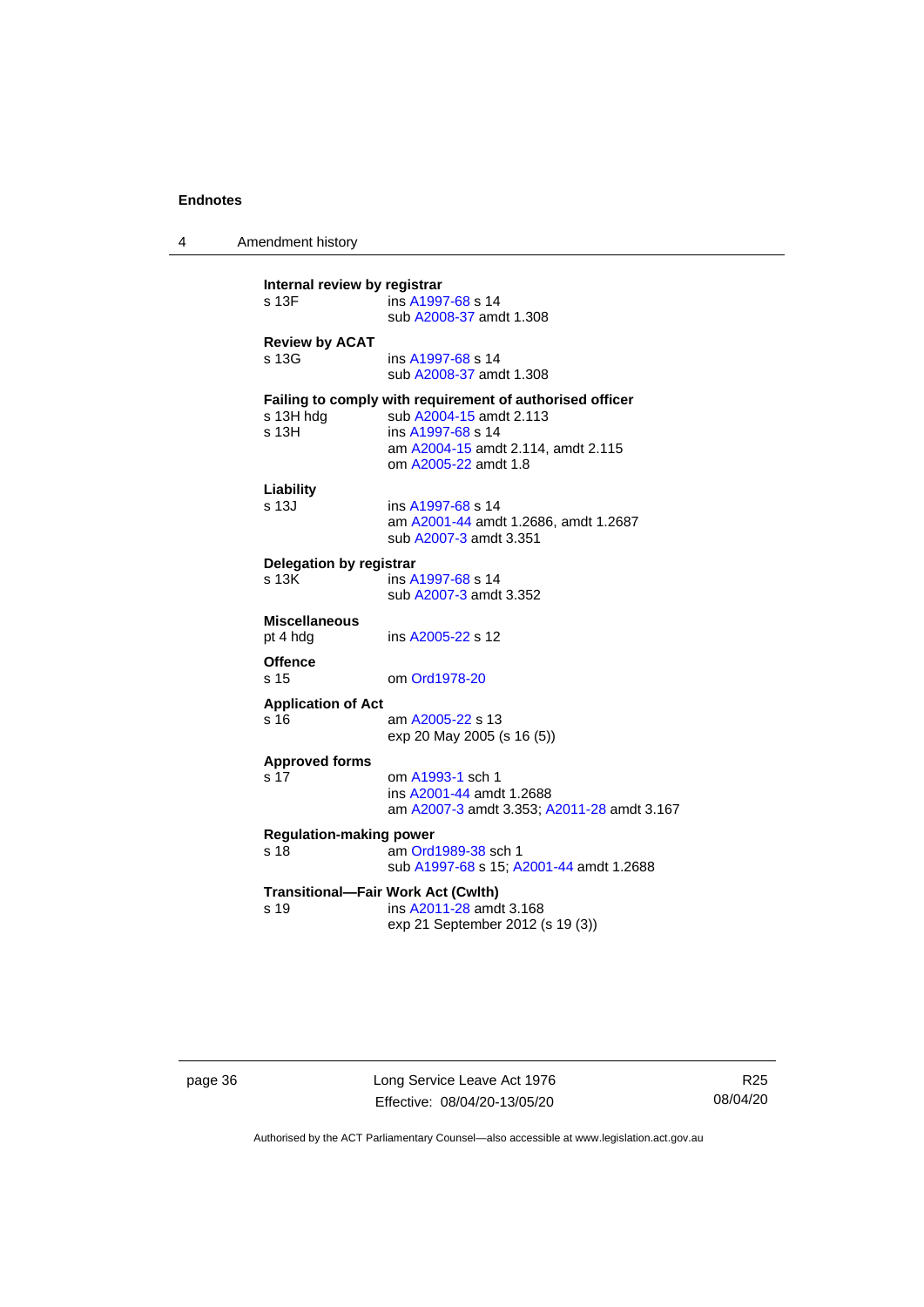Amendment history 4

#### **Dictionary** dict ins [A2005-22](http://www.legislation.act.gov.au/a/2005-22) s 14 am [A2008-37](http://www.legislation.act.gov.au/a/2008-37) amdt 1.309[; A2011-22](http://www.legislation.act.gov.au/a/2011-22) amdt 1.297; [A2011-28](http://www.legislation.act.gov.au/a/2011-28) amdt 3.169; [A2019-36](http://www.legislation.act.gov.au/a/2019-36/default.asp) amdt 1.1 def *agreement* am [A1997-68](http://www.legislation.act.gov.au/a/1997-68) s 4 reloc from s 2 [A2005-22](http://www.legislation.act.gov.au/a/2005-22) s 6 sub [A2011-28](http://www.legislation.act.gov.au/a/2011-28) amdt 3.170 def *approved training contract* in[s A2003-37](http://www.legislation.act.gov.au/a/2003-37) amdt 2.11 reloc from s 2 [A2005-22](http://www.legislation.act.gov.au/a/2005-22) s 6 am [A2007-12](http://www.legislation.act.gov.au/a/2007-12) amdt 1.14 def *associated company* ins [A2005-22](http://www.legislation.act.gov.au/a/2005-22) s 14 def *authorised officer* in[s A1997-68](http://www.legislation.act.gov.au/a/1997-68) s 4 reloc from s 2 [A2005-22](http://www.legislation.act.gov.au/a/2005-22) s 6 def *award* a[m A1997-68](http://www.legislation.act.gov.au/a/1997-68) s 4 sub [A2001-56](http://www.legislation.act.gov.au/a/2001-56) amdt 3.445 reloc from s 2 [A2005-22](http://www.legislation.act.gov.au/a/2005-22) s 6 sub [A2011-28](http://www.legislation.act.gov.au/a/2011-28) amdt 3.171 def *award holiday* in[s A2005-22](http://www.legislation.act.gov.au/a/2005-22) s 14 om [A2011-28](http://www.legislation.act.gov.au/a/2011-28) amdt 3.172 def *casual employee* in[s A1997-68](http://www.legislation.act.gov.au/a/1997-68) s 4 reloc from s 2 [A2005-22](http://www.legislation.act.gov.au/a/2005-22) s 6 def *continuous service* in[s A2005-22](http://www.legislation.act.gov.au/a/2005-22) s 14 def *determination* sub [Ord1989-38](http://www.legislation.act.gov.au/a/1989-38) sch 1 reloc from s 2 [A2005-22](http://www.legislation.act.gov.au/a/2005-22) s 6 om [A2011-28](http://www.legislation.act.gov.au/a/2011-28) amdt 3.173 def *employee* sub [Ord1981-24](http://www.legislation.act.gov.au/a/1981-24) s 2l[; A1997-68](http://www.legislation.act.gov.au/a/1997-68) s 4 reloc from s 2 [A2005-22](http://www.legislation.act.gov.au/a/2005-22) s 6 sub [A2019-36](http://www.legislation.act.gov.au/a/2019-36/default.asp) amdt 1.2 def *minimum retiring age* ins [A2005-22](http://www.legislation.act.gov.au/a/2005-22) s 14 om [A2011-28](http://www.legislation.act.gov.au/a/2011-28) amdt 3.174 def *ordinary remuneration* a[m A1997-68](http://www.legislation.act.gov.au/a/1997-68) s 4 reloc from s 2 [A2005-22](http://www.legislation.act.gov.au/a/2005-22) s 6 def *period of service* in[s A2005-22](http://www.legislation.act.gov.au/a/2005-22) s 14 def *salary or wages* reloc from s 2 [A2005-22](http://www.legislation.act.gov.au/a/2005-22) s 6 def *trainee* ins [A1997-68](http://www.legislation.act.gov.au/a/1997-68) s 4 am [A2003-37](http://www.legislation.act.gov.au/a/2003-37) amdt 2.13 reloc from s 2 [A2005-22](http://www.legislation.act.gov.au/a/2005-22) s 6 om [A2011-28](http://www.legislation.act.gov.au/a/2011-28) amdt 3.175

R25 08/04/20 Long Service Leave Act 1976 Effective: 08/04/20-13/05/20

page 37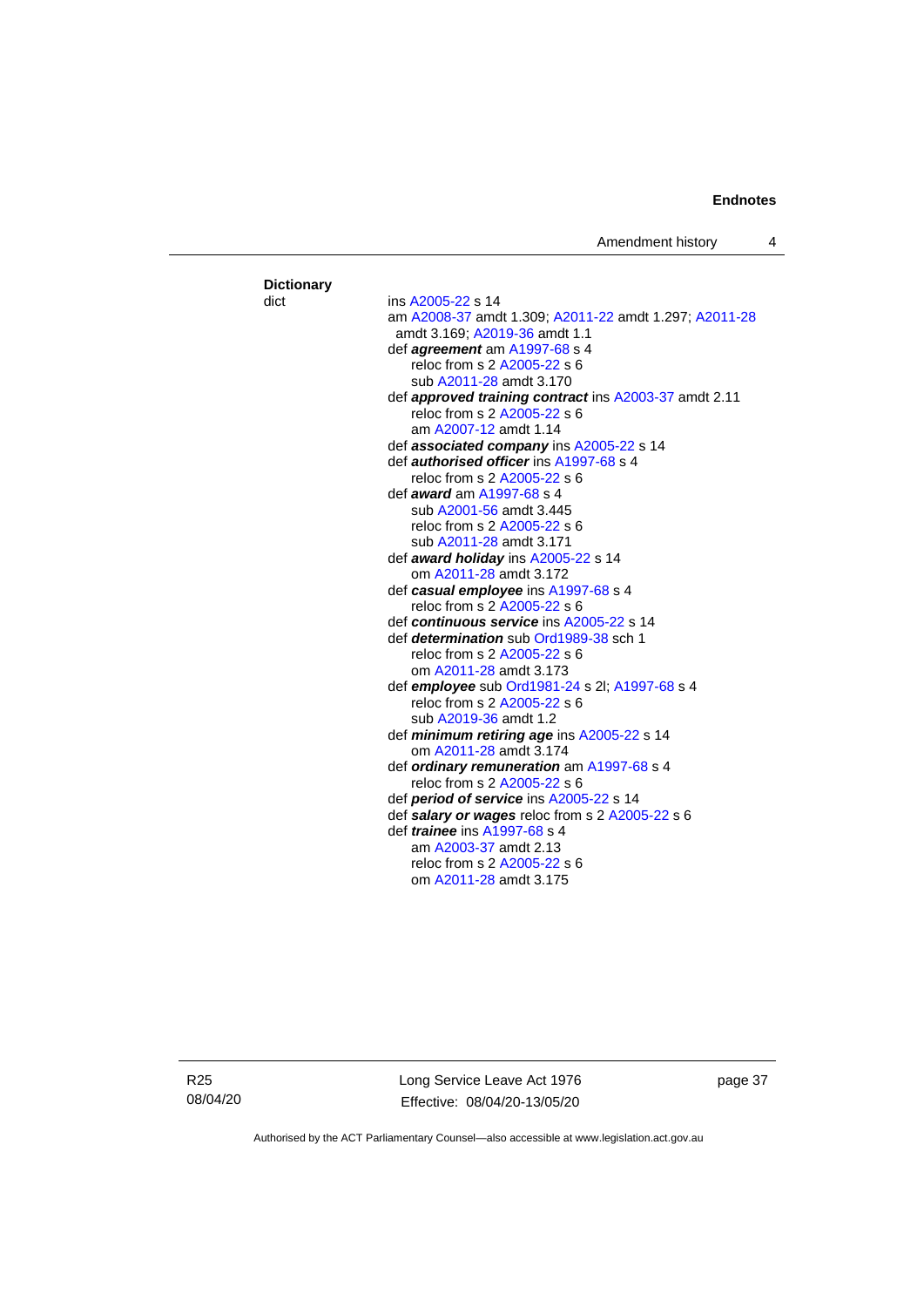5 Earlier republications

# <span id="page-43-0"></span>**5 Earlier republications**

Some earlier republications were not numbered. The number in column 1 refers to the publication order.

Since 12 September 2001 every authorised republication has been published in electronic pdf format on the ACT legislation register. A selection of authorised republications have also been published in printed format. These republications are marked with an asterisk (\*) in column 1. Electronic and printed versions of an authorised republication are identical.

| <b>Republication No</b> | <b>Amendments to</b> | <b>Republication date</b> |
|-------------------------|----------------------|---------------------------|
| 1                       | Ord1989-38           | 31 May 1991               |
| $\overline{2}$          | A1993-1              | 31 August 1993            |
| 3                       | A1994-97             | 31 January 1995           |
| 4                       | A1995-46             | 30 November 1996          |
| 5                       | A1997-68             | 31 December 1997          |
| $6*$                    | A2001-56             | 23 January 2002           |
| $\overline{7}$          | A2003-45             | 3 October 2003            |
| 8                       | A2003-45             | 1 November 2003           |
| 9                       | A2004-15             | 9 April 2004              |
| $10(RI)$ †              | A2005-22             | 18 May 2005               |
| 11 $(RI)$ †             | A2005-22             | 19 May 2005               |
| 12                      | A2005-22             | 20 May 2005               |
| 13                      | A2005-22             | 21 May 2005               |
| $14*$                   | A2005-38             | 31 August 2005            |
| 15                      | A2005-38             | 14 May 2006               |
| 16                      | A2007-3              | 12 April 2007             |
| 17                      | A2007-12             | 1 July 2007               |
| 18                      | A2008-43             | 10 September 2008         |
| $19*$                   | A2008-43             | 2 February 2009           |
| 20                      | A2009-25             | 1 January 2010            |
|                         |                      |                           |

page 38 Long Service Leave Act 1976 Effective: 08/04/20-13/05/20

R25 08/04/20